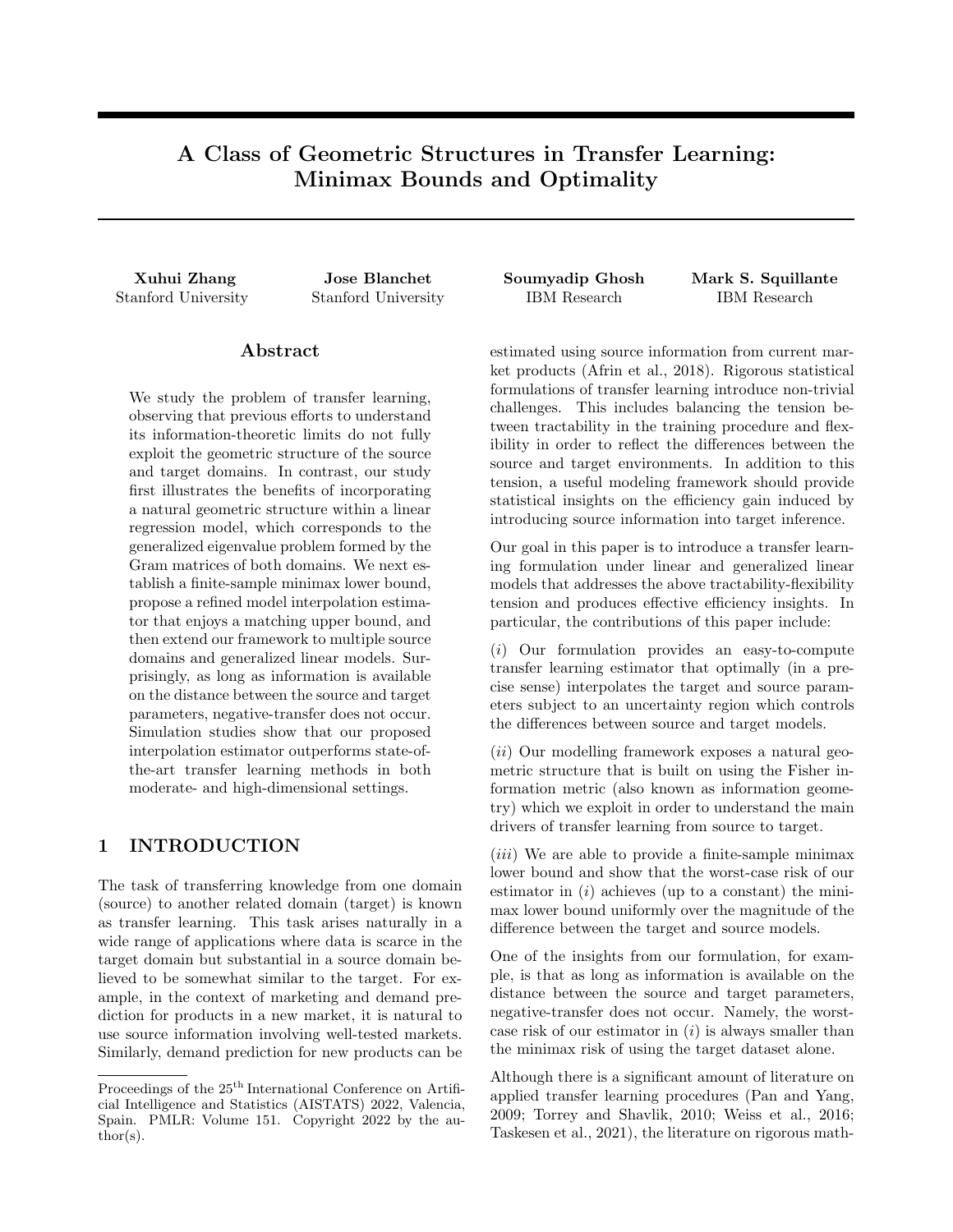ematical formulations that lead to minimax optimal estimators is limited. Cai and Wei (2021) consider transfer learning in the context of a stylized non-parametric classification setting under a different set of assumptions including a model that only allows posterior drift. Kpotufe and Martinet (2021) study classification settings similar to that of Cai and Wei (2021), albeit under covariate-shift assumptions on the difference in source and target environments. In strong contrast, while our methodology is parametric, our analysis is not limited to classification problems and it further supports more general environments including more general drift conditions between the target and source models, where indeed our analysis of the underlying geometry explicitly accounts for these differences.

Bastani (2021) considers linear and non-linear regression models similar to our work, and proposes a twostep joint estimator for transfer learning. However, their focus is on high-dimensional settings under sparsity assumptions and no minimax optimality result is established; moreover, since they use an  $l_1$  norm for the analysis, their results are not directly comparable to our results. Li et al. (2020) extend the work of Bastani (2021) to allow multiple source domains and establish a minimax lower bound for high-dimensional linear regression models (LRMs). However, their bound is asymptotic in the number of target samples, and they further constrain the difference between the source and target parameters relative to the size of the target sample. Tian and Feng (2021) further extend this work of Li et al. (2020) to high-dimensional generalized linear models (GLMs). In strong contrast, we study a fixed-difference environment without any such constraint and the performance of our optimal estimator is measured in terms of finite-sample bounds which match (up to a computable constant factor) the minimax lower bound uniformly over the magnitude of the difference between the models.

Kalan et al. (2020) consider the LRM setting and involve the spectral gap of the generalized eigenvalue problem we consider, with definitions for the population distribution of their random-design setting analogous to ours in the fixed-design setting. However, in strong contrast, our analysis handles the entire spectrum of the generalized eigenvalues and our results essentially provide a tighter lower bound in comparison with the results of Kalan et al. (2020), thus illustrating the significance of our geometric perspective.

A simulation study compares our estimator to the work of Bastani (2021), Li et al. (2020) and more direct methods commonly used in practice (e.g., pooling all available data). As our estimator is designed in a fixed-dimension setting, the simulation results confirm the strong performance of our approach in moderate dimensions. Moreover, a heuristic modification of our methods using an  $l_1$  regularization, as in Li et al. (2020) and Bastani (2021), seems to provide further improvements over these methods in the sparse highdimensional case. We plan to investigate these types of modifications as part of our future research. Finally, results based on a real-world dataset further confirm the strong performance of our approach.

To briefly summarize our approach, let us consider the linear regression transfer learning problem between a source and a target with Gaussian errors. We start the construction of our estimator by reparameterizing the linear regression estimators. Instead of expressing them in terms of the canonical bases, as is customary, we express them in terms of a generalized eigenvalue problem that arises when computing the Fisher-Rao distance using the design matrices of the source and target. This distance induces a Riemmanian geometric structure between the models. Specifically, convex combinations in the reparameterized (Riemmanian) space correspond to general interpolations in the (original space of) LRM parameters.

Our estimator is obtained from the class generated by the convex combination of estimators for the source and target in the reparameterized space. Then, we obtain the minimax estimator by maximizing over models within a given distance while minimizing over our chosen class of estimators. The minimization is carried out over convex combination parameters which are different for each coefficient. The final estimator is transformed back to the canonical basis.

For our minimax lower bound, we rely once again on the Fisher information metric and the reparameterization used in the design of our estimator. We then apply Le Cam's two-point minimax method which in our case reduces to studying two carefully designed hypotheses for each coefficient.

Section 2 presents our mathematical framework and theoretical results for transfer learning under LRMs. Then, Section 3 extends our framework to support a class of GLMs as well as multiple sources. Section 4 presents simulation results showing that our algorithm outperforms various transfer learning methods. The supplement contains additional theoretical and simulation results, related technical details, and all proofs.

# 2 LINEAR REGRESSION MODELS

We consider our mathematical framework for transfer learning within the context of LRMs. We introduce our framework and establish our theoretical results on minimax bounds in Section 2.1, where we also propose a refined model interpolation estimator that is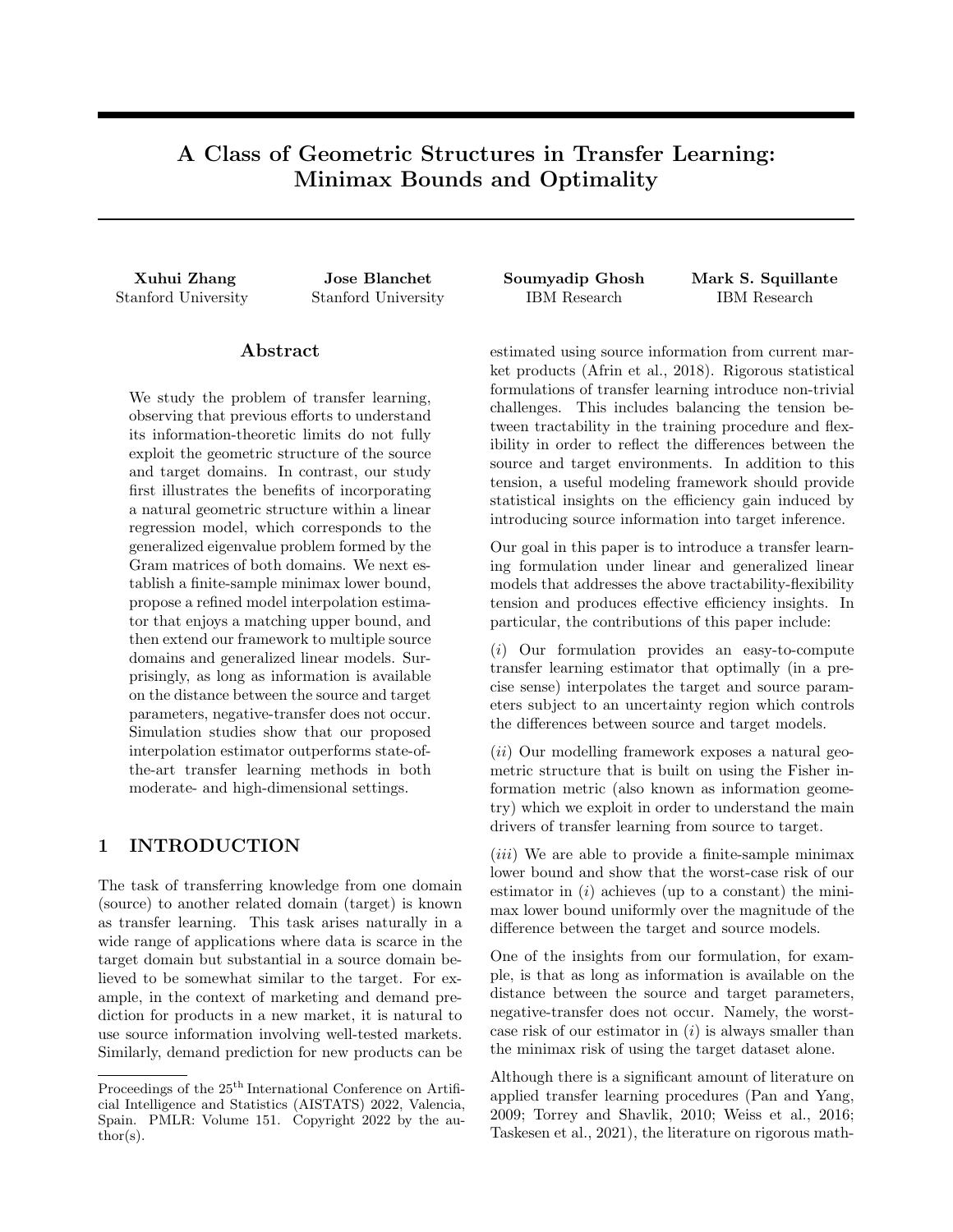minimax optimal. Then, in Section 2.2, we compare the minimax bounds to the basic approaches discussed in Daumé (2007), showing the latter to be suboptimal.

### 2.1 Mathematical Framework

Let  $X$  denote a d-dimensional feature space,  $Y$  a response space, and  $\mathcal{N}(\mu, \sigma^2)$  the normal distribution with mean  $\mu$  and variance  $\sigma^2$ . Our base source LRM can then be formally written as

$$
y_i = x_i^{\geq} \theta_S + \epsilon_i, \qquad i \; 2 \; [n_S], \tag{1}
$$

where  $\theta_{\mathcal{S}}$  2 R<sup>d</sup> is the regression coefficient for the source model,  $n<sub>S</sub>$  is the number of samples from the source model,  $x_i$  2 X are (fixed) designs and  $y_i$  2 Y are independent response samples,  $\epsilon_i$   $\mathcal{N}(0, \sigma_S^2)$  are independent noise random variables for  $i \n\partial [n_{\mathcal{S}}]$ , and  $[n] := f_1, \ldots, nq$ . Similarly, our base target LRM can be formally written as

$$
v_i = w_i^> \theta_T + \eta_i, \qquad i \ 2 \ [n \tau], \tag{2}
$$

where  $\theta_{\mathcal{T}}$  2 R<sup>d</sup> is the regression coefficient for the target model,  $n<sub>T</sub>$  is the number of samples from the target model,  $w_i \nightharpoonup X$  are (fixed) designs and  $v_i \nightharpoonup Y$  are independent response samples, and  $\eta_i$   $\mathcal{N}(0, \sigma^2_\tau)$  are independent noise random variables for  $i \n\geq \lfloor n \rceil$ . We denote the distribution of the models (1) and (2) by  $P<sub>S</sub>$  and  $P<sub>T</sub>$ , respectively.

For ease of exposition, we collect the designs and responses in (1) from the source domain into the design matrix  $X$  and the response vector  $Y$ , respectively; i.e.,  $x_i^*$  is the *i*-th row of **X** and  $y_i$  is the *i*-th element of Y. Similarly, we collect the target designs and responses in  $(2)$  into the design matrix **W** and the response vector **V**, respectively. With  $\epsilon := (\epsilon_i)_{i \geq n}$  and  $\eta := (\eta_i)_{i \geq [\eta_\tau]},$  we can then write the LRM as

$$
\mathbf{Y} = \mathbf{X}\theta_{\mathcal{S}} + \epsilon, \qquad \epsilon_i \qquad \mathcal{N}(0, \sigma_{\mathcal{S}}^2), \tag{3}
$$

$$
\mathbf{V} = \mathbf{W}\theta_{\mathcal{T}} + \eta, \qquad \eta_i \qquad \mathcal{N}(0, \sigma_{\mathcal{T}}^2). \tag{4}
$$

We consider fixed-design matrices to be (arbitrarily) different for the source and target domains, thus focusing on a combination of concept drift and a version of covariate shift best suited to the fixed-design setting, which is similar to Bastani (2021).

Our interests lie in estimating the regression coefficient  $\theta_{\mathcal{T}}$  for the target domain. Hence, we assume that the noise variance  $\sigma^2$  is known and then we consider the family of distributions (4) parameterized by  $\theta_{\mathcal{T}}$  as a manifold. Various geometries can be defined on a manifold of statistical models (Nielsen, 2020), among which the Fisher-Riemannian manifold given by the Fisher information metric tensor is particularly useful, representing the unique invariant metric tensor under Markov embeddings up to a scaling constant (Campbell, 1986). For the Gaussian location model (4), we can compute the Fisher information matrix with respect to  $\theta_{\mathcal{T}}$ , up to a scaling constant, as  $\mathbf{W}^{\geq} \mathbf{W}$ .

Given an estimate  $\widehat{\theta}$  of  $\theta_T$ , we consider the Riemannian geodesic metric distance (or the Fisher-Rao distance) as a principled way to measure the dissimilarity of  $\widehat{\theta}$  to the (unknown) ground truth  $\theta_{\mathcal{T}}$ . We therefore define the loss function  $\ell(\widehat{\theta}, \theta_{\mathcal{T}})$  as

$$
\ell(\widehat{\theta}, \theta_{\mathcal{T}}) = (\widehat{\theta} \quad \theta_{\mathcal{T}})^{>} (\mathbf{W}^{\geq} \mathbf{W})(\widehat{\theta} \quad \theta_{\mathcal{T}}). \tag{5}
$$

Such a loss function was used and termed "prediction loss" in Lee and Courtade (2020) without the above geometrical motivation. However, as we will show, the geometric structure of the source and target models can play an important role in transfer learning, in particular, the discrepancy between the Fisher-Rao distances induced by the models (3) and (4).

We aim to employ minimax theory to establish the optimality of statistical learning procedures. Given an estimator  $\theta$  arising from any learning procedure, we consider its worst-case risk over an uncertainty set of plausible distributions; refer to (Tsybakov, 2008, Chapter 2). In the transfer learning setting, one natural uncertainty set is given by all source and target distributions whose dissimilarity is upper-bounded. However, instead of the  $l_0$  or  $l_1$ -norm typically used in the high-dimensional setting (Tian and Feng, 2021; Bastani, 2021; Li et al., 2020), we characterize the dissimilarity between  $\theta_{\mathcal{S}}$  and  $\theta_{\mathcal{T}}$  in terms of the Fisher-Rao distance induced by (4), and thus the transfer learning uncertainty set is given by  $fD(\theta_{\mathcal{S}}, \theta_{\mathcal{T}})$   $U^2g$  where

$$
D(\theta_{\mathcal{S}}, \theta_{\mathcal{T}}) = (\theta_{\mathcal{S}} \quad \theta_{\mathcal{T}})^{>} (\mathbf{W}^{\geq} \mathbf{W})(\theta_{\mathcal{S}} \quad \theta_{\mathcal{T}}). \tag{6}
$$

While our approach is based on knowledge of  $U$ , we note that requirements of knowing certain population quantities to rigorously prove optimality are also prevalent in recent studies such as Bastani (2021), Cai and Wei (2021), Li et al. (2020), Tian and Feng (2021).

We further remark that the form of  $D(\theta_S, \theta_T)$  in (6) is chosen for the convenience of our analysis, though more general forms are available to us. In fact, for our analysis to go through, it suffices to choose

$$
D(\theta_{\mathcal{S}}, \theta_{\mathcal{T}}) = (\theta_{\mathcal{S}} \quad \theta_{\mathcal{T}})^> \mathbf{O}(\theta_{\mathcal{S}} \quad \theta_{\mathcal{T}}),
$$

for **O** positive-definite, and where  $(\mathbf{W}^{\geq}\mathbf{W})^{-1}\mathbf{O}$  commutes with  $(\mathbf{W}^{\geq}\mathbf{W})^{-1}\mathbf{X}^{\geq}\mathbf{X}$ .

These ingredients lead to the minimax risk formulation

$$
R = \inf_{\mathbf{b}} \sup_{D(\mathbf{s}, \tau)} \mathbb{E}_{P_{\mathbf{S}}, P_{\mathcal{T}}} [\ell(\hat{\theta}, \theta_{\mathcal{T}})]. \tag{7}
$$

Our minimax risk takes the infimum over all estimators  $\theta$  given the data and takes the supremum over all pairs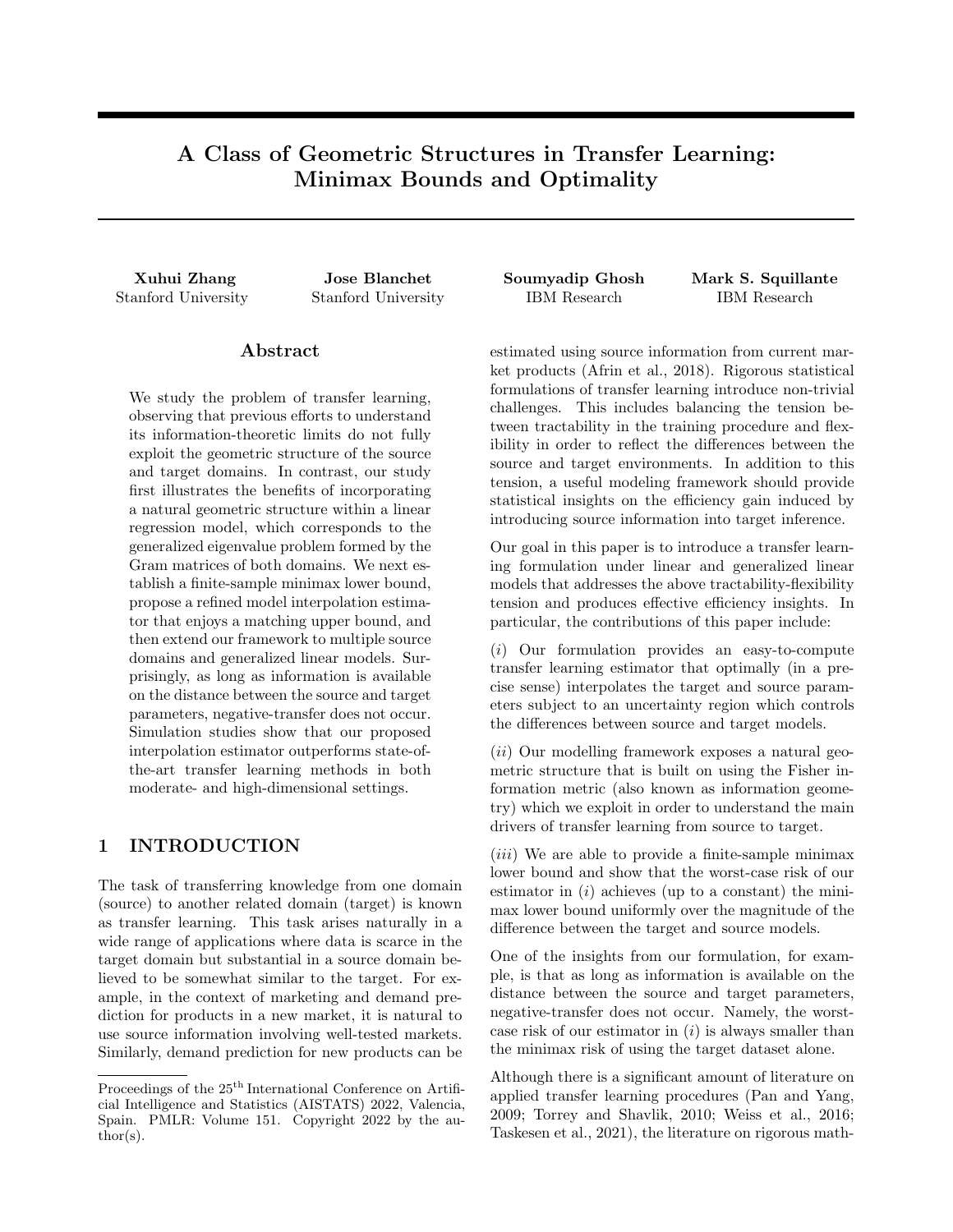$(\theta_{\mathcal{S}}, \theta_{\mathcal{T}})$  whose distance (6) is bounded by  $U^2$ . Fixing some  $\theta_{\mathcal{S}}$  implies that samples from the source domain are not useful, whereas we establish minimax bounds with the finiteness of both source and target samples playing a role, consistent with the existing literature.

In order to determine  $R$ , we obtain an upper bound  $B$  and a lower bound  $L$  on  $R$ . Note that the maximum risk of any estimator provides an upper bound. Hence, we first construct a novel estimator that utilizes the geometric structure of the source and target models, and then derive a matching lower bound (up to a constant factor) using Le Cam's method (Tsybakov, 2008, Chapter 2). We make the following assumption throughout the rest of Section 2.1.

Assumption 2.1. The Gram matrix  $W^{\geq}W$  corresponding to the target model is positive-de nite.

### 2.1.1 Derivation of the Upper Bound

The key to obtain a tight upper bound  $B$  is to note that the geometric structural difference between the Fisher-Riemannian manifolds induced by the models (3) and (4) is fully described by the generalized eigenvalue problem of the pencil  $(X^{\geq}X, W^{\geq}W)$ ; refer to Golub and Van Loan (2013). Specifically, we have

$$
\mathbf{X}^{\geq} \mathbf{X} e_i = \lambda_i \mathbf{W}^{\geq} \mathbf{W} e_i,
$$

with eigenvalues  $\lambda_i$  arranged in descending order and eigenvectors  $E = (e_1, \ldots, e_d)$  normalized so that

$$
E^>(\mathbf{W}^>\mathbf{W})E=I, \quad E^>(\mathbf{X}^>\mathbf{X})E=\mathrm{diag}(\lambda_1,\ldots,\lambda_d).
$$

These eigenvectors represent the directions of the spread of designs with the corresponding eigenvalues representing the relative magnitude of the spread in these directions. The generalized eigenvalue problem has been previously used to define suitable loss functions for positive definite matrices, such as the Förstner metric (Förstner and Moonen, 2003) and Stein's loss (James and Stein, 1992).

Next, let us write  $\theta_{\mathcal{S}}$  and  $\theta_{\mathcal{T}}$  in the eigenbasis E as

$$
\theta_S = E\beta_S, \qquad \theta_T = E\beta_T,\tag{8}
$$

respectively, and thus the problem is given by

$$
\mathbf{Y} = (\mathbf{X}E)\beta_{\mathcal{S}} + \epsilon, \qquad \epsilon_i \qquad \mathcal{N}(0, \sigma_{\mathcal{S}}^2), \tag{9}
$$

$$
\mathbf{V} = (\mathbf{W}E)\beta_T + \eta, \qquad \eta_i \qquad \mathcal{N}(0, \sigma_T^2), \qquad (10)
$$

$$
\ell(\widehat{\theta}, \theta_{\mathcal{T}}) = \tilde{\ell}(\widehat{\beta}, \beta_{\mathcal{T}}) = k\widehat{\beta} \quad \beta_{\mathcal{T}} k_2^2,
$$
  

$$
D(\theta_S, \theta_{\mathcal{T}}) = \tilde{D}(\beta_S, \beta_{\mathcal{T}}) = k\beta_S \quad \beta_{\mathcal{T}} k_2^2,
$$

where  $\hat{\theta} = E\hat{\beta}$ . Hence, it is more convenient to work with the following reparameterization of the original formulation in (7):

$$
\inf_{\mathsf{b}} \sup_{\mathsf{D}(\mathsf{s}; \tau)} \mathsf{E}_{\mathsf{P}_{\mathsf{S}}:\mathsf{P}_{\mathsf{T}}}[\tilde{\ell}(\hat{\beta}, \beta_{\mathsf{T}})]. \tag{11}
$$

Denote by  $\widehat{\beta}_{\mathsf{S}}$  and  $\widehat{\beta}_{\mathcal{T}}$  the ordinary least squares estimate for problems (9) and (10), respectively; namely,

$$
\widehat{\beta}_{S} = (E^{\geq} \mathbf{X}^{\geq} \mathbf{X} E)^{-1} E^{\geq} \mathbf{X}^{\geq} \mathbf{Y},
$$

$$
\widehat{\beta}_{T} = (E^{\geq} \mathbf{W}^{\geq} \mathbf{W} E)^{-1} E^{\geq} \mathbf{W}^{\geq} \mathbf{V}.
$$

Our proposed model averaging estimator then interpolates  $\beta_S$  and  $\beta_T$  coordinate-wise, i.e., we have

$$
\widehat{\theta}_{t_1,\dots,t_d} = E\widehat{\beta}_{t_1,\dots,t_d}, \n\widehat{\beta}_{t_1,\dots,t_d} = \text{diag}(t_1,\dots,t_d)\widehat{\beta}_{S} \n+ \text{diag}(1 \quad t_1,\dots,1 \quad t_d)\widehat{\beta}_{T}, \qquad t_i \geq [0,1].
$$
\n(12)

We have the following main result for an upper bound B on problem (7), or equivalently on problem (11).

Theorem 2.1. Under Assumption 2.1, an upper bound  $B$  is given by

$$
\inf_{t_1,\ldots,t_d} \sup_{D(-s;\tau)} \mathbb{E}_{P_{\mathcal{S}};P_{\mathcal{T}}}[\ell(\widehat{\theta}_{t_1,\ldots,t_d},\theta_{\mathcal{T}})] \tag{13}
$$

$$
= \sum_{i=1}^{d} \frac{1}{\frac{1}{\tau_i^2} + \frac{1}{\tau_i^2 U^2 + \frac{2}{\tau_i^2}}}, \quad (14)
$$

where

$$
\alpha_i^2 = \begin{cases} \sum_{j=i}^{K^2} \kappa_j + \frac{1}{K^2 + 1} (1 - \sum_{j=1}^{K^2} j \kappa_j) & \text{if } i = K^2 + 1, \\ 0 & \text{if } i > K^2 + 1, \end{cases}
$$

$$
K^2 = \mathsf{P}_{\frac{K}{i-1} \mid i = 1, 0} \mathsf{R}_{i} \mathsf{R}_{i}
$$

$$
\kappa_i = \frac{\sigma_S^2}{U^2} (\frac{1}{\lambda_{i+1}} - \frac{1}{\lambda_i}), \qquad i = 1, ..., d - 1.
$$

Moreover, the optimal estimator  $\theta_{t_1^2, ..., t_d^2}$  satis es

$$
t_i^2 = \frac{\sigma_T^2}{\sigma_T^2 + \alpha_i^2 U^2 + \frac{\frac{2}{5}}{i}}.\tag{15}
$$

Sketch of Proof: Problem (13) can be reformulated into the following finite-dimensional optimization:

$$
\inf_{t_i \geq [0,1]} \sup_{t_i \geq 0, \atop t_i \geq 0} \sup_{t_i \geq 1} \sum_{i=1}^d t_i^2 \left( \frac{\sigma_S^2}{\lambda_i} + \alpha_i U^2 \right) + (1-t_i)^2 \sigma_T^2.
$$

Since the objective function is convex in  $t_i$  and concave in  $\alpha_i$ , by Sion's minimax theorem (Sion, 1958) we can swap the infimum and supremum to obtain (and, moreover, a pair of Nash equilibrium exists for)

$$
\sup_{i=0,\ \sum_{i=1}^{J} \mu_i = 1} \inf_{t_i \geq [0,1]} \sum_{i=1}^{d} t_i^2 \left( \frac{\sigma_S^2}{\lambda_i} + \alpha_i U^2 \right) + (1-t_i)^2 \sigma_T^2.
$$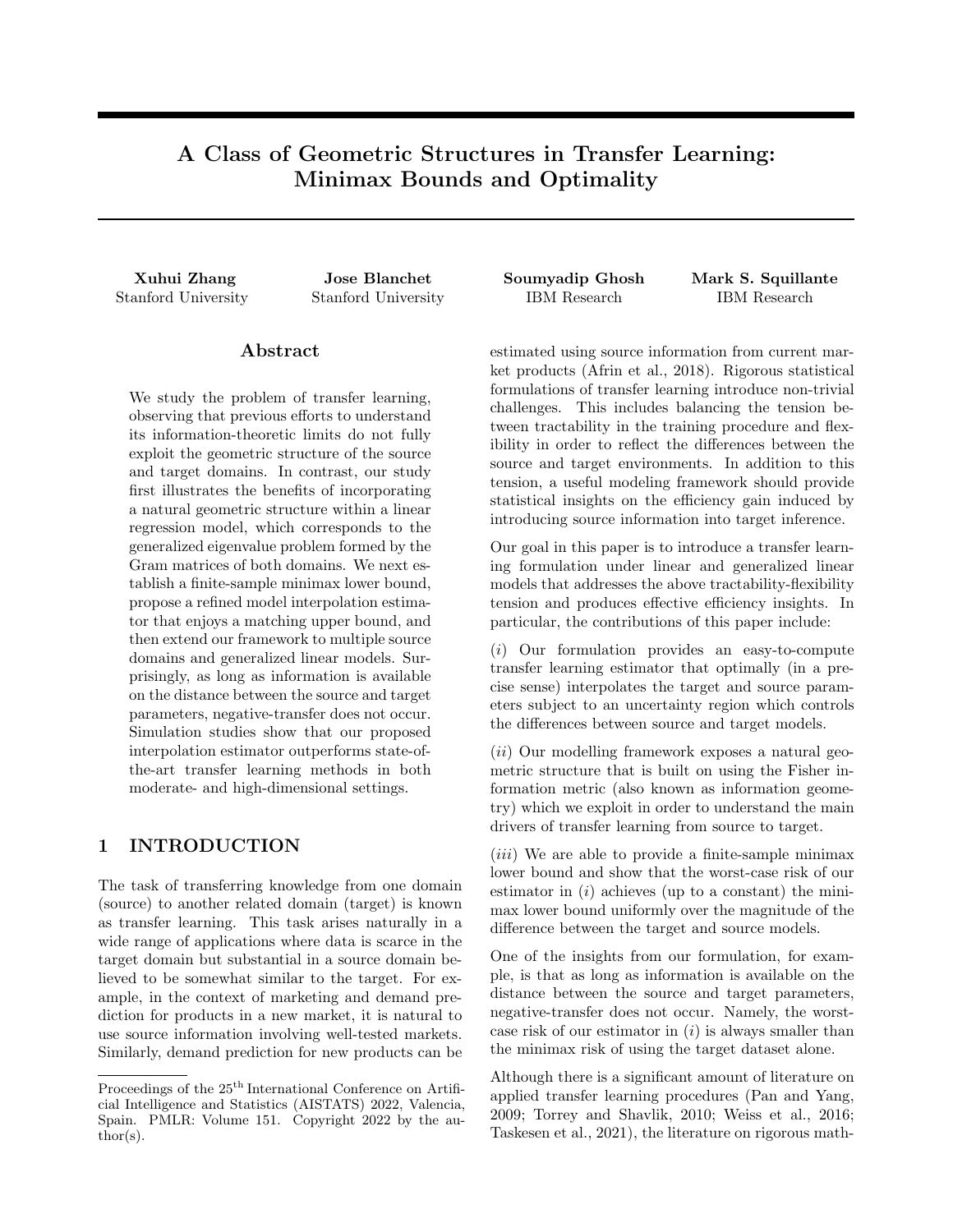The inner problem is quadratic and easy to solve, and thus we arrive at

$$
\sup_{i=0,\frac{1}{r}}\sum_{i=1}^{d}\frac{1}{\frac{1}{i-1}+\frac{1}{i}}\frac{1}{\frac{1}{r}+\frac{1}{i}u^{2}+\frac{2}{i}}.
$$

which again has an explicit solution.

### 2.1.2 Derivation of the Lower Bound

Utilizing the coordinate transformation (8) and results from Theorem 2.1, we next have the following main result for a lower bound  $L$  on problem  $(7)$ , or equivalently on problem (11).

Theorem 2.2. Under Assumption 2.1, a lower bound L is given by

$$
\inf_{\text{b}} \sup_{D(s;\tau)} \mathbb{E}_{P_{\text{S}}; P_{\tau}} [\ell(\hat{\theta}, \theta_{\tau})]
$$
\n
$$
\frac{\exp\left(-\frac{1}{2}\right)}{16} \sum_{i=1}^{d} \frac{1}{\frac{1}{\tau} + \frac{1}{\hat{\jmath}U^{2} + \frac{2}{\tau}}}. \quad (16)
$$

Sketch of Proof: It is more convenient to work with the reparametrization (11), which is lower bounded by

$$
\inf_{\mathbf{b}} \sup_{((\mathbf{s})_i - (\tau)_i)^2} \mathbb{E}_{P_{\mathbf{s}}, P_{\tau}}[\tilde{\ell}(\hat{\beta}, \beta_{\tau})]
$$
\n
$$
\sum_{i=1}^d \inf_{\mathbf{b}_i - ((\mathbf{s})_i - (\tau)_i)^2} \sup_{\tilde{\ell}} \mathbb{E}_{P_{\mathbf{s}}, P_{\tau}}[(\hat{\beta}_i - (\beta_{\tau})_i)^2].
$$
\n(17)

We note that  $(E^{\geq}X^{\geq}Y)_i$  and  $(E^{\geq}W^{\geq}V)_i$  are sufficient statistics for  $(\beta_S)_i$  and  $(\beta_{\tau})_i$ , respectively, and

$$
(E^{\geq}\mathbf{X}^{\geq}\mathbf{Y})_i = \lambda_i(\beta_S)_i + \tilde{\epsilon}_i, \quad \tilde{\epsilon}_i \quad \mathcal{N}(0, \lambda_i \sigma_S^2),
$$
  

$$
(E^{\geq}\mathbf{W}^{\geq}\mathbf{V})_i = (\beta_T)_i + \tilde{\eta}_i, \quad \tilde{\eta}_i \quad \mathcal{N}(0, \sigma_T^2),
$$

where the noise  $\tilde{\epsilon}_i$  and  $\tilde{\eta}_i$  are independent. For each of the  $d$  one-dimensional minimax problems in  $(17)$ , we reduce the problem to the testing of two carefully constructed hypotheses via Le Cam's method.

From Theorems 2.1 and 2.2, we observe that the upper bound  $B$  and the lower bound  $L$  differ by only a constant factor (i.e.,  $\exp\left(-\frac{1}{2}\right)/16$ ). We therefore have established that the minimax risk  $R$  obeys the rate

$$
R \sum_{i=1}^{d} \frac{1}{\frac{1}{\frac{1}{T}} + \frac{1}{\frac{1}{i}U^2 + \frac{2}{t}}}
$$

.

Under mild conditions, we obtain that the Gram matrix  $\mathbf{W}^{\geq} \mathbf{W}$  grows on the order  $O_p(n_\mathcal{T})$ , and then the minimax risk for the usual  $l_2$  loss has the rate

$$
\inf_{\mathbf{b}} \sup_{D(s;\tau)} \mathbb{E}_{P_{S},P_{T}}[k\hat{\theta} \quad \theta_{T}k_{2}^{2}] \quad \sum_{i=1}^{d} \frac{\frac{1}{n_{T}}}{\frac{1}{\tau} + \frac{1}{\hat{\beta}U^{2} + \frac{2}{\hat{\beta}}}}
$$

with probability one on the realization of designs.

Remark 2.1. Using the channel capacity of a non-Gaussian additive noise channel (Ihara, 1978), we can improve the uniform constant  $\exp\left(-\frac{1}{2}\right)/16$  to  $\max$  fexp  $\left(-\frac{1}{2}\right)/16$ ,  $\left(\frac{\sigma_S^2}{\lambda_i}\right)/\left(\frac{\alpha_i^2U^2 + \sigma_S^2}{\lambda_i}\right)^2 g$  for the  $i$ -th summand in  $(16)$ . Note that the second term is 1 if  $\alpha_i^2 = 0$ , and it is arbitrarily close to 1 if U is su ciently small. Details are given in the supplement.

Remark 2.2. The analysis in Kalan et al. (2020) (in random design) involves the spectral gap of the generalized eigenvalue problem, while our analysis (in xed design) takes care of the entire spectrum of the generalized eigenvalues. Details are given in the supplement.

#### 2.2 Comparison with Basic Approaches

For an analytical comparison with our theoretical results above, we now consider a corresponding mathematical analysis of three basic approaches for transfer learning often deployed in practice: use only the source dataset; use only the target dataset; and pool both the source and target datasets to train a single model as discussed in Daumé  $(2007)$ . We then compare and discuss the results for each of these basic transfer learning approaches with those above in Theorems 2.1 and 2.2.

Our theoretical results for the three basic approaches are summarized in the following proposition.

Proposition 2.1. 1. For the LRM based solely on the source dataset, the estimator  $\theta_S = E\beta_S$  satis es

$$
\sup_{(\mathbf{s}, \mathbf{r})} E_{\mathbf{P}_{\mathbf{S}}, \mathbf{P}_{\mathbf{T}}}[\ell(\widehat{\theta}_{\mathbf{S}}, \theta_{\mathbf{T}})] = U^2 + \sigma_{\mathbf{S}}^2 \sum_{i=1}^d \lambda_i^{-1}.
$$

2. For the LRM based solely on the target dataset, the estimator  $\widehat{\theta}_{T} = E \widehat{\beta}_{T}$  satis es

$$
\sup_{D(|s|/\tau)} \mathbb{E}_{P_{\mathcal{S}}/P_{\tau}}[\ell(\widehat{\theta}_{\tau}, \theta_{\tau})] = d\sigma_{\tau}^2.
$$

3. Finally, for the LRM based on pooling the source and target datasets, the estimator

$$
\widehat{\theta}_{P} = \left( \begin{pmatrix} \mathbf{X}^{\geq} & \mathbf{W}^{\geq} \end{pmatrix} \begin{pmatrix} \mathbf{X} \\ \mathbf{W} \end{pmatrix} \right)^{-1} \left( \mathbf{X}^{\geq} & \mathbf{W}^{\geq} \right) \begin{pmatrix} \mathbf{Y} \\ \mathbf{V} \end{pmatrix} (18)
$$

satis es

 $\overline{D}$ 

$$
\sup_{D(z;\tau)} \mathbb{E}_{P_S, P_T}[\ell(\widehat{\theta}_P, \theta_T)] = U^2 \max_{1 \le i \le d} \left\{ \left( \frac{\lambda_i}{1 + \lambda_i} \right)^2 \right\}
$$

$$
+ \sigma^2 \sum_{i=1}^d \left( \frac{1}{1 + \lambda_i} \right)^2 + \sigma^2 \sum_{i=1}^d \frac{\lambda_i}{(1 + \lambda_i)^2}.
$$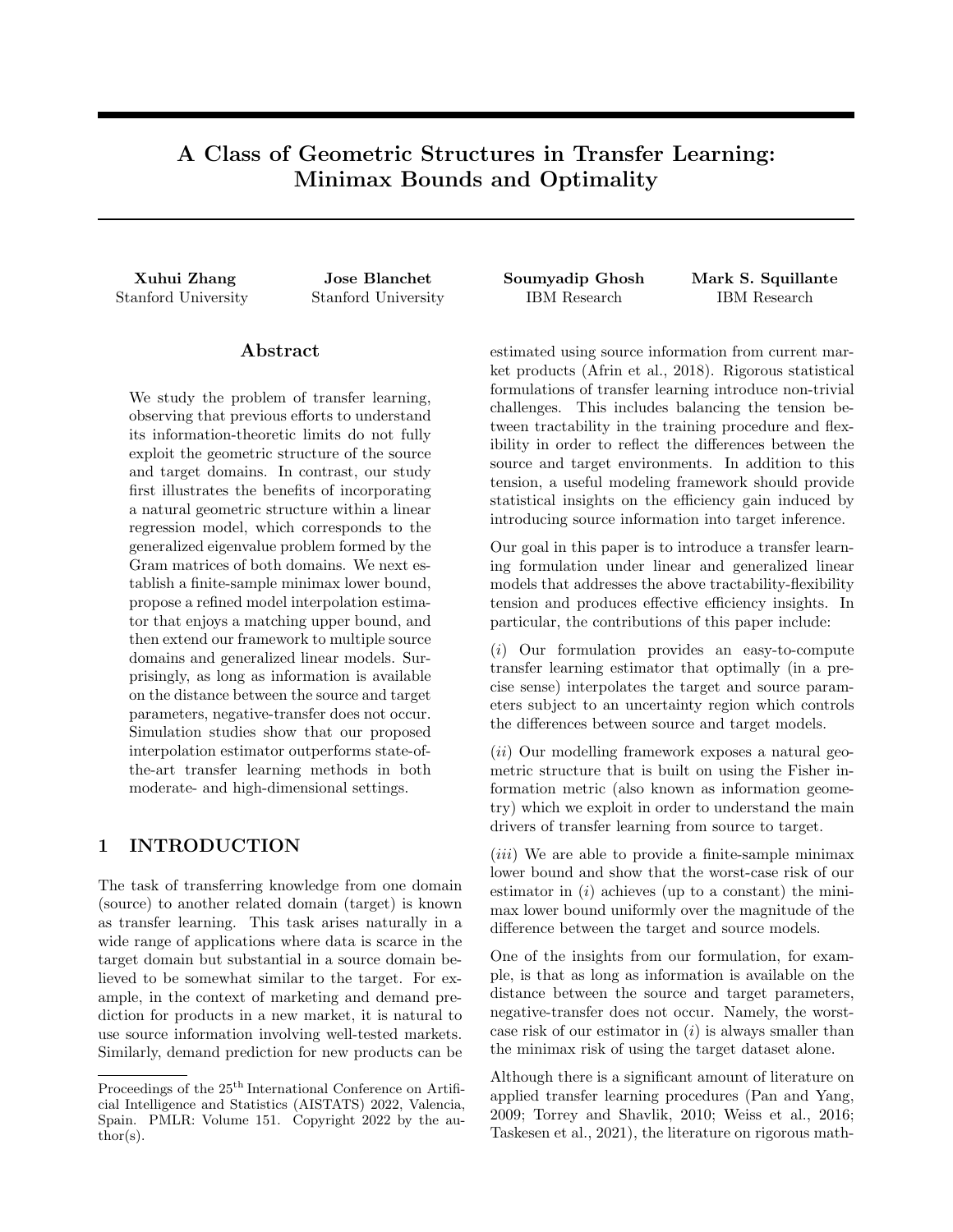,

We observe that the worst-case risk (14) attained by our proposed estimator is smaller than that of the basic approaches using only the source or target dataset. Moreover, the ordinary least squares estimate  $\theta_{\mathcal{T}}$  is minimax optimal when using only the target dataset (Hodges and Lehmann, 1950, Theorem 6.5). Thus we show, surprisingly, that negative transfer cannot occur if we have access to the bound  $U$  on the distance between the source and target parameters. In particular, negative transfer does not occur if there exists an estimator such that the worst-case risk of the estimator is smaller than the minimax risk of only using the samples from the target domain, noting that our model interpolation estimator satisfies this condition. We also show in the supplement that the worst-case risk (14) is smaller than that of the pooling method.

## 3 GENERALIZED LINEAR MODEL

Our mathematical framework and theoretical results above have been limited to the case of transfer learning with respect to LRMs. We next turn to consider our corresponding mathematical framework and theoretical results for the case of transfer learning within the context of a class of GLMs. We also extend our framework to allow multiple source domains. The class of GLMs of interest is presented first, followed by our mathematical analysis that leads to theoretical results for GLMs analogous to Theorems 2.2 and 2.1.

Suppose we have access to  $M$  different source distributions. For each source  $m \nightharpoonup [M]$ , assume the  $n_{\mathcal{S}_m}$ samples  $y_1^{(m)}, \ldots, y_{n_{S_m}}^{(m)}$  come from the GLM density (with respect to some dominating measure  $\mu_{\mathcal{S}_m}$ )

$$
f^{(m)}(y_i^{(m)}; \theta_{S_m}) =
$$
  

$$
t^{(m)}(y_i^{(m)}) \exp\left(\frac{y_i^{(m)} \hbar x_i^{(m)}, \theta_{S_m} i \quad \Psi^{(m)}(\hbar x_i^{(m)}, \theta_{S_m} i)}{a^{(m)}(\sigma_{S_m})}\right)
$$

where  $(x_i^{(m)})^>$  is the *i*-th row of the design matrix  $\mathbf{X}^{(m)}$ ,  $t^{(m)}$  () is a nonnegative-valued function defined on the response space,  $a^{(m)}(x)$  is a positive function of  $\sigma_{S_m}$ , and  $\Psi^{(m)}($  ) is the log-partition function. In a similar manner for the target, assume the  $n<sub>T</sub>$  samples  $v_1, \ldots, v_{n_{\tau}}$  come from the GLM density (with respect to a possibly different dominating measure  $\mu$ <sub>T</sub>)

$$
g(v_i; \theta_\tau) = l(v_i) \exp\left(\frac{v_i \hbar w_i, \theta_\tau i}{b(\sigma_\tau)} \Gamma(\hbar w_i, \theta_\tau i)\right),
$$

where  $w_i^>$  is the *i*-th row of the design matrix **W**,  $l( )$ is analogous to  $t^{(m)}(.)$ ,  $b()$  is analogous to  $a^{(m)}(.)$ and  $\Gamma( )$  is analogous to  $\Psi^{(m)}( )$ .

Note that the above GLM, under which samples are generated according to an exponential family with natural parameter equal to a linear transformation of the underlying parameter  $\theta$ , was used in Lee and Courtade (2020) though not in the context of transfer learning. We further assume that

$$
\sup_{z} (\Psi^{(m)})^{\omega}(z) \quad C_{S_m} \; \partial m, \qquad \sup_{z} \Gamma^{\omega}(z) \quad C_{\mathcal{T}}.
$$

Following in a manner similar to Section 2.1, we next can respectively define the loss function  $\ell(\hat{\theta}, \theta_{\mathcal{T}})$  and the uncertainty set  $fD(\theta_{S_m}, \theta_{\tau})$   $U_m^2 g$  as

$$
\ell(\widehat{\theta}, \theta_{\mathcal{T}}) = (\widehat{\theta} - \theta_{\mathcal{T}})^{>} (\mathbf{W}^> \mathbf{W})(\widehat{\theta} - \theta_{\mathcal{T}}),
$$
  

$$
D(\theta_{\mathcal{S}_m}, \theta_{\mathcal{T}}) = (\theta_{\mathcal{S}_m} - \theta_{\mathcal{T}})^{>} (\mathbf{W}^> \mathbf{W})(\theta_{\mathcal{S}_m} - \theta_{\mathcal{T}}).
$$

This leads to the problem formulation

$$
\inf_{\text{b}} \sup_{D(\varsigma_{m}, \tau)} \mathbb{E}_{P_T, P_{S_m}; m2[M]} [\ell(\hat{\theta}, \theta_T)]. \quad (19)
$$

To simplify the notation, when no confusion arises, we shall henceforth abbreviate the expectation  $\mathsf{E}_{P_T;P_{S_m};m2[M]}[\ell(\widehat{\theta},\theta_{T})]$  by  $\mathsf{E}[\ell(\widehat{\theta},\theta_{T})].$ 

Towards solving this problem formulation, consider the generalized eigenvalue problem of the matrix pencil  $((\mathbf{X}^{(m)})^{\geq}\mathbf{X}^{(m)},\mathbf{W}^{\geq}\mathbf{W});$  refer to Golub and Van Loan (2013). More specifically, we have

$$
(\mathbf{X}^{(m)})^{\geq}\mathbf{X}^{(m)}e_j^{(m)}=\lambda_j^{(m)}\mathbf{W}^{\geq}\mathbf{W}e_j^{(m)},
$$

where the eigenvalues are arranged such that  $\lambda_1^{(m)}$ 

 $\lambda_d^{(m)}$  $\binom{m}{d}$ . Observe that, for any  $\theta \geq \mathbb{R}^d$ ,

 $\theta^>(\mathbf{X}^{(m)})^{\geq}\mathbf{X}^{(m)}\theta = \lambda_1^{(m)}\theta^{\geq}\mathbf{W}^{\geq}\mathbf{W}\theta.$ 

We then have the following main result for a lower bound on the solution of (19) using Le Cam's and Fano's methods (Tsybakov, 2008, Chapter 2).

Theorem 3.1. A lower bound of the minimax risk corresponding to the GLMs is given by

$$
\inf_{\mathbf{b}} \sup_{D\left(s_m; \tau\right)} \sup_{U_m^2, \mathcal{B}m} \mathbb{E}\left[\ell(\widehat{\theta}, \theta_{\mathcal{T}})\right]
$$
\n
$$
\underbrace{\frac{e}{800} \frac{1}{\sum_{m=1}^M \frac{1}{U_m^2 + \frac{a^{(m)}(s_m)}{C_{\mathcal{S}_m}} + \frac{C\tau}{b(\mathcal{T})}}}_{\theta \leftarrow \theta \leftarrow 1}.
$$

Details are given in the supplement.

Remark 3.1. For the non-transfer learning setting considered in Lee and Courtade (2020), our proof method gives rise to a lower bound of  $d \cdot b(\sigma_T) / C_T$ which is sharper than their lower bound of

$$
\max \left\{ \frac{k \Lambda_{\mathbf{W}} k_1^2}{k \Lambda_{\mathbf{W}} k_2^2}, \lambda_{\text{min}}(\mathbf{W}^{\geq \mathbf{W}}) k \Lambda_{\mathbf{W}}^{-1} k_1 \right\} b(\sigma_T) / C_T,
$$

where  $\Lambda_{\mathbf{W}}$  is the vector of eigenvalues of the positive-de nite matrix  $\mathbf{W}^>\mathbf{W}$ , and  $\Lambda_\mathbf{W}^{-1}$  denotes its coordinate-wise inverse.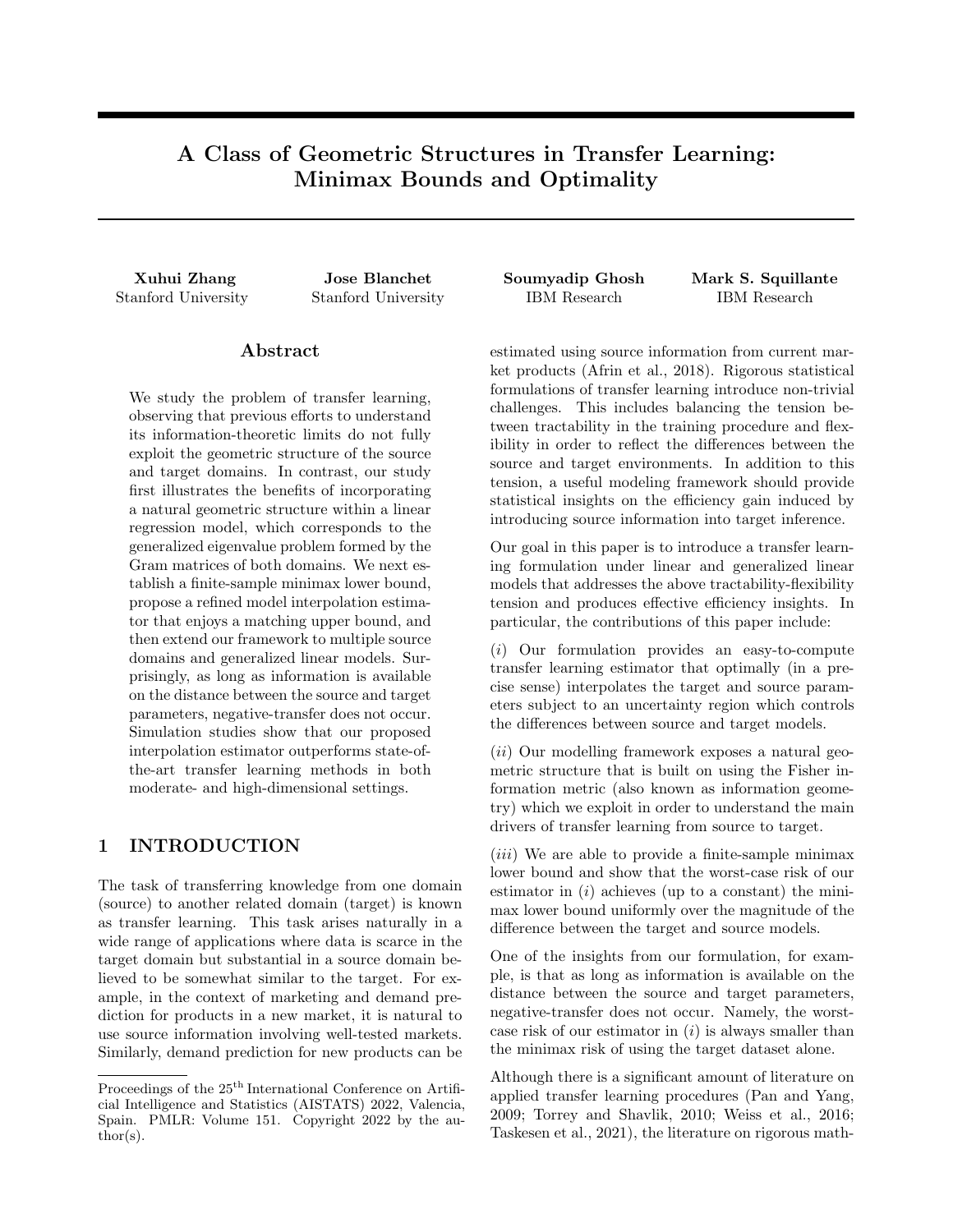Specializing Theorem 3.1 to the LRM case, we derive a multiple sources analog to Theorem 2.2.

Corollary 3.1. When the GLMs considered are Gaussian LRMs, then a lower bound of the minimax risk is

$$
\inf_{\text{b}} \sup_{D\left(s_m, \tau\right)} \sup_{U_m^2, \mathcal{B}m} \frac{\mathbb{E}\left[\ell(\hat{\theta}, \theta_{\tau})\right]}{\mathbb{E}\left(\frac{\theta}{\hat{\theta}}, \theta_{\tau}\right)} \frac{d}{\frac{Q_m^2}{2\hat{\theta}} + \frac{1}{2\hat{\theta}}}} \frac{1}{\frac{Q_m^2}{2\hat{\theta}} + \frac{2}{2\hat{\theta}} + \frac{1}{2\hat{\theta}}}}.
$$

In comparison to Theorem 2.2, the rate in Corollary 3.1 involves the spectral gap  $\lambda_1^{(m)}/\lambda_d^{(m)}$ .

Turning to consider an upper bound within the context of GLMs, we assume that  $\inf_z(\Psi^{(m)})^{\omega}(z)$  L<sub>S<sub>m</sub>, 8m,</sub> and  $\inf_z \Gamma''(z)$  $L<sub>T</sub>$ . Then, using the sub-Gaussian concentration bound for GLM noise and results of Bastani (2021), we obtain the following upper bound of the minimax risk corresponding to the GLMs (ignoring the leading constant):

$$
\frac{d}{\sum_{m=1}^{M} \frac{1}{\frac{U_{m}^{2}}{d} + \frac{2C_{S_{m}}a^{(m)}(S_{m})}{L_{S_{m}}^{2}} + \frac{1}{\frac{2C_{T}b(\tau)}{L_{T}^{2}}}}.
$$
(20)

The details are provided in the supplement. Comparing (20) with Theorem 3.1, we observe that our upper and lower bounds match up to the ratios  $C_{S_m}/L_{S_m}$ and  $C_T/L_T$  and the spectral gap  $\lambda_1^{(m)}/\lambda_d^{(m)}$ . We plan to consider the tight analysis of upper and lower bounds in the GLM setting as part of future research.

## 4 SIMULATION RESULTS

Our focus in this paper is on a mathematical framework of transfer learning and corresponding theoretical results related to geometric structures, minimax bounds, and minimax optimality. To provide further insights and understanding with respect to our framework and results, we now present a collection of simulation results that investigate the quantitative performance of our model interpolation estimator under various conditions, environments, and parameter settings. These simulation results showcase the ability of our proposed estimator to outperform the basic transfer learning approach discussed in Daumé (2007) and the recent state-of-the-art transfer learning methods of Bastani (2021) and Li et al. (2020).

We consider the LRM in the transfer learning setting of a single source domain and a single target domain. The optimal interpolation scheme (15) requires that we specify the parameters  $U, \sigma_S$  and  $\sigma_T$ , which are typically unknown a priori. In Section 4.1, we first qualitatively explore the behavior of our proposed method

with respect to the setting of  $U$  relative to its true value, while assuming perfect knowledge of the remaining parameters. Then, in Section 4.2, we treat all three parameters as unknown and develop heuristic estimation procedures with which we compare this fullfledged version of our proposed method against other competing methods in the research literature.<sup>1</sup>



Figure 1: Simulation Results with Different Ground Truth U. Solid Lines Represent the Proposed Method. Dashed Lines Represent the Basic Pooling Method.

### 4.1 Misspecification of U

For our investigation of the impact of misspecifications of  $U$ , the baseline parameters are set to be  $d = 20, n<sub>S</sub> = 1000, n<sub>T</sub> = 100, \sigma_S^2 = \sigma_T^2 = 1$ . We randomly generate  $X$  where each row independently follows the standard multivariate Gaussian, and also independently generate  $W$  in a similar fashion. We consider  $\beta_{\mathcal{T}}$ , the target parameter after the coordinate transformation (8), as the vector of all ones. Note that specifying  $\theta_{\tau}$  and  $\beta_{\tau}$  is equivalent given the design matrices  $X$  and  $W$ . Experiments are then performed with ground-truth values of  $U \, 2 \, 10.5, 1.5, 2.5$  where, for each value of U, we generate  $\beta_S$  to be the Nash equilibrium in problem (13). We then repeat 1000 independent simulation runs where, in each run, the design matrices  $X, W$  are kept unchanged and fresh copies of the response vectors  $\mathbf{Y}, \mathbf{V}$  are resampled following the LRM (9) and (10).

In calculating the optimal interpolation scheme, we assume  $\sigma_S^2$ ,  $\sigma_T^2$  to be known and experiment with  $U_{\text{guess}}$ values that are equispaced within the interval [0, 3] as  $(mis)$ specifications of  $U$ . Then, we compute the average of the estimation error for  $\theta_{\tau}$  in (5) over the 1000 runs and plot the corresponding trends with respect to  $U_{\text{guess}}$ . The results are summarized in the left plot of Figure 1, where the horizontal lines are the averaged error of the basic pooling method (18) included for comparison. We observe that the performance gap between the proposed method (in solid lines) and the basic pooling method (in dashed lines) increases with

<sup>&</sup>lt;sup>1</sup>All problems are modeled in Python and run on an Intel i5 CPU (1.4GHz) computer.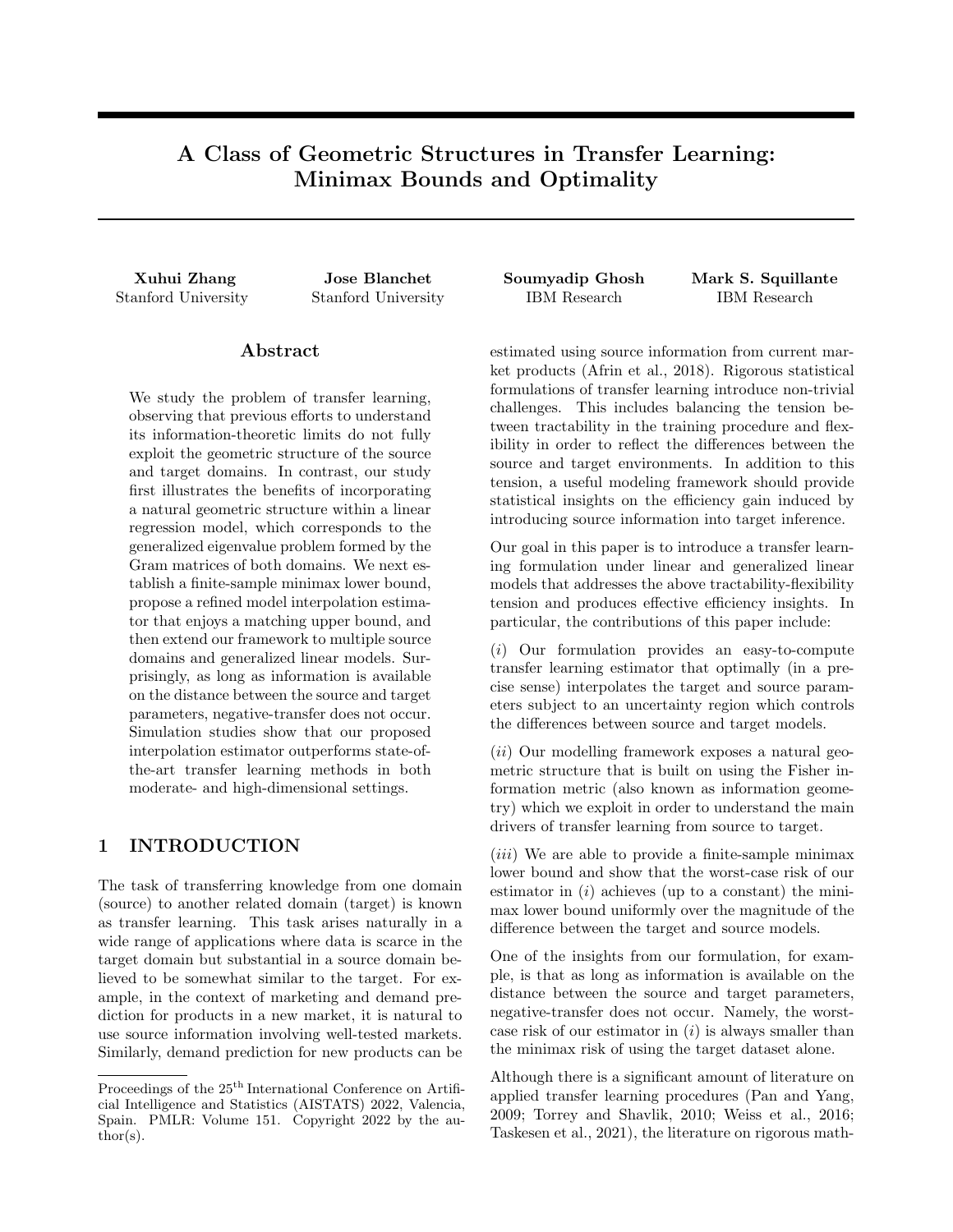| U       | Basic     | Proposed  | Two-Step  | Trans-Lasso | <b>Basic</b> | Proposed  | Two-Step  | Trans-Lasso |
|---------|-----------|-----------|-----------|-------------|--------------|-----------|-----------|-------------|
| 0.5     | 1.9(0.6)  | 2.3(1.3)  | 3.0(2.5)  | 0.9(1.8)    | 9.1(1.7)     | 9.3(2.1)  | 11.8(3.9) | 9.6(3.0)    |
| $1.5\,$ | 3.9(1.1)  | 4.3(1.5)  | 5.7(3.2)  | 2.8(2.9)    | 11.4(2.0)    | 11.4(2.3) | 14.5(4.6) | 12.2(2.9)   |
| 2.5     | 6.9(1.5)  | 6.5(1.7)  | 7.9(2.6)  | 5.3(2.3)    | 15.2(1.9)    | 14.6(2.5) | 18.1(3.8) | 16.2(2.3)   |
| 3.5     | 11.7(1.9) | 9.2(2.5)  | 11.9(3.5) | 9.5(2.9)    | 20.5(2.5)    | 18.6(2.7) | 23.8(3.4) | 21.7(2.8)   |
| 4.5     | 18.6(2.7) | 12.4(4.1) | 15.4(4.9) | 13.9(4.0)   | 27.6(2.3)    | 23.6(3.9) | 31.2(3.1) | 29.2(2.9)   |
| 5.5     | 20.3(6.1) | 14.8(5.3) | 17.9(5.9) | 18.0(5.3)   | 36.9(3.1)    | 29.4(4.6) | 41.3(3.9) | 38.3(3.4)   |
| 6.5     | 20.9(6.6) | 15.8(5.5) | 18.4(6.6) | 19.2(7.3)   | 46.1(3.2)    | 33.7(5.0) | 42.1(4.8) | 47.9(3.7)   |
| 7.5     | 19.3(5.8) | 16.2(4.8) | 18.8(7.8) | 19.6(8.2)   | 54.6(12.5)   | 40.7(6.6) | 65.6(5.9) | 60.8(5.2)   |
| 8.5     | 20.8(6.6) | 18.8(6.6) | 20.8(8.5) | 21.4(8.8)   | 53.8(10.5)   | 43.6(7.2) | 80.9(6.3) | 73.5(4.8)   |
| 9.5     | 20.4(6.6) | 19.1(6.5) | 19.6(7.5) | 20.1(8.0)   | 51.7(11.3)   | 48.3(9.6) | 97.7(9.1) | 88.6(6.2)   |

Table 1: Simulation Results Comparing the Proposed Method to Other Competing Methods in Moderate-Dimensions (Left-Half) and in High-Dimensions (Right-Half). "Basic" Represents the Lowest of the Errors Attained by the Three Basic Methods in Section 2.2. Numbers in Parentheses Are Standard Deviations.

the ground-truth value of  $U$ . While this gap is highest when the proposed method uses the correct  $U$  value, it is robust to misspecification in U.

We now vary the parameter values and observe that similar phenomena exist across the different settings:

The ground-truth value of  $U$  is changed to  $f5, 10, 15g$ , and we experiment with  $U_{\text{guess}}$  values equispaced within [0, 20]. The results are summarized in the right plot of Figure 1. Our proposed method works much better than the basic pooling method across the wider range of U values around the ground-truth.

The rows of  $X$  are generated independently by a zero-mean Gaussian with a Toeplitz covariance matrix (Li et al., 2020, Section 5.2), or both  $X$  and  $W$ are generated in this way; refer to the supplement and Figure 2. The introduction of correlation does not impact the performance of either method when compared to the uncorrelated case in the left plot of Figure 1.

The noise variances are changed to  $\sigma_S^2 = 1, \sigma_T^2 = 5$ , or  $\sigma_S^2 = 5, \sigma_T^2 = 1$ ; refer to the supplement and Figure 3. The proposed method handles large variances in the source data much better than the basic pooling method, while high variance in (smaller sized) target data has no significant impact on either method.

The dimension d is changed to 5, or  $d = 100$  but with  $\beta$ <sub>T</sub> three-sparse (specifically, the first three elements of  $\beta$ <sub>T</sub> are one and the rest are zero); refer to the supplement and Figure 4. Lower dimensionality seems to improve the performance gap between the two methods as compared to the left plot of Figure 1, while this gap shortens in high-dimensions with extreme sparsity.

#### 4.2 Comparisons with Competing Methods

We have seen from Figures  $1 - 4$  that our method admits a broad tolerance to misspecifications of the value of U relative to its true value, especially if the true value is moderately large. We next develop heuristic procedures for estimating U, alongside with  $\sigma_S^2$  and  $\sigma_{\tau}^2$ , from the datasets as follows.

We use the usual least squares MLE estimate

$$
\widehat{\sigma_S^2} = \frac{1}{n_S} \sum_{i=1}^{n_S} \left( y_i - x_i^> \widehat{\theta}_S \right)^2,
$$

with  $\widehat{\theta}_{\mathcal{S}}$  the ordinary least squares estimate of  $\theta_{\mathcal{S}}$  in (3).

For moderate dimension and  $\theta_{\mathcal{T}}$  not sparse, we use a similar least squares estimate  $\sigma_{\tau}^2$ . However, in highdimensional settings, it has been observed that a more accurate estimator is given by (Reid et al., 2016)

$$
\widehat{\sigma}_\mathcal{T}^2 = \frac{1}{n_\mathcal{T} \quad \widehat{s}^\wedge} \sum_{i=1}^{n_\mathcal{T}} \left( v_i - w_i^> \widehat{\theta}_{\mathcal{T},\wedge} \right)^2,
$$

where  $\widehat{\theta}_{\mathcal{T},\hat{\zeta}}$  is the Lasso estimator with cross-validated penalization parameter  $\hat{\gamma}$ , and  $\hat{s}$  is the number of nonzero elements in  $\widehat{\theta}_{\mathcal{T}}$ .

We use a 5-fold cross-validation (CV) procedure to determine an estimate  $\hat{U}$ , where the CV objective is the mean-squared test error on the hold-out set.

The experimental results in Section 4.1 demonstrate forms of robustness with respect to the misspecification of  $U$  in our approach. Beyond the above 5-fold CV approach to estimate  $U$  from the datasets, which delivers promising results below in comparison with stateof-the-art methods, we can use subsampling methods as an alternative to estimate  $U$  whenever the source and target samples are not too scarce. We plan to address this issue in more detail as part of future work.

Now we compare the results from our full-fledged method with those from the basic methods discussed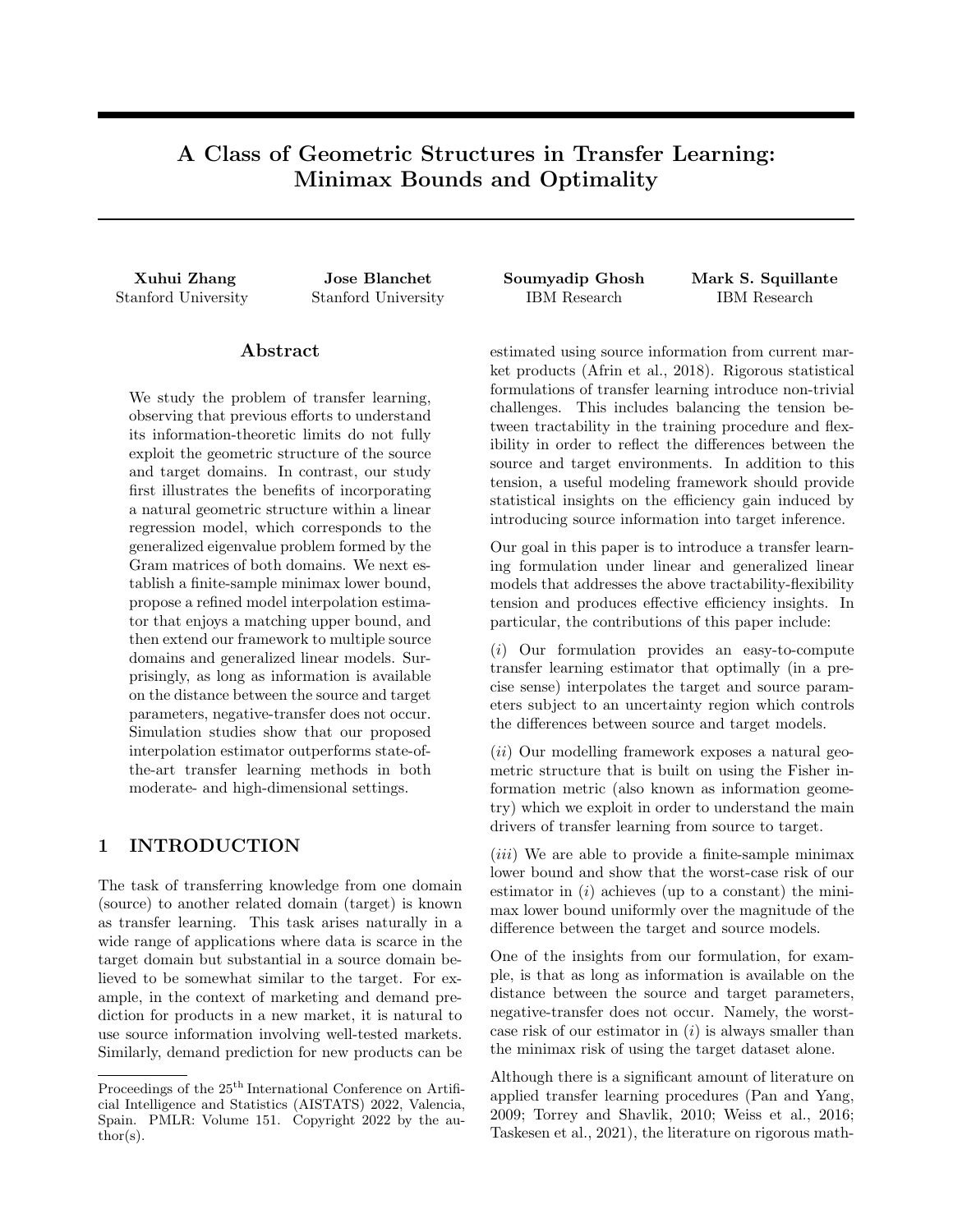| $n_{\rm S}$ | $n_{\tau}$ |       | Basic                    | Proposed     | Two-Step                       | Trans-Lasso    |
|-------------|------------|-------|--------------------------|--------------|--------------------------------|----------------|
| 1000        | 100        | 19.79 | $34.54(15.10)$ (pooling) | 28.50(16.53) | $1.16(2.03)$ $10^5$            | 93.80(57.22)   |
| 10000       | 1000       | 19.20 | $38.52(14.72)$ (target)  | 36.30(14.32) | 1.62(2.35)<br>10 <sup>5</sup>  | 778.47(538.76) |
| 1000        | 1000       | 15.05 | $37.17(10.66)$ (target)  | 36.04(11.08) | 8.84(13.23)<br>10 <sup>5</sup> | 353.49(347.70) |
| 100         | 10000      | 47.97 | $30.72(9.35)$ (target)   | 30.50(9.35)  | $10^{6}$<br>1.08(15.94)        | 47.59(44.61)   |
| 10000       | 100        | 9.29  | $29.86(6.37)$ (pooling)  | 26.47(8.10)  | $10^{4}$<br>1.35(2.46)         | 101.31(67.10)  |

Table 2: Results Comparing the Proposed Method to Other Competing Methods on Uber&Lyft Data.

in Section 2.2 and two recent state-of-the-art transfer learning methods in the literature, namely the twostep joint estimator proposed by Bastani (2021) and its extension to Trans-Lasso by Li et al. (2020). For the latter case, since the setting is a single source domain from which learning is transferred to a target domain, we only include for comparison the Oracle Trans-Lasso algorithm in Li et al. (2020) (i.e., their Algorithm 1).

### 4.2.1 Comparisons in Moderate-Dimensions

The parameters for the case of moderate dimensions are set to be  $d = 20, n_S = 1000, n_T = 100, \sigma_S^2 = \sigma_T^2 =$ 1. We randomly generate X where each row independently follows the standard multivariate Gaussian, and independently generate  $W$  in a similar fashion. We consider  $\theta_{\mathcal{T}}$  to be the vector of all ones. Experiments are performed with ground-truth values of  $U$  in  $f(0.5, 1.5, \ldots, 9.5q$  where, for each value of U, we generate  $\theta_s$  to be the Nash equilibrium in problem (13). We then repeat 1000 independent simulation runs where, in each run, the design matrices  $X, W$  are kept unchanged and fresh copies of the response vectors  $\mathbf{Y}, \mathbf{V}$ are resampled following the LRM (3) and (4). For the methods under consideration, we report the average estimation error of  $\theta_T$  in (5), and its standard deviation, over the 1000 runs. The results are summarized in the left-half of Table 1. For small  $U$ , the Trans-Lasso method produces the best results. We note that these minimax optimality results of Li et al. (2020) are established under different assumptions, and that their results do not contradict our minimax optimality results. For moderate to larger  $U$ , our proposed method attains better performance on average. We also provide additional experiments with  $n<sub>S</sub> = 200, n<sub>T</sub> = 100$ in the supplement, which exhibit consistent behaviors.

### 4.2.2 Comparisons in High-Dimensions

With all other parameters remaining the same, we now consider a more challenging high-dimensional setting where  $d = 100$ . Moreover, we set  $\theta<sub>T</sub>$  to be a sparse vector where the first 20 elements are one, and the remaining 80 elements are zero. To deal with this highdimensional setup, we make a simple heuristic modification to the proposed interpolation scheme (12) by replacing the least squares estimator  $\widehat{\beta}_{\mathcal{T}}$  with  $\widehat{\beta}_{\mathcal{T},\hat{ }}$ , i.e., the Lasso estimator  $\hat{\theta}_{\mathcal{T}}$ ; after the coordinate transformation (8). We repeat 1000 independent simulation runs, and report the average estimation error of  $\theta_T$ in (5) and its standard deviation for the methods under consideration. The results are summarized in the right-half of Table 1. Our proposed method outperforms the other two methods for all  $U$  values considered, somewhat surprisingly even for small  $U$  since the competing methods were designed to exploit sparsity. The supplement provides additional experiments with  $n<sub>S</sub> = 200, n<sub>T</sub> = 100$  that exhibit consistent behaviors.

### 4.2.3 Comparisons on Real-World Dataset

Lastly, we compare the results from the different methods using the Uber $\&$ Lyft dataset<sup>2</sup> of Uber and Lyft cab rides collected in Boston, MA. The learning problem comprises prediction of the price using  $d = 32$  numerical features, including hour-of-the-day, distance, weather, and demand factors. We consider UberX as the source model and standard Lyft service as the target. The entire dataset consists of 55094 observations for the source and 51235 observations for the target, from which we compute the ground truth regression parameters; see the supplement. Since we wish to study the benefit of transfer learning, we restrict ourselves to small random subsamples. We repeat 100 independent experiments and summarize the results in Table 2. Our proposed method attains a better performance on average, by a small margin relative to the basic methods and by a large margin relative to the two-step estimator and Trans-Lasso. Notice that for this problem  $l_q$  sparsity,  $q \n\geq [0, 1]$ , (required by the last two methods) does not reasonably capture the contrast between the source and target models, due to the moderate dimensions and the existence of one dominating feature; see Table 4 and Figure 9 in the supplement.

<sup>2</sup>https://www.kaggle.com/brllrb/uber-and-lyftdataset-boston-ma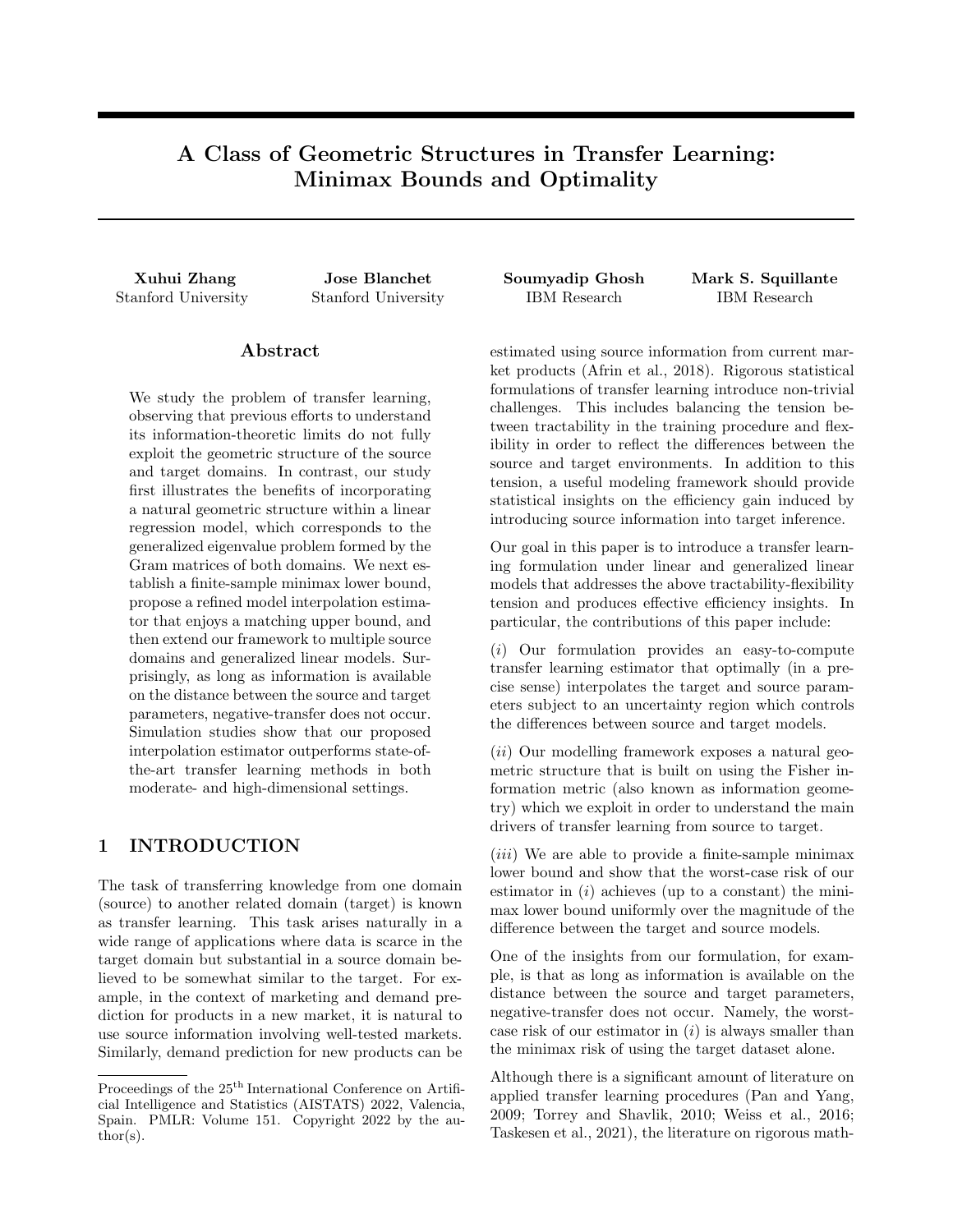### Acknowledgements

J. Blanchet gratefully acknowledges support from the NSF via grant DMS-EPSRC 2118199 and AFOSR, as well as NSF-DMS 1915967 and AFOSR MURI FA9550-20-1-0397.

Part of this work was done while X. Zhang was at the IBM Thomas J. Watson Research Center.

### References

- Kahkashan Afrin, Bimal Nepal, and Leslie Monplaisir. A data-driven framework to new product demand prediction: Integrating product differentiation and transfer learning approach. Expert Systems with Applications, 108:246–257, 2018.
- Hamsa Bastani. Predicting with proxies: Transfer learning in high dimension. Management Science, 67(5):2964–2984, 2021.
- T. Tony Cai and Hongji Wei. Transfer learning for nonparametric classification: Minimax rate and adaptive classifier. The Annals of Statistics,  $49(1):100 -$ 128, 2021.
- L. Lorne Campbell. An extended Cencov characterization of the information metric. Proceedings of the American Mathematical Society, 98(1):135–141, 1986.
- Hal Daumé, III. Frustratingly easy domain adaptation. In Proceedings of the Conference of the Association for Computational Linguistics (ACL), 2007.
- Wolfgang Förstner and Boudewijn Moonen. A Metric for Covariance Matrices, pages 299–309. Springer Berlin Heidelberg, 2003.
- Gene H. Golub and Charles F. Van Loan. Matrix Computations. Johns Hopkins University Press, 4th edition, 2013.
- J. L. Hodges and E. L. Lehmann. Some problems in minimax point estimation. The Annals of Mathematical Statistics, 21(2):182–197, 1950.
- Shunsuke Ihara. On the capacity of channels with additive non-Gaussian noise. Information and Control, 37(1):34–39, 1978.
- W. James and Charles Stein. Estimation with Quadratic Loss, pages 443–460. Springer New York, 1992.
- Mohammadreza Mousavi Kalan, Zalan Fabian, Salman Avestimehr, and Mahdi Soltanolkotabi. Minimax lower bounds for transfer learning with linear and one-hidden layer neural networks. In Advances in Neural Information Processing Systems, volume 33. Curran Associates, Inc., 2020.
- Samory Kpotufe and Guillaume Martinet. Marginal singularity and the benefits of labels in covariateshift. Annals of Statistics, 49(6):3299–3323, 2021.
- Kuan-Yun Lee and Thomas Courtade. Minimax bounds for generalized linear models. In Advances in Neural Information Processing Systems, volume 33, pages 9372–9382. Curran Associates, Inc., 2020.
- Sai Li, T. Tony Cai, and Hongzhe Li. Transfer learning for high-dimensional linear regression: Prediction, estimation, and minimax optimality.  $a\tau Xiv$  e-prints, art. arXiv:2006.10593, 2020.
- Frank Nielsen. An elementary introduction to information geometry. Entropy, 22(10), 2020.
- S. J. Pan and Q. Yang. A survey on transfer learning. IEEE Transactions on Knowledge and Data Engineering, 22(10):1345–1359, 2009.
- Stephen Reid, Robert Tibshirani, and Jerome Friedman. A study of error variance estimation in Lasso regression. Statistica Sinica, 26(1):35–67, 2016.
- Maurice Sion. On general minimax theorems. Paci c Journal of Mathematics,  $8(1):171 - 176$ , 1958.
- Bahar Taskesen, Man-Chung Yue, Jose Blanchet, Daniel Kuhn, and Viet Anh Nguyen. Sequential domain adaptation by synthesizing distributionally robust experts. In Proceedings of the 38th International Conference on Machine Learning, volume 139 of Proceedings of Machine Learning Research, pages 10162–10172. PMLR, 2021.
- Ye Tian and Yang Feng. Transfer learning under high-dimensional generalized linear models. arXiv e-prints, art. arXiv:2105.14328, 2021.
- L. Torrey and J. Shavlik. Transfer learning. In Handbook of Research on Machine Learning Applications and Trends: Algorithms, Methods, and Techniques, page 242–264. IGI Global, 2010.
- A.B. Tsybakov. Introduction to Nonparametric Estimation. Springer Series in Statistics. Springer New York, 2008.
- K. Weiss, T.M. Khoshgoftaar, and D. Wang. A survey of transfer learning. Journal of Big data,  $3(1)$ :1-40, 2016.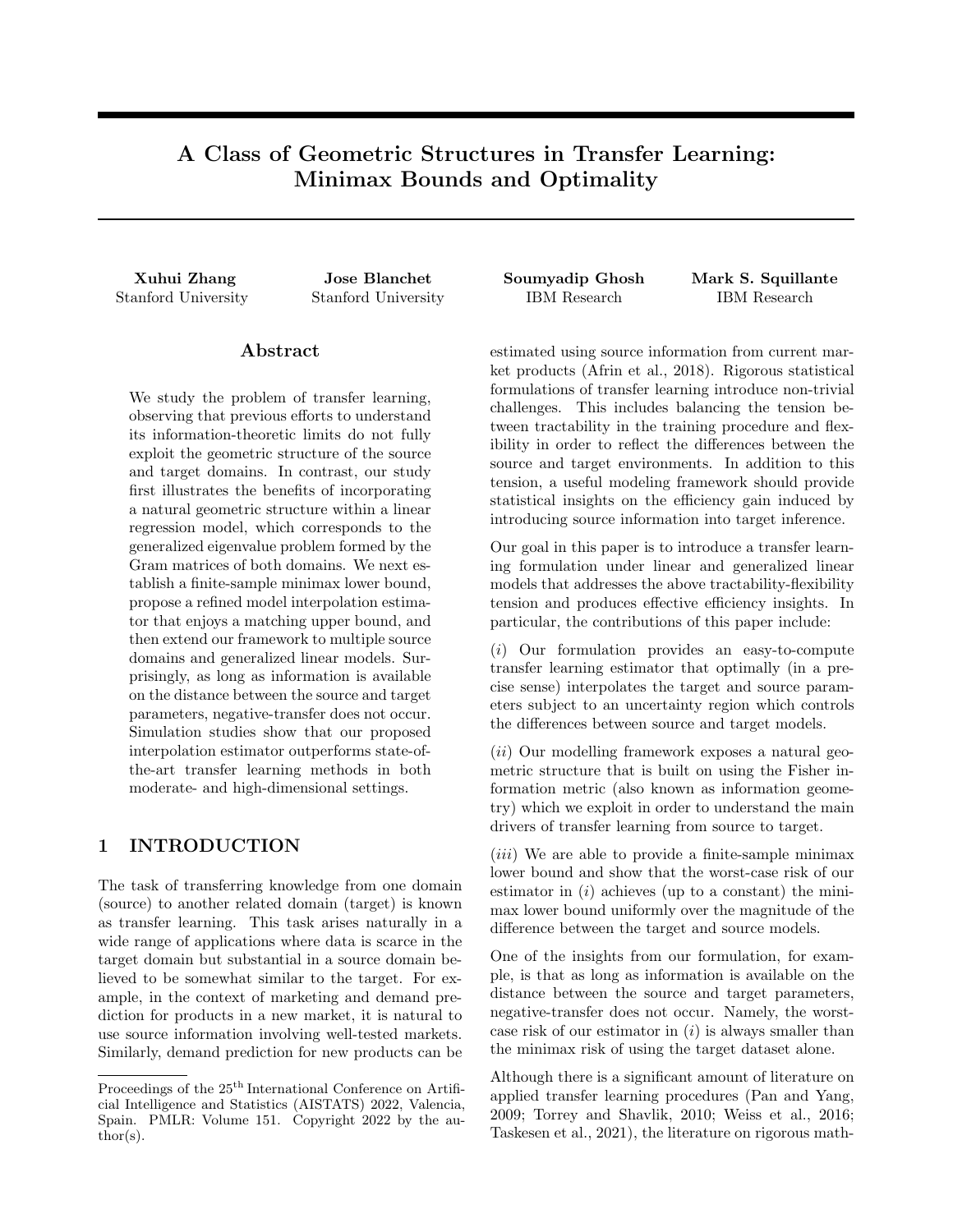# Supplementary Material: A Class of Geometric Structures in Transfer Learning: Minimax Bounds and Optimality

In support of the main body of the paper, this supplement contains additional results, technical details, and complete proofs of our theoretical results. We start by presenting proofs and related results for Theorem 2.1 and Theorem 2.2 in Sections A.1 and A.2, respectively. We then present the proofs of Remark 2.1 and Proposition 2.1 in Sections A.3 and A.4, respectively. Next, we present the proofs of Theorem 3.1, Remark 3.1 and Corollary 3.1 in Sections A.5, A.6 and A.7, respectively. Each of these sections includes statements of the theoretical results from the main body of the paper in an effort to make the supplement self-contained. We also provide auxiliary results on the GLM upper bound in Section A.8 and on the comparison with Kalan et al. (2020) in Section A.9. Finally, in Section B, we present an additional set of simulation results together with additional details and results for the application of a real-world dataset that complement those in the main body of the paper.

## A Proofs and Related Results

### A.1 Proof of Theorem 2.1

**Theorem 2.1.** Under Assumption 2.1, an upper bound  $B$  is given by

$$
\inf_{t_1,\ldots,t_d} \sup_{D(-s,-\tau)} \mathbb{E}_{P_{\mathcal{S}};P_{\mathcal{T}}}[\ell(\widehat{\theta}_{t_1,\ldots,t_d},\theta_{\mathcal{T}})] \tag{13}
$$

$$
=\sum_{i=1}^{d}\frac{1}{\frac{1}{\frac{2}{i}}+\frac{1}{\frac{2}{i}U^{2}+\frac{2}{i}}},\tag{14}
$$

**where** 

$$
\alpha_j^2 = \begin{cases} \sum_{j=i}^{K^2} \kappa_j + \frac{1}{K^2 + 1} (1 - \sum_{j=1}^{K^2} j \kappa_j) & \text{if } i = K^2 + 1, \\ 0 & \text{if } i > K^2 + 1, \end{cases}
$$

and

$$
K^? = \mathop{\rm p}_{\kappa \atop i=1} \max_{i=1, j=1,0} \kappa_{i} \quad K,
$$

with

$$
\kappa_i = \frac{\sigma_S^2}{U^2} \left( \frac{1}{\lambda_{i+1}} - \frac{1}{\lambda_i} \right), \qquad i = 1, \dots, d \quad 1.
$$

Moreover, the optimal estimator  $\theta_{t_1^2,...,t_d^2}$  satis es

$$
t_i^2 = \frac{\sigma_T^2}{\sigma_T^2 + \alpha_i^2 U^2 + \frac{\frac{2}{3}}{I}}.\tag{15}
$$

Proof. It is more convenient to work with the reparametrization (11). Note that

$$
\widehat{\beta}_{\mathcal{S}} = (E^{\geq} \mathbf{X}^{\geq} \mathbf{X} E)^{-1} E^{\geq} \mathbf{X}^{\geq} \mathbf{Y} \qquad \mathcal{N}(\beta_{\mathcal{S}}, \sigma_{\mathcal{S}}^2 \text{diag}(\lambda_1^{-1}, \dots, \lambda_d^{-1})),
$$
\n
$$
\widehat{\beta}_{\mathcal{T}} = (E^{\geq} \mathbf{W}^{\geq} \mathbf{W} E)^{-1} E^{\geq} \mathbf{W}^{\geq} \mathbf{V} \qquad \mathcal{N}(\beta_{\mathcal{T}}, \sigma_{\mathcal{T}}^2 I).
$$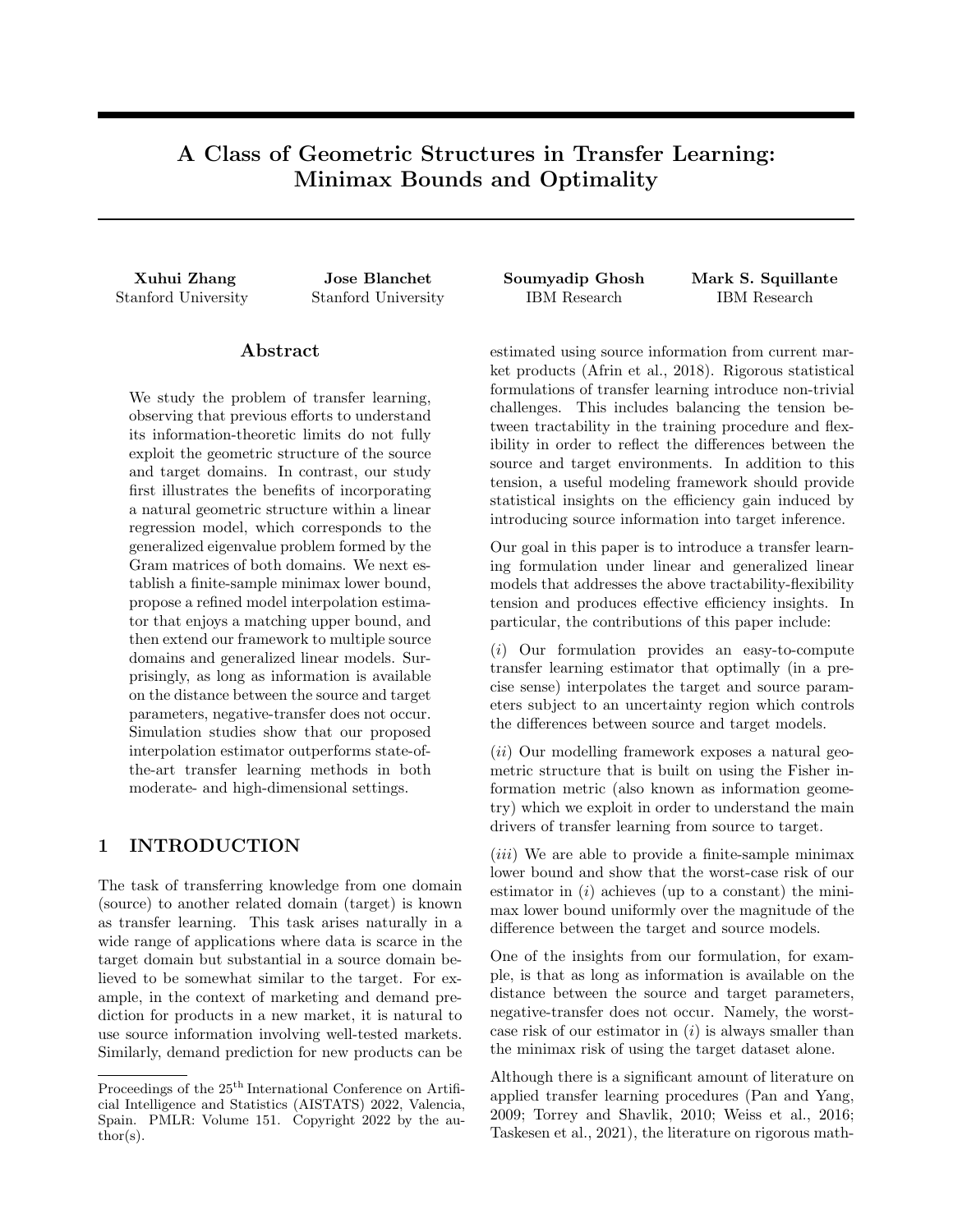We therefore obtain

$$
\inf_{t_1, ..., t_d} \sup_{D(s; r)} \mathbb{E}_{P_S, P_T} [\hat{k}\hat{\beta} \quad \beta_T \hat{k}_2^2]
$$
\n
$$
= \inf_{t_1, ..., t_d} \sup_{k \leq r} \mathbb{E}_{\hat{R}^2} \mathbb{E}_{P_S} \left[ \frac{\text{diag}(t_1^2, ..., t_d^2) \sigma_S^2 \text{diag}(\lambda_1^1, ..., \lambda_d^1) + \sum_{i=1}^d t_i^2 ((\beta_S)_i - (\beta_T)_i)^2}{\text{Tr } (\text{diag}((1 - t_1)^2, ..., (1 - t_d)^2) \sigma_T^2)} \right]
$$
\n
$$
= \inf_{t_1, ..., t_d} \sup_{t \geq 0} \sup_{\beta = 1} \sum_{i=1}^d t_i^2 \left( \frac{\sigma_S^2}{\lambda_i} + \alpha_i U^2 \right) + (1 - t_i)^2 \sigma_T^2
$$
\n
$$
= \sup_{t \geq 0} \sup_{\beta = 1} \inf_{t_1 = 1} \sum_{t_1, ..., t_d} \sum_{i=1}^d t_i^2 \left( \frac{\sigma_S^2}{\lambda_i} + \alpha_i U^2 \right) + (1 - t_i)^2 \sigma_T^2
$$
\n
$$
= \sup_{t \geq 0} \sup_{\beta = 1} \sum_{i=1}^d \frac{1}{\frac{1}{\beta} + \frac{1}{\frac{1}{\beta} + \frac{1}{\beta}}}
$$
\n
$$
= d\sigma_T^2 \quad \sigma_T^4 \left( \inf_{t \geq 0} \inf_{\beta = 1} \sum_{i=1}^d \frac{1}{\alpha_i U^2 + \sigma_T^2 + \frac{2}{\beta}} \right),
$$

where Sion's minimax theorem (Sion, 1958) is employed to swap the supremum and infinum. Further note that

$$
\sigma_T^2 + \frac{\sigma_S^2}{\lambda_1} \qquad \qquad \sigma_T^2 + \frac{\sigma_S^2}{\lambda_d}.
$$

Let

$$
\kappa_i = \frac{\sigma_S^2}{U^2} \left( \frac{1}{\lambda_{i+1}} - \frac{1}{\lambda_i} \right), \qquad i = 1, \dots, d \quad 1,
$$

and

$$
K^? = \mathop{\rm p}\nolimits_{K \atop i=1} \max_{i=1, i=1,0} K \atop k \neq 1} K.
$$

It is then easy to see that the solution of

$$
\inf_{i=0} \inf_{j=1}^{\infty} \sum_{i=1}^{d} \frac{1}{\alpha_i U^2 + \sigma_T^2 + \frac{2}{\sigma^2}}
$$

is given by

$$
\alpha_i^2 = \begin{cases} \sum_{j=i}^{K^2} \kappa_j + \frac{1}{K^2 + 1} (1 - \sum_{j=1}^{K^2} j\kappa_j) & \text{if } i = K^2 + 1, \\ 0 & \text{if } i > K^2 + 1. \end{cases}
$$

Hence, we have

$$
\inf_{t_1,\ldots,t_d} \sup_{D(-s,-\tau)} E_{P_S;P_T}[k\hat{\beta} \quad \beta \tau k_2^2] = \sum_{i=1}^d \frac{1}{\frac{1}{\tau_i^2} + \frac{1}{\frac{1}{\tau_i^2} + \frac{2}{\tau_i^2}}} ,
$$

and

$$
t_i^2 = \frac{\frac{1}{i^2}\mu^2 + \frac{2}{i^2}}{\frac{1}{i^2} + \frac{1}{i^2}\mu^2 + \frac{2}{i^2}}} = \frac{\sigma^2}{\sigma^2 + \alpha_i^2 U^2 + \frac{2}{i^2}}, \qquad i = 1, \dots, d,
$$

thus completing the proof.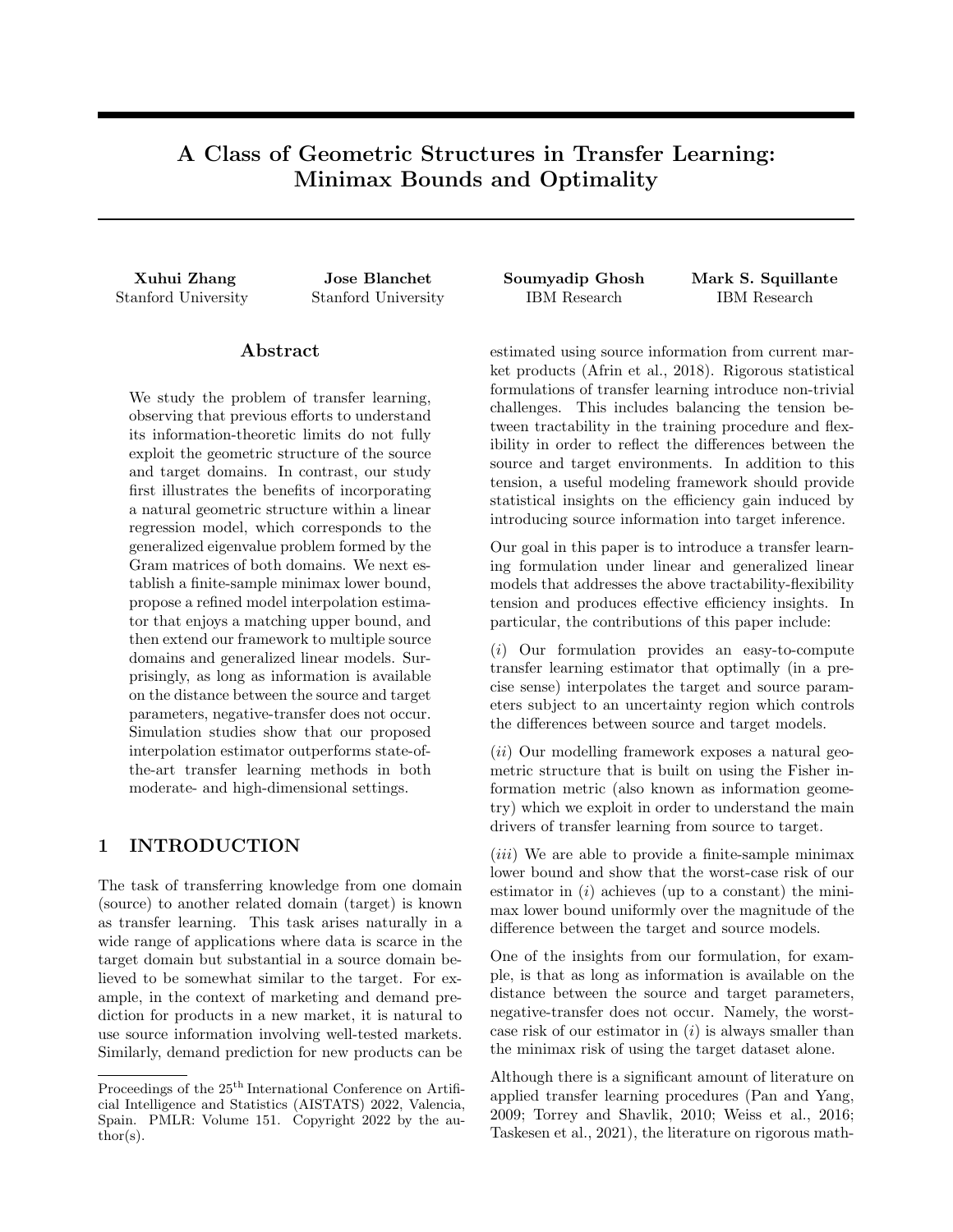### A.2 Proof of Theorem 2.2

In order to obtain our lower bound results, we shall make use of the following lemma which concerns the admissibility of the hypotheses in applying Le Cam's or Fano's method (Tsybakov, 2008, Chapter 2).

**Lemma A.1.** For any  $\gamma_i > 0$ ,  $U_i > 0, i = 0, \ldots, M$ , and  $K = \frac{1}{4}$ , there exists  $\beta_i^{(j)} \supseteq R, i = 0, \ldots, M, j = 0, 1$ , such that the following conditions hold simultaneously:

- 1.  $\left(\beta_0^{(0)}\quad \beta_0^{(1)}\right)^2 = \frac{1}{K} \frac{P_{\text{max}}}{\beta_0 + \beta_0^2}$  $\frac{P_{\substack{M\\k=1}}}{0+\frac{1}{k+1}}$ ; k
- 2.  $\begin{vmatrix} \beta_0^{(j)} & \beta_i^{(j)} \end{vmatrix}$   $U_i$ ,  $i = 1, ..., M, j = 0, 1;$
- 3.  $\left(\beta_i^{(0)}\ \beta_i^{(1)}\right)^2 \frac{1}{K}$  $\frac{1}{U_i^2 + \frac{1}{i}}$ 1 i  $\overline{P}_{\substack{M \ k=1}}^{\overline{P}_{\substack{i=1 \ \overline{U_k^2+\frac{1}{k}}}}}$ ,  $i=1,\ldots,M$ . k

Under these conditions, we have

$$
\sum_{i=0}^{M} \gamma_i \left(\beta_i^{(0)} \quad \beta_i^{(1)}\right)^2 \quad \frac{1}{K}.
$$

Proof. For the three conditions to hold simultaneously, it suffices to show (using the triangle inequality twice to bound condition 2 in terms of conditions 1 and 3) that, for  $i = 1, \ldots, M$ ,

$$
\sqrt{\frac{1}{\gamma_0 + \sum_{k=1}^{M} \frac{1}{U_k^2 + \frac{1}{k}}}} \sqrt{\frac{\frac{1}{U_j^2 + \frac{1}{i}} \frac{1}{U_j^2}}{\gamma_0 + \sum_{k=1}^{M} \frac{1}{U_k^2 + \frac{1}{k}}}} \quad 2^{\cancel{D}} \overline{K} U_i.
$$

This problem is equivalent to showing that

1 
$$
\sqrt{\frac{1}{\gamma_i} \frac{1}{U_i^2 + \frac{1}{\gamma_i}}} \quad 2^{\mathcal{P}} \overline{K} U_i \sqrt{\gamma_0 + \sum_{k=1}^{M} \frac{1}{U_k^2 + \frac{1}{\gamma_k}}}.
$$

In fact, we can show a tighter bound

1 
$$
\sqrt{\frac{1}{\gamma_i} \frac{1}{U_i^2 + \frac{1}{\gamma_i}}}
$$
  $2^{\mathcal{O}} \overline{K} U_i \sqrt{\gamma_0 + \frac{1}{U_i^2 + \frac{1}{\gamma_i}}}$ 

which can be rewritten as

$$
\sqrt{U_i^2 + \frac{1}{\gamma_i}} \quad \sqrt{\frac{1}{\gamma_i}} \quad 2^{\prime 2} \overline{K} U_i \sqrt{1 + \gamma_0 (U_i^2 + \frac{1}{\gamma_i})},
$$

or further rewritten as

$$
\frac{U_i^2}{\sqrt{U_i^2 + \frac{1}{i} + \sqrt{\frac{1}{i}}}} \quad 2^{\mathcal{D}} \overline{K} U_i \sqrt{1 + \gamma_0 (U_i^2 + \frac{1}{\gamma_i})}.
$$
\n(21)

 $\Box$ 

Since  $K \frac{1}{4}$  and

$$
\frac{U_i}{\sqrt{U_i^2 + \frac{1}{i} + \sqrt{\frac{1}{i}}}} \quad 1,
$$

we conclude that the desired result (21) holds. The last part of the claim in Lemma A.1 follows easily.

We now are in a position to prove Theorem 2.2 via Le Cam's method (Tsybakov, 2008, Chapter 2), which we restate as follows.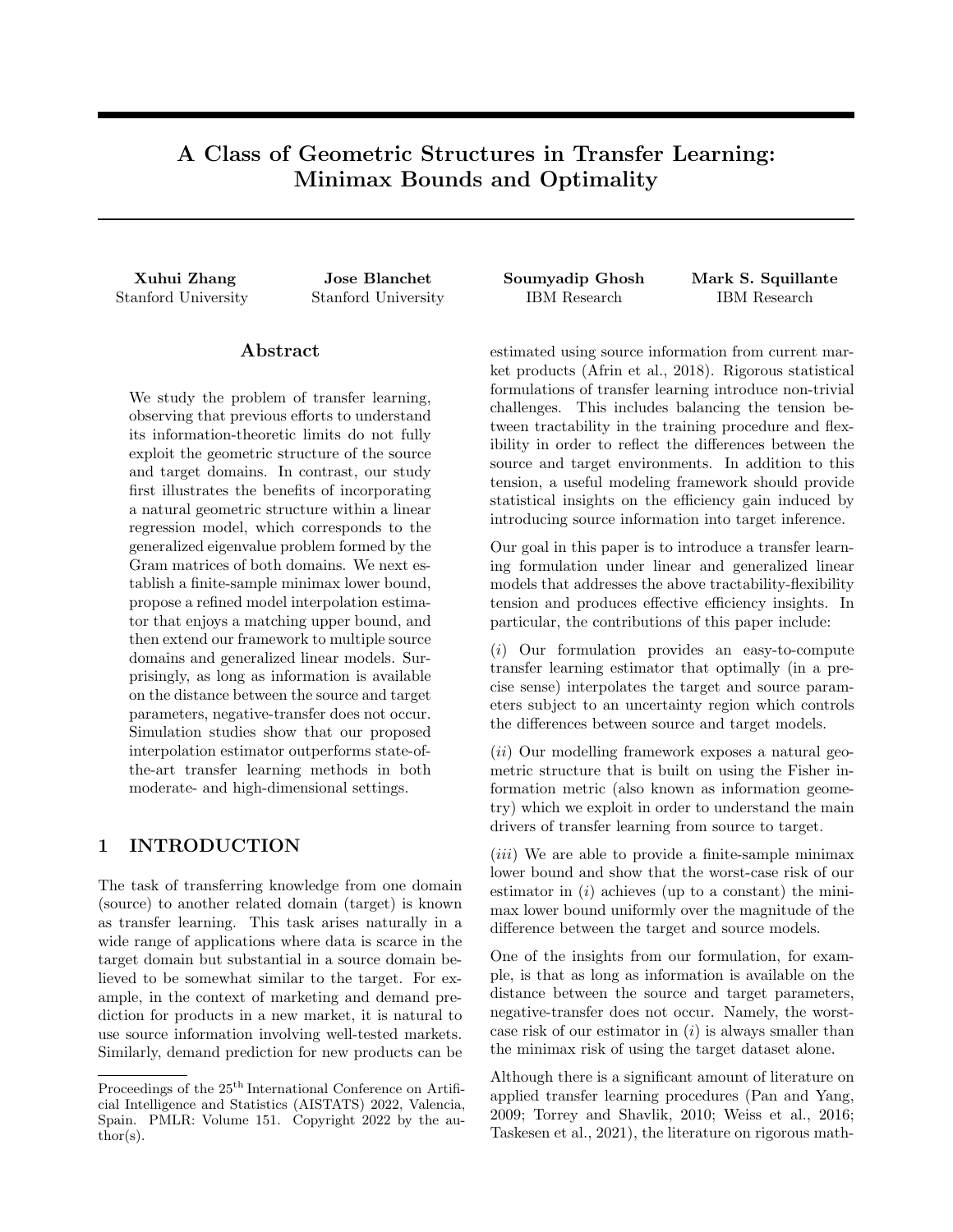**Theorem 2.2.** Under Assumption 2.1, a lower bound  $L$  is given by

$$
\inf_{\mathbf{b}} \sup_{D(|\mathbf{s}|/\tau)} \mathbb{E}_{P_{\mathbf{S}};P_{\mathcal{T}}}[\ell(\hat{\theta},\theta_{\mathcal{T}})] \quad \frac{\exp\left(-\frac{1}{2}\right)}{16} \sum_{i=1}^{d} \frac{1}{\frac{1}{\tau} + \frac{1}{\hat{\jmath}U^2 + \frac{2}{\hat{\jmath}}}}.
$$
\n(16)

Proof. It is more convenient to work with the reparametrization (11). Note that

$$
\inf_{\mathbf{b}} \sup_{\mathbf{D}(\mathbf{s};\tau)} E_{\mathbf{P}_{\mathbf{S}},\mathbf{P}_{\mathcal{T}}}[\tilde{\ell}(\hat{\beta},\beta\tau)] \inf_{\mathbf{b}} \sup_{(\mathbf{s})_{i} = (\tau_{i})_{i}^{2}} E_{\mathbf{P}_{\mathbf{S}},\mathbf{P}_{\mathcal{T}}}[\tilde{\ell}(\hat{\beta},\beta\tau)]
$$
\n
$$
\sum_{i=1}^{d} \inf_{\mathbf{b}_{i} = (\mathbf{s})_{i} = (\tau_{i})_{i}^{2}} E_{\mathbf{P}_{\mathbf{S}},\mathbf{P}_{\mathcal{T}}}[\tilde{\ell}(\hat{\beta},\beta\tau)]
$$

Consider the singular value decomposition of  $WE$ , for which we obtain

$$
\mathbf{W}E = PDQ = P\begin{pmatrix} Q \\ 0 \end{pmatrix},
$$

since  $E > W > W E = I$  and where P, Q are orthogonal matrices of appropriate dimensions. We therefore have

$$
\begin{pmatrix} E^{\geq 0} \mathbf{W}^{\geq 0} \\ (0 I) P^{\geq 0} \end{pmatrix} \mathbf{W} E = \begin{pmatrix} Q^{\geq 0} & 0 \\ 0 & I \end{pmatrix} P^{\geq 0} \mathbf{W} E = \begin{pmatrix} I \\ 0 \end{pmatrix},
$$

and thus

$$
\tilde{\mathbf{V}} = \begin{pmatrix} E^{\times} \mathbf{W}^{\times} \\ (0 \ I) P^{\times} \end{pmatrix} \mathbf{V} = \begin{pmatrix} I \\ 0 \end{pmatrix} \beta \tau + \tilde{\eta}, \quad \tilde{\eta} \quad \mathcal{N} \left( 0, \sigma_{\tau}^{2} \begin{pmatrix} I & 0 \\ 0 & \Gamma \end{pmatrix} \right), \tag{22}
$$

where  $\Gamma$  is some positive-definite matrix that does not concern us in the following calculations. Similarly, considering the singular value decomposition of  $\mathbf{X}E$ , we obtain

$$
\mathbf{X}E = \tilde{P}\tilde{D}\tilde{Q} = \tilde{P}\begin{pmatrix} \mathrm{diag}(\lambda_1^{1=2}, \dots, \lambda_d^{1=2})\tilde{Q} \\ 0 \end{pmatrix},
$$

since  $E^{\geq}X^{\geq}X^{\geq}$  and where  $\tilde{P}, \tilde{Q}$  are orthogonal matrices of appropriate dimensions. We therefore have

$$
\tilde{\mathbf{Y}} = \begin{pmatrix} E^{\times} \mathbf{X}^{\times} \\ (0 \ I) \tilde{P}^{\times} \end{pmatrix} \mathbf{Y} = \begin{pmatrix} \text{diag}(\lambda_1, \dots, \lambda_d) \\ 0 \end{pmatrix} \beta_S + \tilde{\epsilon}, \quad \tilde{\epsilon} \quad \mathcal{N} \left( 0, \sigma_S^2 \begin{pmatrix} \text{diag}(\lambda_1, \dots, \lambda_d) & 0 \\ 0 & \tilde{\Gamma} \end{pmatrix} \right), \tag{23}
$$

where  $\tilde{\Gamma}$  is some positive-definite matrix that does not concern us in the following calculations. By Le Cam's method (Tsybakov, 2008, Chapter 2), we then obtain

$$
\inf_{b_{i}} \sup_{((s)_i} \sup_{(\tau_i)^j)^2} E_{P_S;P_T}[(\hat{\beta}_i \ (\beta_T)_i)^2] = \frac{((\beta_T)^0_i (\beta_T)^1_i)^2}{16} \exp\left(-\frac{((\beta_T)^0_i (\beta_T)^1_i)^2}{2\sigma_T^2} - \frac{\lambda_i((\beta_S)^0_i (\beta_S)^1_i)^2}{2\sigma_S^2}\right),
$$

for any

$$
j(\beta_{\mathcal{T}})^0_i \quad (\beta_{\mathcal{S}})^0_i j = j(\beta^0_{\mathcal{T}} \quad \beta^0_{\mathcal{S}})_{ij} \quad \sqrt{\alpha_i^2} U
$$

and

$$
j(\beta_{\mathcal{T}})^1_j \quad (\beta_{\mathcal{S}})^1_j = j(\beta^1_{\mathcal{T}} \quad \beta^1_{\mathcal{S}})_{ij} \quad \sqrt{\alpha^2_j} U.
$$

From Lemma A.1, upon choosing  $K = 1$ , we know there exists  $(\beta_{\tau})^0_i$ ,  $(\beta_{\tau})^1_i$ ,  $(\beta_{\mathcal{S}})^0_i$ ,  $(\beta_{\mathcal{S}})^1_i$  such that

$$
(\beta_7^0 \quad \beta_5^0)^2_i \quad \alpha_i^2 U^2, (\beta_7^1 \quad \beta_5^1)^2_i \quad \alpha_i^2 U^2, (\beta_7^0 \quad \beta_7^1)^2_i = \frac{1}{\frac{1}{\beta_7^2 U^2 + \frac{2}{\beta_7^2}} + \frac{1}{\beta_7^2}}.
$$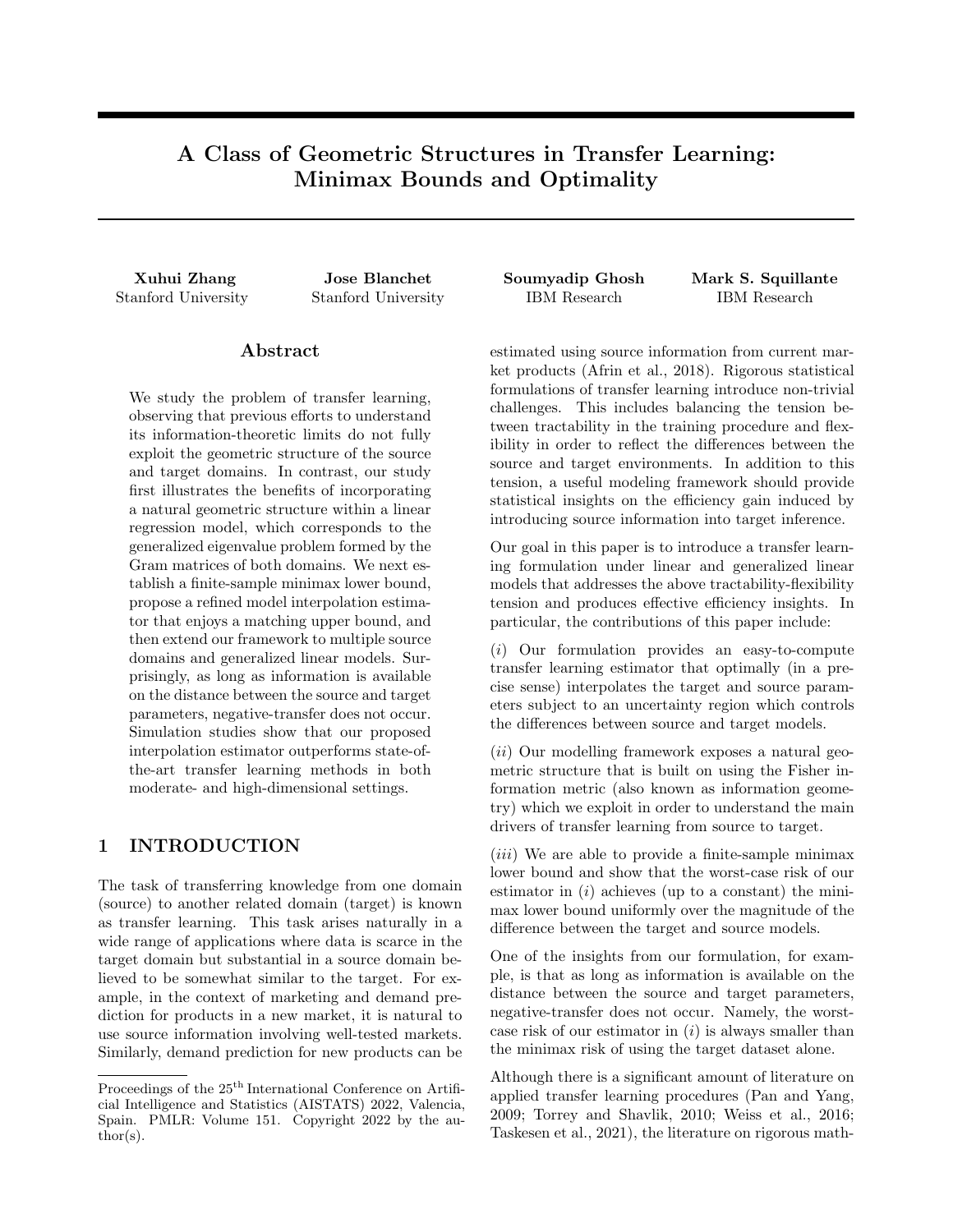and

$$
(\beta_S^0 \quad \beta_S^1)^2_i \quad \frac{\frac{1}{\hat{i}U^2 + \frac{2}{\hat{i}}}}{\frac{1}{\hat{i}U^2 + \frac{2}{\hat{i}}} + \frac{1}{\hat{i}}}
$$

We therefore have

$$
\frac{((\beta_7)^0_1 - (\beta_7)^1_1)^2}{16} \exp\left(-\frac{((\beta_7)^0_1 - (\beta_7)^1_1)^2}{2\sigma_T^2} - \frac{\lambda_7((\beta_5)^0_1 - (\beta_5)^1_1)^2}{2\sigma_S^2}\right) - \frac{\exp(-\frac{1}{2})}{16} \frac{1}{\frac{1}{\frac{7}{2}(\beta_7 - \frac{2}{5})} + \frac{1}{\frac{7}{2}}},
$$

and thus conclude the lower bound

$$
\inf_{\mathsf{D}} \sup_{\mathsf{D}(|\mathsf{s}|=7)} \mathsf{E}_{\mathsf{P}_{\mathsf{S}}:\mathsf{P}_{\mathsf{T}}}[\tilde{\ell}(\hat{\beta}, \beta_{\mathsf{T}})] \quad \frac{\exp\left(-\frac{1}{2}\right)}{16} \sum_{i=1}^{d} \frac{1}{\frac{1}{\hat{\ell}U^{2} + \frac{2}{i^{i}} + \frac{1}{i^{i}}}}.
$$

i

### A.3 Proof of Remark 2.1

Remark 2.1. Using the channel capacity of a non-Gaussian additive noise channel (Ihara, 1978), we can improve the uniform constant  $\frac{\exp(-\frac{1}{2})}{16}$  $\frac{(2)}{16}$  to

$$
\max\left\{\frac{\exp\left(-\frac{1}{2}\right)}{16}, \left(\frac{\frac{2}{5}}{\alpha_i^2 U^2 + \frac{2}{\alpha_i^2}}\right)^2\right\}
$$

for the i-th summand in (16). Note that the second term is 1 if  $\alpha_i^2=0$ , and it is arbitrarily close to 1 if  $U$  is su ciently small.

Proof. It is well known that the minimax risk is lower bounded by the Bayesian risk

$$
\inf_{\mathsf{b}} \sup_{\mathsf{D}(\mathsf{s}; \tau)} \mathsf{E}_{\mathsf{P}_{\mathsf{S}},\mathsf{P}_{\mathsf{T}}}[\tilde{\ell}(\widehat{\beta}, \beta_{\mathsf{T}})] \quad \inf_{\mathsf{b}} \mathsf{E}[\mathsf{k}\widehat{\beta} \quad \beta_{\mathsf{T}}\mathsf{k}_2^2],
$$

where the expectation on the right-hand side refers to a fixed design model (i.e., the predictors in the source and target are given), there is a prior on both  $\beta_S$  and  $\beta_T$ , and the responses, conditional on the prior, follow the  $P_S$ and  $P_T$  models for source and target environments, respectively. We assume independent priors  $(\beta_T)_i$   $\mathcal{N}(0, \sigma^2)$ , and further assume  $(\beta_S)_i = (\beta_T)_i + \sqrt{\alpha_i^2} \Delta_i$  where  $\Delta_i$  assigns a probability of 0.5 to U and a probability of 0.5 to U. By the maximum entropy of the Gaussian distribution and the data processing inequality, we have

$$
\inf_{\mathbf{b}} \mathsf{E}[k\widehat{\beta} \quad \beta \tau k_2^2] \quad \frac{1}{2\pi e} \sum_{i=1}^d e^{2h((-\tau)i)} \quad 2I(\mathbf{Y} \cdot \mathbf{V} \cdot (-\tau)i).
$$

Since mutual information is invariant under invertible transformations, we obtain

$$
I(\mathbf{Y},\mathbf{V};(\beta_{\mathcal{T}})_i)=I(\tilde{\mathbf{V}},\tilde{\mathbf{Y}};(\beta_{\mathcal{T}})_i)=I(\tilde{\mathbf{V}}_i,\tilde{\mathbf{Y}}_i;(\beta_{\mathcal{T}})_i),
$$

where  $\tilde{V}$  and  $\tilde{Y}$  are invertible transformations of V and Y; refer to (22) and (23). We also know that

$$
\tilde{\mathbf{V}}_i = (\beta_{\mathcal{T}})_i + \tilde{\eta}_i
$$

and

$$
\frac{\tilde{\mathbf{Y}}_i}{\lambda_i} = (\beta \tau)_i + \sqrt{\alpha_i^2} \Delta_i + \frac{1}{\lambda_i} \tilde{\epsilon}_i.
$$

Noting the decomposition

$$
I(\tilde{\mathbf{V}}_i, \tilde{\mathbf{Y}}_i; (\beta \tau)_i) = I(\tilde{\mathbf{V}}_i; (\beta \tau)_i) + I(\tilde{\mathbf{Y}}_i; (\beta \tau)_i) \tilde{\mathbf{V}}_i),
$$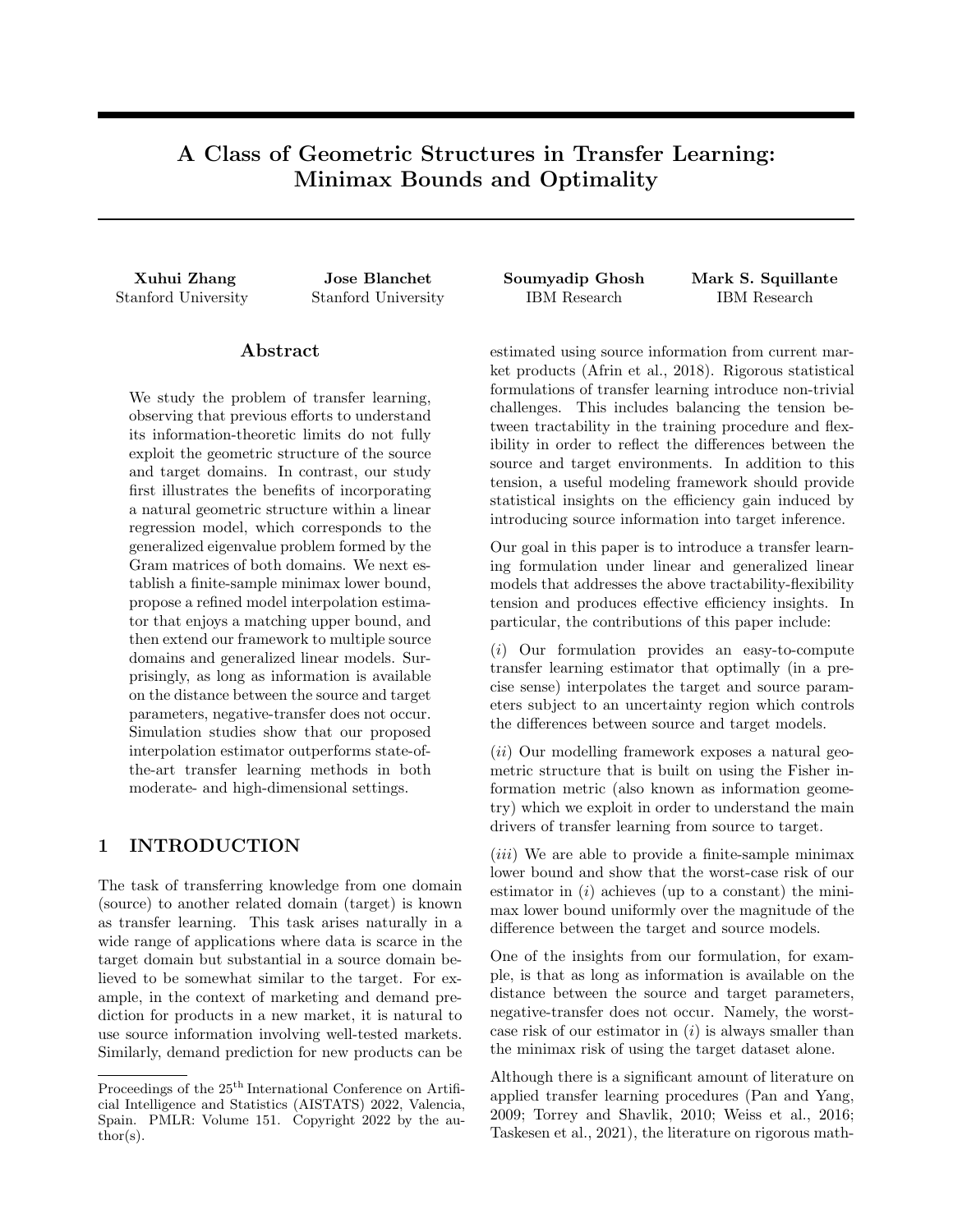then, as  $\sigma^2$  / 1, we have

$$
I(\tilde{\mathbf{V}}_i; (\beta \tau)_i) - \frac{1}{2} (\log(\sigma^2) - \log(\sigma^2_{\tau})).
$$

For the second term of this decomposition, we obtain

$$
I(\tilde{\mathbf{Y}}_i;(\beta_{\mathcal{T}})_i/\tilde{\mathbf{V}}_i)=\mathbb{E}_{\mathbf{V}_i}[I(\tilde{\mathbf{Y}}_i;(\beta_{\mathcal{T}})_i/\tilde{\mathbf{V}}_i=\tilde{v}_i)].
$$

Due to conditional independence, we know that  $\tilde{\mathbf{Y}}_i$   $j((\beta_{\tau})_i, \tilde{\mathbf{V}}_i = \tilde{v}_i)$  has the same distribution as  $\tilde{\mathbf{Y}}_i$   $j(\beta_{\tau})_i$ . Hence, we see that

$$
I(\tilde{\mathbf{Y}}_i;(\beta_{\mathcal{T}})_i/\tilde{\mathbf{V}}_i=\tilde{v}_i)=I(\tilde{\mathbf{Y}}_i;(\tilde{\beta}_{\mathcal{T}})_i),
$$

where

$$
(\tilde{\beta}_{T})_{i}
$$
  $N((1+\frac{1}{\sigma^{2}})^{-1}v_{i}, \sigma_{T}^{2}(1+\frac{1}{\sigma^{2}})^{-1}).$ 

From the non-Gaussian additive noise channel capacity (Ihara, 1978), we have

$$
I(\tilde{\mathbf{Y}}_i;(\tilde{\beta}_{\mathcal{T}})_i) = \frac{1}{2}\log(1+\frac{\sigma_{\mathcal{T}}^2(1+\sigma^{-2})^{-1}}{\alpha_i^2U^2+\frac{2}{\sigma_i}})+\mathrm{KL}(P^D\underset{i+\frac{1}{\sigma_i}\sim i}{\rightarrow}kN(0,\alpha_i^2U^2+\frac{\sigma_S^2}{\lambda_i})),
$$

and by the convexity of KL divergence, we obtain

$$
KL(P^D \overline{\gamma}_{i} + \frac{1}{i} \gamma^k N(0, \alpha_i^2 U^2 + \frac{\sigma_S^2}{\lambda_i}))
$$
\n
$$
\frac{1}{2} KL(N(\sqrt{\alpha_i^2} U, \frac{\sigma_S^2}{\lambda_i}) k N(0, \alpha_i^2 U^2 + \frac{\sigma_S^2}{\lambda_i})) + \frac{1}{2} KL(N(\sqrt{\alpha_i^2} U, \frac{\sigma_S^2}{\lambda_i}) k N(0, \alpha_i^2 U^2 + \frac{\sigma_S^2}{\lambda_i}))
$$
\n
$$
\log(\alpha_i^2 U^2 + \frac{\sigma_S^2}{\lambda_i}) \log(\frac{\sigma_S^2}{\lambda_i}).
$$

We therefore have

$$
\lim_{2/\gamma} h((\beta \tau)_i) \quad I(\tilde{\mathbf{V}}_i, \tilde{\mathbf{Y}}_i; (\beta \tau)_i) \quad \frac{1}{2} \left( \log(2\pi e) \quad \log(\frac{1}{\sigma_\mathcal{T}^2} + \frac{1}{\alpha_i^2 U^2 + \frac{2}{\tau}}) \right) + \log(\frac{\sigma_\mathcal{S}^2}{\lambda_i}) \quad \log(\alpha_i^2 U^2 + \frac{\sigma_\mathcal{S}^2}{\lambda_i}),
$$

and thus conclude the lower bound

$$
\inf_{\mathsf{b}} \mathsf{E}[k\hat{\beta} \quad \beta_{\mathsf{T}} k_2^2] \quad \sum_{i=1}^d \left( \frac{\frac{2}{5}}{\alpha_i^2 U^2 + \frac{2}{5}} \right)^2 \quad \frac{1}{\frac{1}{7} + \frac{1}{\frac{2}{7}U^2 + \frac{2}{5}}}.
$$

### A.4 Proof of Proposition 2.1

Proposition 2.1.

1. For the LRM based solely on the source dataset, the estimator  $\widehat{\theta}_S = E \widehat{\beta}_S$  satis es

$$
\sup_{D(|s|/|\tau)} E_{P_S, P_T}[\ell(\widehat{\theta}_S, \theta_T)] = U^2 + \sigma_S^2 \sum_{i=1}^d \lambda_i^{-1}.
$$

2. For the LRM based solely on the target dataset, the estimator  $\widehat{\theta}_T = E \widehat{\beta}_T$  satis es

$$
\sup_{D(|s|/\tau)} \mathbb{E}_{P_S; P_T}[\ell(\widehat{\theta}_T, \theta_T)] = d\sigma_T^2
$$

.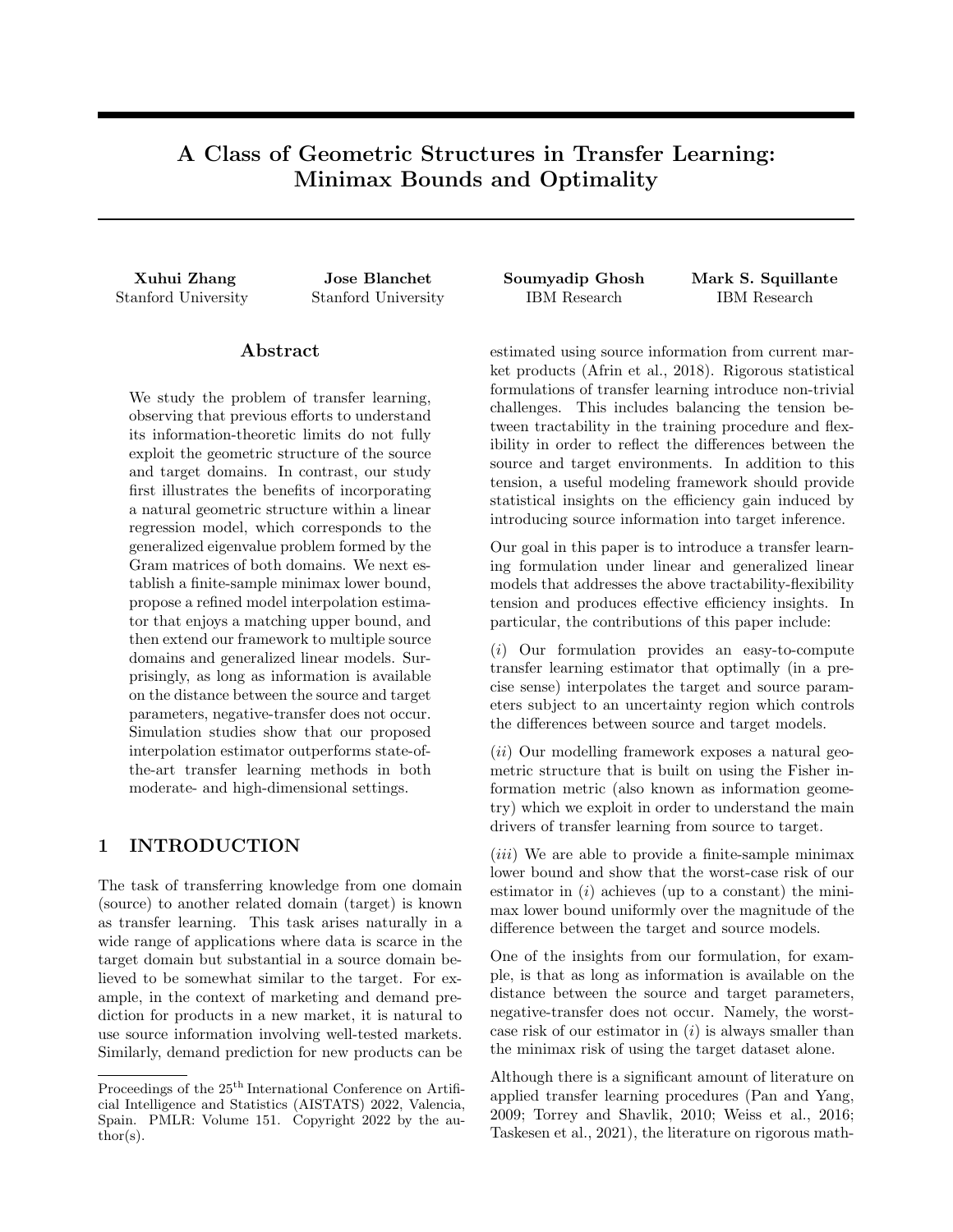3. Finally, for the LRM based on pooling the source and target datasets, the estimator

$$
\widehat{\theta}_{P} = \left( \begin{pmatrix} \mathbf{X}^{\times} & \mathbf{W}^{\times} \end{pmatrix} \begin{pmatrix} \mathbf{X} \\ \mathbf{W} \end{pmatrix} \right)^{-1} \left( \mathbf{X}^{\times} & \mathbf{W}^{\times} \end{pmatrix} \begin{pmatrix} \mathbf{Y} \\ \mathbf{V} \end{pmatrix}
$$
(18)

d

satis es

$$
\sup_{D(|s| \leq r)} \mathbb{E}_{P_S; P_T}[\ell(\widehat{\theta}_P, \theta_T)] = U^2 \max_{1 \leq i \leq d} \left\{ \left( \frac{\lambda_i}{1 + \lambda_i} \right)^2 \right\} + \sigma^2 \sum_{i=1}^d \left( \frac{1}{1 + \lambda_i} \right)^2 + \sigma^2 \sum_{i=1}^d \frac{\lambda_i}{(1 + \lambda_i)^2}.
$$

Proof. It is more convenient to work with the reparametrization (11). Note that

$$
\widehat{\beta}_{\mathcal{S}} = (E^{\geq} \mathbf{X}^{\geq} \mathbf{X} E)^{-1} E^{\geq} \mathbf{X}^{\geq} \mathbf{Y} \qquad \mathcal{N}(\beta_{\mathcal{S}}, \sigma_{\mathcal{S}}^2 \text{diag}(\lambda_1^{-1}, \dots, \lambda_d^{-1})),
$$
  

$$
\widehat{\beta}_{\mathcal{T}} = (E^{\geq} \mathbf{W}^{\geq} \mathbf{W} E)^{-1} E^{\geq} \mathbf{W}^{\geq} \mathbf{V} \qquad \mathcal{N}(\beta_{\mathcal{T}}, \sigma_{\mathcal{T}}^2 I).
$$

We then have for the estimator  $\widehat{\theta}_S$ 

$$
\sup_{D(s;\tau)} E_{P_S;P_T}[k\hat{\beta}_S \quad \beta_T k_2^2] = \sup_{k \ s} \Pr_{\tau k_2^2} U^2 \text{Tr}(\sigma_S^2 \text{ diag}(\lambda_1^{-1}, \dots, \lambda_d^{-1})) + \sum_{i=1}^d ((\beta_S)_i \quad (\beta_T)_i)^2
$$

$$
= \sigma_S^2 \sum_{i=1}^d \lambda_i^{-1} + U^2,
$$

and similarly for the estimator  $\widehat{\theta}_T$ 

$$
\sup_{\mathcal{D}(s;\tau)} \mathbb{E}_{P_S, P_T} [k\hat{\beta}_T \quad \beta_T k_2^2] = \sup_{k \ s} \sup_{\tau k_2^2 \ U^2} \text{Tr} \left(\sigma^2_T \ I\right) = \sigma^2_T d.
$$

For the pooling estimator (18), consider its reparametrization

$$
\widehat{\beta}_P = \left( \begin{pmatrix} E^{\geq} \mathbf{X}^{\geq} & E^{\geq} \mathbf{W}^{\geq} \end{pmatrix} \begin{pmatrix} \mathbf{X} E \\ \mathbf{W} E \end{pmatrix} \right)^{-1} \begin{pmatrix} E^{\geq} \mathbf{X}^{\geq} & E^{\geq} \mathbf{W}^{\geq} \end{pmatrix} \begin{pmatrix} \mathbf{Y} \\ \mathbf{V} \end{pmatrix},
$$

whose bias we can compute as

$$
\begin{aligned} \mathbb{E}_{\mathcal{P}_S; \mathcal{P}_T}[\widehat{\beta}_P] & \quad \beta_T = \left( E^{\geq \mathbf{X}^{\geq \mathbf{X}}} E + E^{\geq \mathbf{W}^{\geq \mathbf{W}}} E \right)^{-1} \left( E^{\geq \mathbf{X}^{\geq \mathbf{X}}} E \beta_S + E^{\geq \mathbf{W}^{\geq \mathbf{W}}} E \beta_T \right) & \quad \beta_T \\ & = \text{diag} \left( 1 + \lambda_1, \dots, 1 + \lambda_d \right)^{-1} \left( \text{diag} \left( \lambda_1, \dots, \lambda_d \right) \beta_S + \beta_T \right) & \quad \beta_T \\ & = \text{diag} \left( \lambda_1 / (1 + \lambda_1), \dots, \lambda_d / (1 + \lambda_d) \right) \left( \beta_S - \beta_T \right), \end{aligned}
$$

and whose variance we can compute as

$$
\mathsf{E}_{\rho_{\mathcal{S}}:\rho_{\mathcal{T}}}[\kappa\widehat{\beta}_{\rho}\kappa_{2}^{2}] = \mathrm{Tr}\left(\mathrm{diag}\left(1+\lambda_{1},\ldots,1+\lambda_{d}\right)^{-1}\left(\mathrm{diag}\left(\lambda_{1},\ldots,\lambda_{d}\right)\sigma_{\mathcal{S}}^{2}+\sigma_{\mathcal{T}}^{2}I\right)\mathrm{diag}\left(1+\lambda_{1},\ldots,1+\lambda_{d}\right)^{-1}\right)
$$
\n
$$
= \sigma_{\mathcal{T}}^{2}\sum_{i=1}^{d}\left(\frac{1}{1+\lambda_{i}}\right)^{2}+\sigma_{\mathcal{S}}^{2}\sum_{i=1}^{d}\frac{\lambda_{i}}{(1+\lambda_{i})^{2}}.
$$

We therefore obtain

$$
\sup_{D(z; \tau)} E_{P_S; P_T} [k \hat{\beta}_P \quad \beta_T k_2^2] = \sup_{k \ s} \frac{\sigma_\tau^2}{r k_2^2} \frac{d}{dz} \left( \frac{1}{1 + \lambda_i} \right)^2 + \sigma_S^2 \sum_{i=1}^d \frac{\lambda_i}{(1 + \lambda_i)^2} + \sum_{i=1}^d \left( \frac{\lambda_i}{1 + \lambda_i} \right)^2 (\beta_S \quad \beta_T)_i^2
$$

$$
= U^2 \max_{1 \ t \ d} \left\{ \left( \frac{\lambda_i}{1 + \lambda_i} \right)^2 \right\} + \sigma_T^2 \sum_{i=1}^d \left( \frac{1}{1 + \lambda_i} \right)^2 + \sigma_S^2 \sum_{i=1}^d \frac{\lambda_i}{(1 + \lambda_i)^2},
$$

thus completing the proof.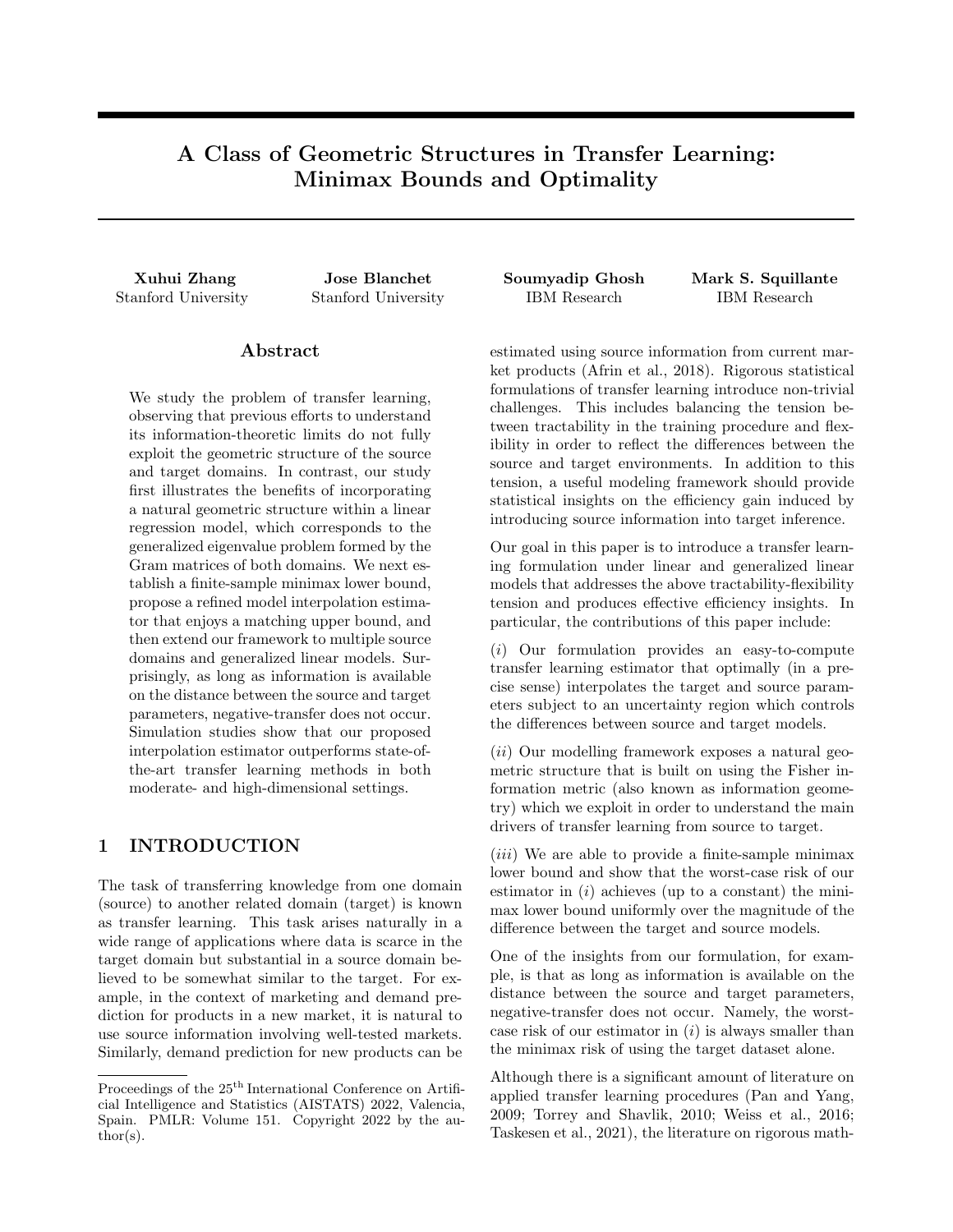To see that the worst-case risk (14) is also smaller than that of the pooling method, we can compute

$$
\frac{1}{\frac{1}{\tau_7} + \frac{1}{\tau_7 U^2 + \frac{2}{\tau_7}}} \sigma_\tau^2 \left(\frac{1}{1+\lambda_i}\right)^2 \sigma_S^2 \frac{\lambda_i}{(1+\lambda_i)^2}
$$
\n
$$
= \left(\frac{\lambda_i}{1+\lambda_i}\right)^2 \frac{\lambda_i \sigma_\tau^2 + (2\sigma_\tau^2 - \sigma_S^2)}{\lambda_i \sigma_\tau^2 + \lambda_i \alpha_i^2 U^2 + \sigma_S^2} \alpha_i^2 U^2 + \frac{\lambda_i}{(1+\lambda_i)^2} \frac{2\sigma_S^2 \sigma_\tau^2 - \sigma_S^4}{\lambda_i \sigma_\tau^2 + \lambda_i \alpha_i^2 U^2 + \sigma_S^2}
$$
\n
$$
= \left(\frac{\lambda_i}{1+\lambda_i}\right)^2 \frac{\lambda_i \sigma_\tau^2 + (2\sigma_\tau^2 - \sigma_S^2) + \frac{2}{\tau_7} \frac{2}{\tau_7} \frac{4}{\tau_7}}{\lambda_i \sigma_\tau^2 + \lambda_i \alpha_i^2 U^2 + \sigma_S^2} \alpha_i^2 U^2.
$$

It is then readily verified that

$$
(2\sigma_T^2 \quad \sigma_S^2) + \frac{2\sigma_S^2 \sigma_T^2 \quad \sigma_S^4 \quad \sigma_T^4}{\lambda_i \alpha_i^2 U^2} \quad \lambda_i \alpha_i^2 U^2 + \sigma_S^2,
$$

as this is equivalent to

$$
2(\sigma_T^2 \quad \sigma_S^2)\lambda_i\alpha_i^2 U^2 \quad (\lambda_i\alpha_i^2 U^2)^2 + (\sigma_S^2 \quad \sigma_T^2)^2.
$$

Hence, we have the desired inequality

$$
\sum_{i=1}^d \frac{1}{\frac{1}{\tau_i^2} + \frac{1}{\tau_i^2 u^2 + \frac{2}{\tau_i^2}}} U^2 \max_{1 \ i \ d} \left\{ \left( \frac{\lambda_i}{1 + \lambda_i} \right)^2 \right\} + \sigma_T^2 \sum_{i=1}^d \left( \frac{1}{1 + \lambda_i} \right)^2 + \sigma_S^2 \sum_{i=1}^d \frac{\lambda_i}{(1 + \lambda_i)^2}.
$$

### A.5 Proof of Theorem 3.1

Theorem 3.1. A lower bound of the minimax risk corresponding to the GLMs is given by

$$
\inf_{\mathsf{b}} \sup_{D\left(s_{m};\tau\right)} \sup_{U_{m}^{2}\text{,}\mathcal{B}m} \mathbb{E}\left[\ell(\hat{\theta},\theta_{\tau})\right] \quad \frac{e^{-1}}{800} \frac{d}{\sum_{m=1}^{M} \frac{1}{\frac{U_{m}^{2}}{G_{m}} + \frac{a^{(m)}(s_{m})}{G_{m}}}} + \frac{C_{\tau}}{b(\tau)}
$$

.

*Proof.* First consider the case where  $d \quad 100$ , for which we use Le Cam's method (Tsybakov, 2008, Chapter 2). For two pairs of parameters  $(\theta_{S_1}^0, \ldots, \theta_{S_M}^0, \theta_{\tau}^0)$  and  $(\theta_{S_1}^1, \ldots, \theta_{S_M}^1, \theta_{\tau}^1)$ , we have

$$
\inf_{\mathbf{b}} \sup_{D(\mathbf{s}_m; \tau)} \sup_{\mathbf{b} \in [\ell(\widehat{\theta}, \theta_{\mathcal{T}})]} \quad \frac{\ell(\theta_{\mathcal{T}}^0, \theta_{\mathcal{T}}^1)}{16} \exp \left\{ \text{ KL}((\theta_{\mathcal{S}_1}^0, \dots, \theta_{\mathcal{S}_M}^0, \theta_{\mathcal{T}}^0); (\theta_{\mathcal{S}_1}^1, \dots, \theta_{\mathcal{S}_M}^1, \theta_{\mathcal{T}}^1)) \right\}.
$$

By independence, we note that

$$
\mathrm{KL}((\theta_{S_1}^0,\ldots,\theta_{S_M}^0,\theta_{T}^0);(\theta_{S_1}^1,\ldots,\theta_{S_M}^1,\theta_{T}^1)) = \sum_{m=1}^M \mathrm{KL}(\theta_{S_m}^0;\theta_{S_m}^1) + \mathrm{KL}(\theta_{T}^0;\theta_{T}^1)
$$

and

$$
KL(\theta_{S_m}^0; \theta_{S_m}^1) = \frac{1}{a^{(m)}(\sigma_{S_m})} \sum_{i=1}^{n_{S_m}} (\Psi^{(m)}(hx_i^{(m)}, \theta_{S_m}^1) - \Psi^{(m)}(hx_i^{(m)}, \theta_{S_m}^0))
$$

$$
\frac{\hbar(\Psi^{(m)})^o(hx_i^{(m)}, \theta_{S_m}^0) x_i^{(m)}, \theta_{S_m}^1 - \theta_{S_m}^0)}{a^{(m)}(\sigma_{S_m})} \sum_{i=1}^{n_{S_m}} \frac{1}{2} C_{S_m} \sum_{j,k} x_{ij}^{(m)} x_{ik}^{(m)}(\theta_{S_m}^1 - \theta_{S_m}^0) j(\theta_{S_m}^1 - \theta_{S_m}^0) k
$$

$$
\frac{C_{S_m}}{2a^{(m)}(\sigma_{S_m})} (\theta_{S_m}^1 - \theta_{S_m}^0)^{>}(X^{(m)})^{>} X^{(m)}(\theta_{S_m}^1 - \theta_{S_m}^0)
$$

$$
\frac{\lambda_1^{(m)} C_{S_m}}{2a^{(m)}(\sigma_{S_m})} (\theta_{S_m}^1 - \theta_{S_m}^0)^{>} W^{>} W(\theta_{S_m}^1 - \theta_{S_m}^0).
$$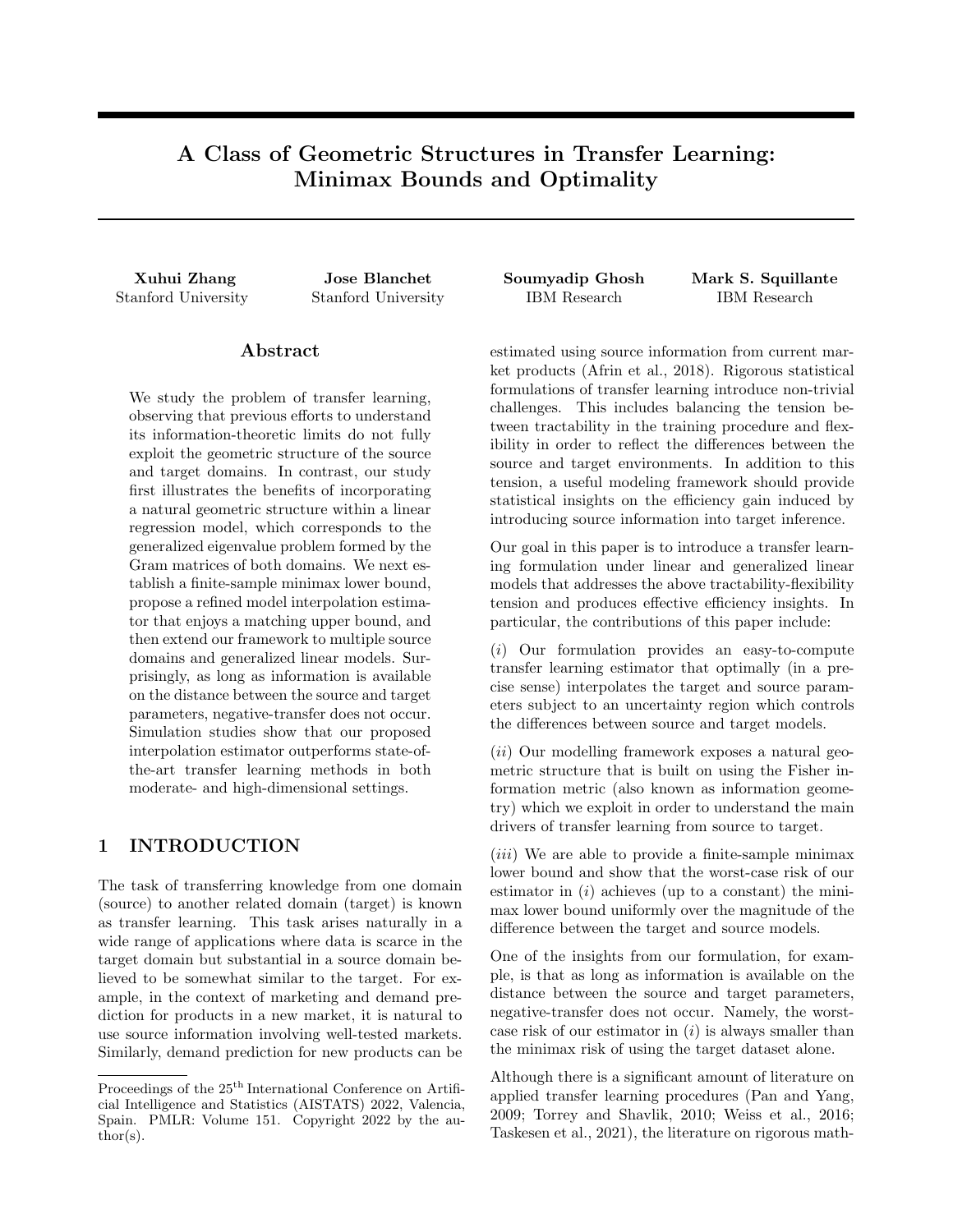Similarly, we obtain

$$
\mathrm{KL}(\theta_{\mathcal{T}}^0; \theta_{\mathcal{T}}^1) - \frac{C_{\mathcal{T}}}{2b(\sigma_{\mathcal{T}})} (\theta_{\mathcal{T}}^1 - \theta_{\mathcal{T}}^0)^> \mathbf{W}^> \mathbf{W}(\theta_{\mathcal{T}}^1 - \theta_{\mathcal{T}}^0).
$$

Then, by Le Cam's bound (Tsybakov, 2008, Chapter 2), we have

$$
\begin{split} \inf_{\mathbf{b}} \sup_{D(\mathbf{s}_{m};\;\tau)} \sup_{U_{m}^{2}\beta m} \mathbb{E}[\ell(\hat{\theta},\theta_{\mathcal{T}})] &= \frac{\ell(\theta_{\mathcal{T}}^{0},\theta_{\mathcal{T}}^{1})}{16} \exp\left\{ \begin{array}{cc} \mathrm{KL}((\theta_{\mathcal{S}_{1}}^{0},\ldots,\theta_{\mathcal{S}_{M}}^{0},\theta_{\mathcal{T}}^{0});(\theta_{\mathcal{S}_{1}}^{1},\ldots,\theta_{\mathcal{S}_{M}}^{1},\theta_{\mathcal{T}}^{1})) \right\} \\ & \frac{(\theta_{\mathcal{T}}^{1} - \theta_{\mathcal{T}}^{0})^{\times}\mathbf{W}^{\times}\mathbf{W}(\theta_{\mathcal{T}}^{1} - \theta_{\mathcal{T}}^{0})}{16} \exp\left\{ \begin{array}{cc} C_{\mathcal{T}} & \\ \frac{C_{\mathcal{T}}}{2b(\sigma_{\mathcal{T}})}(\theta_{\mathcal{T}}^{1} - \theta_{\mathcal{T}}^{0})^{\times}\mathbf{W}^{\times}\mathbf{W}(\theta_{\mathcal{T}}^{1} - \theta_{\mathcal{T}}^{0}) \right\} \\ & \exp\left\{ \begin{array}{cc} \sum_{m=1}^{M} \frac{\lambda_{1}^{(m)}C_{\mathcal{S}_{m}}}{2a^{(m)}(\sigma_{\mathcal{S}_{m}})}(\theta_{\mathcal{S}_{m}}^{1} - \theta_{\mathcal{S}_{m}}^{0})^{\times}\mathbf{W}^{\times}\mathbf{W}(\theta_{\mathcal{S}_{m}}^{1} - \theta_{\mathcal{S}_{m}}^{0}) \right\} \\ & \frac{k\beta_{\mathcal{T}}^{1} - \beta_{\mathcal{T}}^{0}k_{\mathcal{Z}}^{2}}{16} \exp\left\{ \begin{array}{cc} \sum_{i=1}^{d} \left( \frac{C_{\mathcal{T}}}{2b(\sigma_{\mathcal{T}})}(\beta_{\mathcal{T}}^{1} - \beta_{\mathcal{T}}^{0})_{i}^{2} + \sum_{m=1}^{M} \frac{\lambda_{1}^{(m)}C_{\mathcal{S}_{m}}}{2a^{(m)}(\sigma_{\mathcal{S}_{m}})}(\beta_{\mathcal{S}_{m}}^{1} - \beta_{\mathcal{S}_{m}}^{0})_{i}^{2} \right) \end{array} \right\
$$

where

$$
\theta_{\mathcal{T}}^j = E\beta_{\mathcal{T}}^j, \theta_{\mathcal{S}_m}^j = E\beta_{\mathcal{S}_m}^j
$$

and  $E \supseteq \mathbb{R}^{d-d}$  is any matrix that satisfies

$$
E^{\geq} \mathbf{W}^{\geq} \mathbf{W} E = I.
$$

By Lemma A.1, for any  $K = \frac{1}{4}$ , we can choose  $\beta^0_\tau, \beta^1_\tau, \beta^0_{S_m}, \beta^1_{S_m}, m \geq [M]$ , such that

$$
(\beta_7^0 \quad \beta_{S_m}^0)^2_i \quad \frac{U_m^2}{d}, (\beta_7^1 \quad \beta_{S_m}^1)^2_i \quad \frac{U_m^2}{d}, (\beta_7^0 \quad \beta_7^1)^2 = \frac{1}{K} \frac{1}{\sum_{k=1}^M \frac{1}{\frac{U_k^2}{d} + \frac{a^{(k)}(S_k)}{C_{S_k} - 1}}} + \frac{C_T}{b^{(k)}(S_k)}
$$

and

$$
(\beta_{S_m}^0 \quad \beta_{S_m}^1)^2_i \quad \frac{1}{K} \frac{\frac{1}{\frac{U_m^2}{d} + \frac{a^{(m)}(s_m)}{c_{S_m}}}\frac{a^{(m)}(s_m)}{c_{S_m}}}{\frac{1}{\frac{U_m^2}{d} + \frac{a^{(k)}(s_k)}{c_{S_k}}+\frac{C_T}{b^{(T)}}}}.
$$

We therefore conclude

$$
\frac{k\beta_T^1}{16} \frac{\beta_T^0 k_2^2}{16} \exp\left\{ \sum_{i=1}^d \left( \frac{C_T}{2b(\sigma_T)} (\beta_T^1 \beta_T^0)^2_i + \sum_{m=1}^M \frac{\lambda_1^{(m)} C_{S_m}}{2a^{(m)}(\sigma_{S_m})} (\beta_{S_m}^1 \beta_{S_m}^0)^2_i \right) \right\}
$$
  

$$
\frac{\exp\left(\frac{d}{2K}\right)}{16K} \frac{d}{\sum_{k=1}^M \frac{1}{\frac{U_k^2}{\sigma^2} + \frac{a^{(k)}(\sigma_{S_k})}{\sigma_{S_k} + \frac{C_T}{\sigma_{S_k} + \frac{C_T}{\sigma_{S_k} + \frac{C_T}{\sigma_{S_k} + \frac{C_T}{\sigma_{S_k} + \frac{C_T}{\sigma_{S_k} + \frac{C_T}{\sigma_{S_k} + \frac{C_T}{\sigma_{S_k} + \frac{C_T}{\sigma_{S_k} + \frac{C_T}{\sigma_{S_k} + \frac{C_T}{\sigma_{S_k} + \frac{C_T}{\sigma_{S_k} + \frac{C_T}{\sigma_{S_k} + \frac{C_T}{\sigma_{S_k} + \frac{C_T}{\sigma_{S_k} + \frac{C_T}{\sigma_{S_k} + \frac{C_T}{\sigma_{S_k} + \frac{C_T}{\sigma_{S_k} + \frac{C_T}{\sigma_{S_k} + \frac{C_T}{\sigma_{S_k} + \frac{C_T}{\sigma_{S_k} + \frac{C_T}{\sigma_{S_k} + \frac{C_T}{\sigma_{S_k} + \frac{C_T}{\sigma_{S_k} + \frac{C_T}{\sigma_{S_k} + \frac{C_T}{\sigma_{S_k} + \frac{C_T}{\sigma_{S_k} + \frac{C_T}{\sigma_{S_k} + \frac{C_T}{\sigma_{S_k} + \frac{C_T}{\sigma_{S_k} + \frac{C_T}{\sigma_{S_k} + \frac{C_T}{\sigma_{S_k} + \frac{C_T}{\sigma_{S_k} + \frac{C_T}{\sigma_{S_k} + \frac{C_T}{\sigma_{S_k} + \frac{C_T}{\sigma_{S_k} + \frac{C_T}{\sigma_{S_k} + \frac{C_T}{\sigma_{S_k} + \frac{C_T}{\sigma_{S_k} + \frac{C_T}{\sigma_{S_k} + \frac{C_T}{\sigma_{S_k} + \frac{C_T}{\sigma_{S_k} + \frac{C_T}{\
$$

where  $K = 50$  is chosen.

Now, for  $d = 100$ , we use Fano's method (Tsybakov, 2008, Chapter 2). Let

$$
h = \sqrt{\frac{1}{4K} \frac{1}{\sum_{k=1}^{M} \frac{1}{\frac{U_{k}^{2}}{d} + \frac{a^{(k)}(S_{k})}{C_{S_{k}}} + \frac{C_{T}}{b(\tau)}}},
$$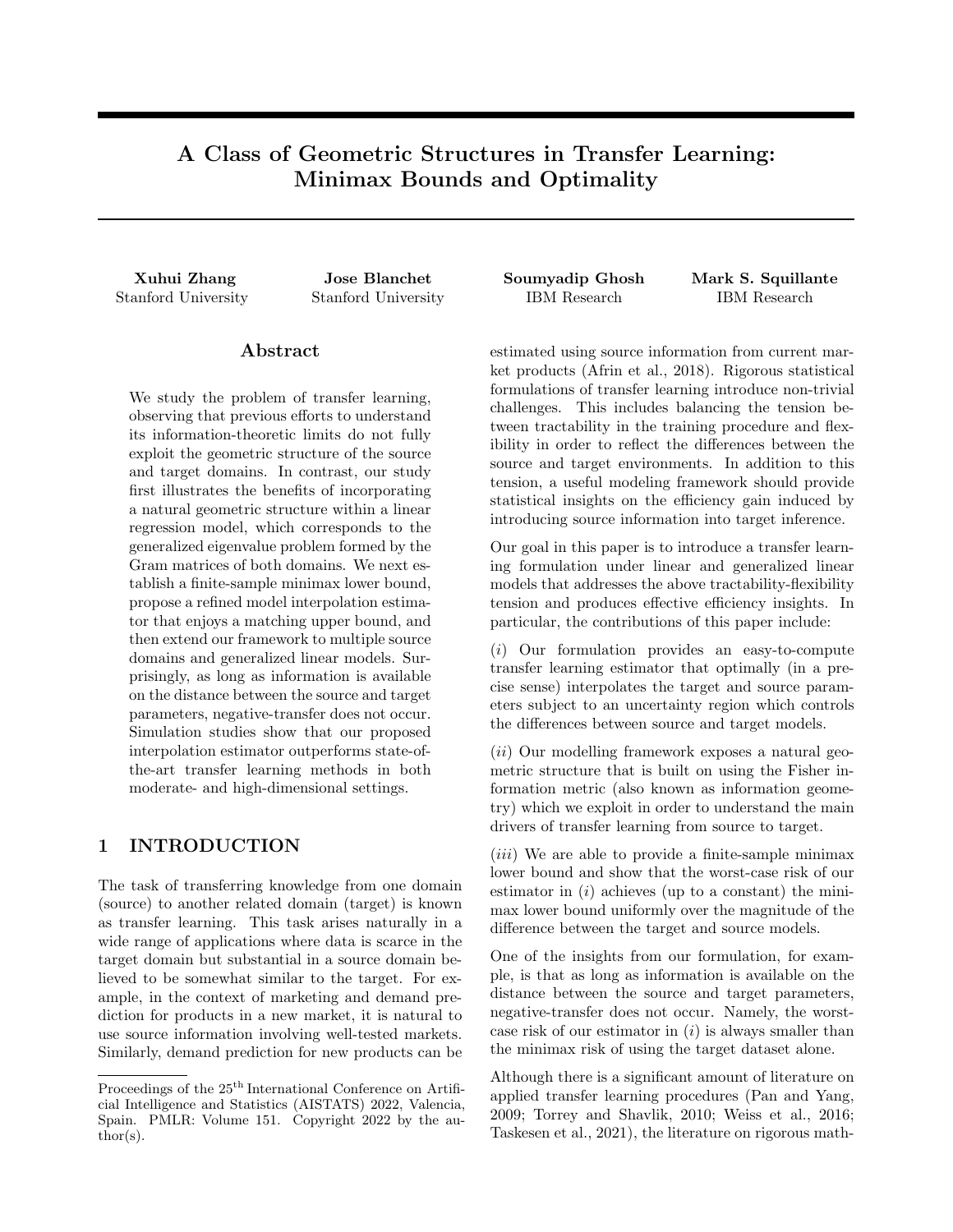and consider the hypercube

$$
C = f\beta \ 2\mathbb{R}^d : \beta_i \ 2\ f \ h, hg, i = 1, \ldots, dg.
$$

Then, by the Varshamov-Gilbert Lemma, since d 8, there exists a pruned hypercube  $\beta^0_\tau, \ldots, \beta^J_\tau$  2 C such that  $J \quad 2^{d-8}$  and  $H(\beta_7^j, \beta_7^k) \quad \frac{d}{8}$  for  $0 \quad j < k \quad J$ , where H denotes the Hamming distance, namely

$$
H(\beta_{\mathcal{T}}^j, \beta_{\mathcal{T}}^k) = \sum_{i=1}^d Id_{f(\beta_{\mathcal{T}}^j)_i \notin (\beta_{\mathcal{T}}^k)_i g}.
$$

We therefore have

$$
\min_{j \text{\'et}} k \beta_{7}^{j} \quad \beta_{7}^{k} k_{2}^{2} \quad \frac{d}{8K} \frac{1}{\sum_{k=1}^{M} \frac{1}{\frac{U_{k}^{2}}{d} + \frac{a^{(k)}(\mathcal{S}_{k})}{C_{S_{k}}} + \frac{C_{7}}{b(\mathcal{S}_{7})}}}
$$

By Lemma A.1, for any  $m \n\geq |M|$ , there exists  $k_m$  such that  $0 \quad k_m$  h and

$$
(h \t k_m)^2 \frac{U_m^2}{d}, (2k_m)^2 \frac{1}{K} \frac{\frac{1}{\frac{U_m^2}{d} + \frac{a(m)}{C_{Sm}} \frac{G_m}{C_{Sm}}}^{\frac{1}{\frac{U_m^2}{d} + \frac{a(m)}{C_{Sm}}} \frac{G_m}{C_{Sm}}}^{\frac{1}{\frac{U_m^2}{d} + \frac{a(m)}{C_{Sm}}} \frac{G_m}{C_{Sm}}}.
$$

Hence, choosing  $\beta_{\mathcal{S}_m}^j, j = 0, \ldots, J$ , such that

$$
\beta 1 \quad i \quad d, (\beta^j_{S_m})_i = \begin{cases} k_m & \text{if } (\beta^j_{\mathcal{T}})_i = h \\ k_m & \text{if } (\beta^j_{\mathcal{T}})_i = h \end{cases},
$$

we obtain

$$
k\beta^j
$$
,  $\beta^j_{S_m}k^2$ ,  $U^2_m$ ,  $j = 0,..., J$ ,  $m \ 2 [M]$ ,

and

$$
\mathrm{KL}((\theta_{\mathcal{S}_1}', \dots, \theta_{\mathcal{S}_M}', \theta_{\mathcal{T}}'); (\theta_{\mathcal{S}_1}'', \dots, \theta_{\mathcal{S}_M}'', \theta_{\mathcal{T}}^k)) \quad \frac{d}{2K}, \qquad \partial \!0 \quad j < k \quad M.
$$

We therefore have, by Fano's bound (Tsybakov, 2008, Chapter 2),

$$
\inf_{\text{b}} \sup_{D\left(s_{m};\tau\right)} \sup_{U_{m}^{2}\beta m} \mathbb{E}\left[\ell(\hat{\theta},\theta_{\tau})\right] \quad \frac{\min_{j\in k} k\beta_{\tau}^{j} \quad \beta_{\tau}^{k}k_{2}^{2}}{4} \left(1 - \frac{\frac{d}{2K} + \log 2}{\log J}\right)
$$
\n
$$
\frac{1}{32K} \left(1 - \frac{4}{K\log 2} - \frac{8}{d}\right) \frac{d}{\sum_{k=1}^{M} \frac{1}{\frac{U_{k}^{2}}{d} + \frac{a^{(k)}(S_{k})}{C_{S_{k}} + \frac{b^{(k)}(S_{k})}{b^{(k)}(I)}} + \frac{C_{\tau}}{b^{(k)}(I)}}}
$$
\n
$$
\frac{3}{3200} \frac{d}{\sum_{k=1}^{M} \frac{1}{\frac{U_{k}^{2}}{d} + \frac{a^{(k)}(S_{k})}{C_{S_{k}} + \frac{b^{(k)}(S_{k})}{b^{(k)}(I)}} + \frac{C_{\tau}}{b^{(k)}(I)}}},
$$

where  $K = \frac{50}{3}$  is chosen and recalling that  $d \quad 100$ .

## A.6 Proof of Remark 3.1

Remark 3.1. For the non-transfer learning setting considered in Lee and Courtade (2020), our proof method gives rise to a lower bound of

$$
d \, b(\sigma_{\mathcal{T}})/C_{\mathcal{T}}
$$

which is sharper than their lower bound of

$$
\max \left\{ \frac{k \Lambda_\mathbf{W} k_1^2}{k \Lambda_\mathbf{W} k_2^2}, \lambda_{min} (\mathbf{W}^\gt \mathbf{W}) k \Lambda_\mathbf{W}^{-1} k_1 \right\} \ b(\sigma_T) / C_T,
$$

where  $\Lambda_\mathbf{W}$  is the vector of eigenvalues of the positive-de  $\,$ nite matrix  $\mathbf{W}^>\mathbf{W}$ , and  $\Lambda_\mathbf{W}^{-1}$  denotes its coordinate-wise inverse.

 $\Box$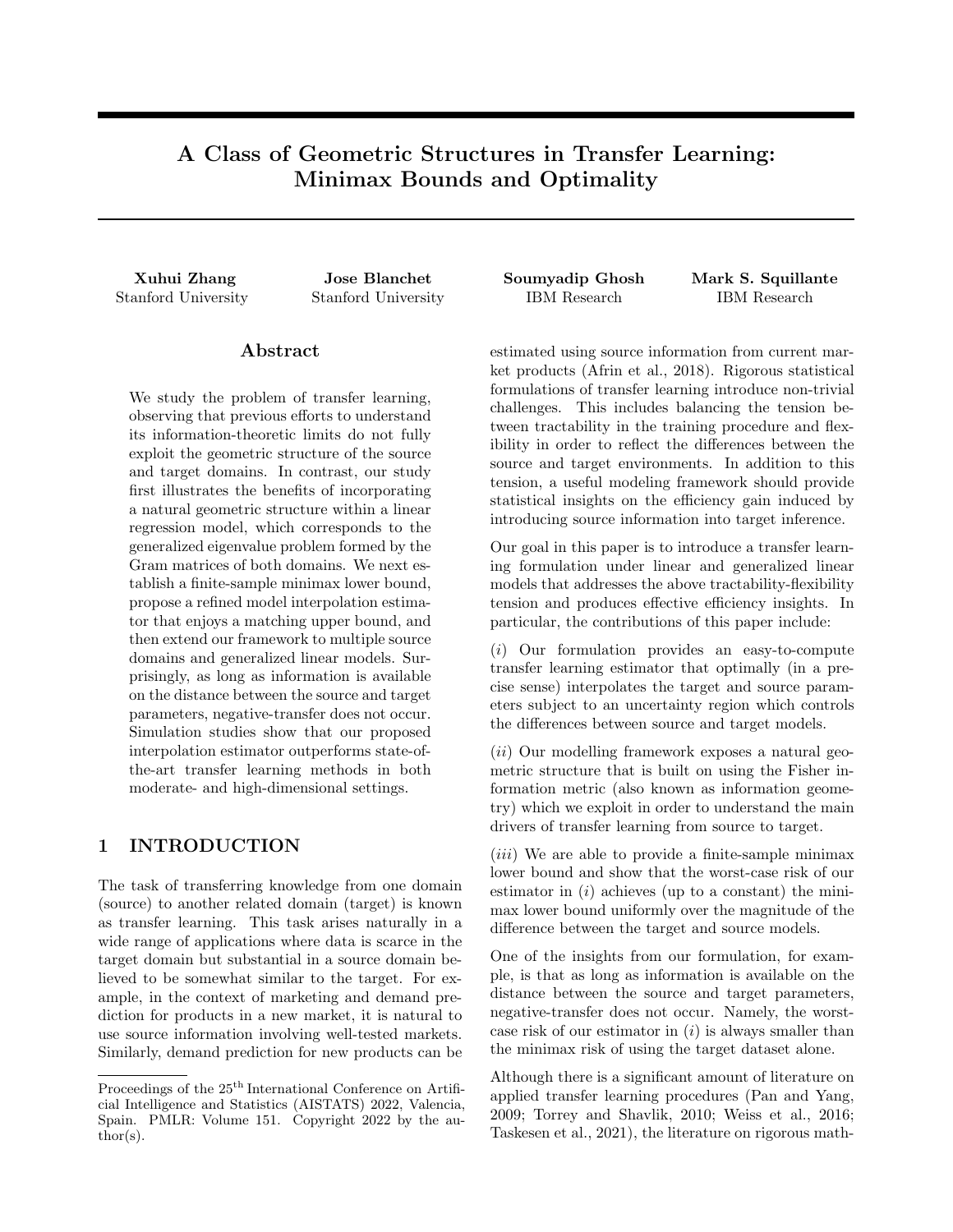$k\Lambda_{\mathbf{W}}k_1^2$   $k\Lambda_{\mathbf{W}}k_2^2d$ .

 $\lambda_{\sf min}({\bf W}^{\gt} {\bf W}) k \Lambda_{\bf W}^{-1} k_{1} \quad \, d,$ 

Proof. By Holder's inequality, we have

It is also readily verified that

and the desired result follows.

## A.7 Proof of Corollary 3.1

Corollary 3.1. When the GLMs considered are Gaussian LRMs, then a lower bound of the minimax risk is

$$
\inf_{\mathsf{b}} \sup_{D\left(s_m; \tau\right)} \sup_{U_m^2, \mathcal{B}m} \mathbb{E}\left[\ell(\widehat{\theta}, \theta_\tau)\right] \quad \frac{e^{-1}}{800} \frac{d}{\sum_{m=1}^M \frac{1}{\frac{U_m^2}{\delta} + \frac{2}{\binom{m}{1}}} + \frac{1}{\frac{7}{4}}}
$$

*Proof.* Upon simply noting that, for Gaussian LRMs, we have  $a^{(m)}(\sigma_{S_m}) = \sigma_{S_m}^2$ ,  $b(\sigma_{\tau}) = \sigma_{\tau}^2$  and  $C_{S_m} = C_{\tau} = 1$ , the desired result then follows.

### A.8 Auxiliary Result on the GLM Upper Bound

We now provide details on the GLM upper bound in equation (20), where we additionally assume that

$$
\inf_{Z} (\Psi^{(m)})^{\omega}(z) \quad L_{S_m} \, \mathcal{S}m, \qquad \inf_{Z} \Gamma^{\omega}(z) \quad L_{\mathcal{T}}.
$$

Consider the usual MLE estimator  $\widehat{\theta}_{S_m}$  and  $\widehat{\theta}_{T}$  for the source and target domains, and further consider a simplified interpolator

$$
\widehat{\theta}_t = \sum_{m=1}^M t_m \widehat{\theta}_{S_m} + t_{M+1} \widehat{\theta}_T, \qquad \sum_{m=1}^{M+1} t_m = 1, \quad t_m \quad 0.
$$

For any fixed admissible parameters satisfying  $D(\theta_{S_m}, \theta_{T})$   $U_m^2$ ,  $\mathcal{S}m$ , we claim that with probability at least 1 e  $\degree$ , it holds that

$$
\ell(\widehat{\theta}_{t^2}, \theta_{\mathcal{T}}) = (\widehat{\theta}_{t^2} \quad \theta_{\mathcal{T}}) \mathbf{W}^{\geq} \mathbf{W}(\widehat{\theta}_{t^2} \quad \theta_{\mathcal{T}}) \quad \frac{d}{\sum_{m=1}^M \frac{1}{\frac{U_{m}^2}{d} + \frac{2C_{Sm}a^{(m)}(\mathcal{S}_m)}{L_{\mathcal{S}_m}^2}(\mathcal{C} + \log(2dm))} + \frac{1}{\frac{2C_{\mathcal{T}}b(\mathcal{S}_r)}{L_{\mathcal{T}}^2}(\mathcal{C} + \log(2dm))},
$$

where  $t^2$  solves

$$
\inf_{t=(t_1,...,t_{\mathsf{M}+1})} \inf_{0,\atop{\mathsf{D}}\to \atop{m=1}} \mathop{\rm l\negthinspace\bullet}_{t_{m-1}} t_m^2 = \frac{1}{2}\int_{m=1}^{\mathsf{M}} t_m^2 \left( \frac{2dC_{\mathsf{S}_m}a^{(m)}(\sigma_{\mathsf{S}_m})}{L^2_{\mathsf{S}_m}\lambda_d^{(m)}}(c+\log(2dm)) + U_m^2 \right) + t_{\mathsf{M}+1}^2 \frac{2dC_Tb(\sigma_T)}{L^2_T}(c+\log(2dm)).
$$

Given that the dimension and number of sources are fixed, we consider  $c \log(2dm)$  and compare against our lower bound in Theorem 3.1, namely

$$
\frac{e^{-1}}{800} \frac{d}{\sum_{m=1}^{M} \frac{1}{\frac{U_{m}^{2}}{d} + \frac{a^{(m)}(-S_{m})}{C_{S_{m}}} + \frac{C_{T}}{b(-\tau)}}},
$$

from which we find that there are gaps due to the ratios  $\frac{C_{S_m}}{L_{S_m}}, \frac{C_T}{L_{\tau}}$  and the eigen gap  $\frac{1}{\binom{m}{d}}$ .

Proof of Upper Bound. Using the sub-Gaussian concentration bound for GLM noise and the trick in Lemma 8 of Bastani (2021), we have the concentration bounds

$$
P\left((\widehat{\theta}_{S_m} \quad \theta_{S_m}) \mathbf{W}^{\geq} \mathbf{W}(\widehat{\theta}_{S_m} \quad \theta_{S_m}) \quad \frac{2dC_{S_m}a^{(m)}(\sigma_{S_m})}{L_{S_m}^2 \lambda_d^{(m)}}(c_1 + \log(2d))\right) > 1 \quad e^{-c_1}, \qquad \partial_m \mathcal{Q}[M],
$$

$$
\overline{a}
$$

.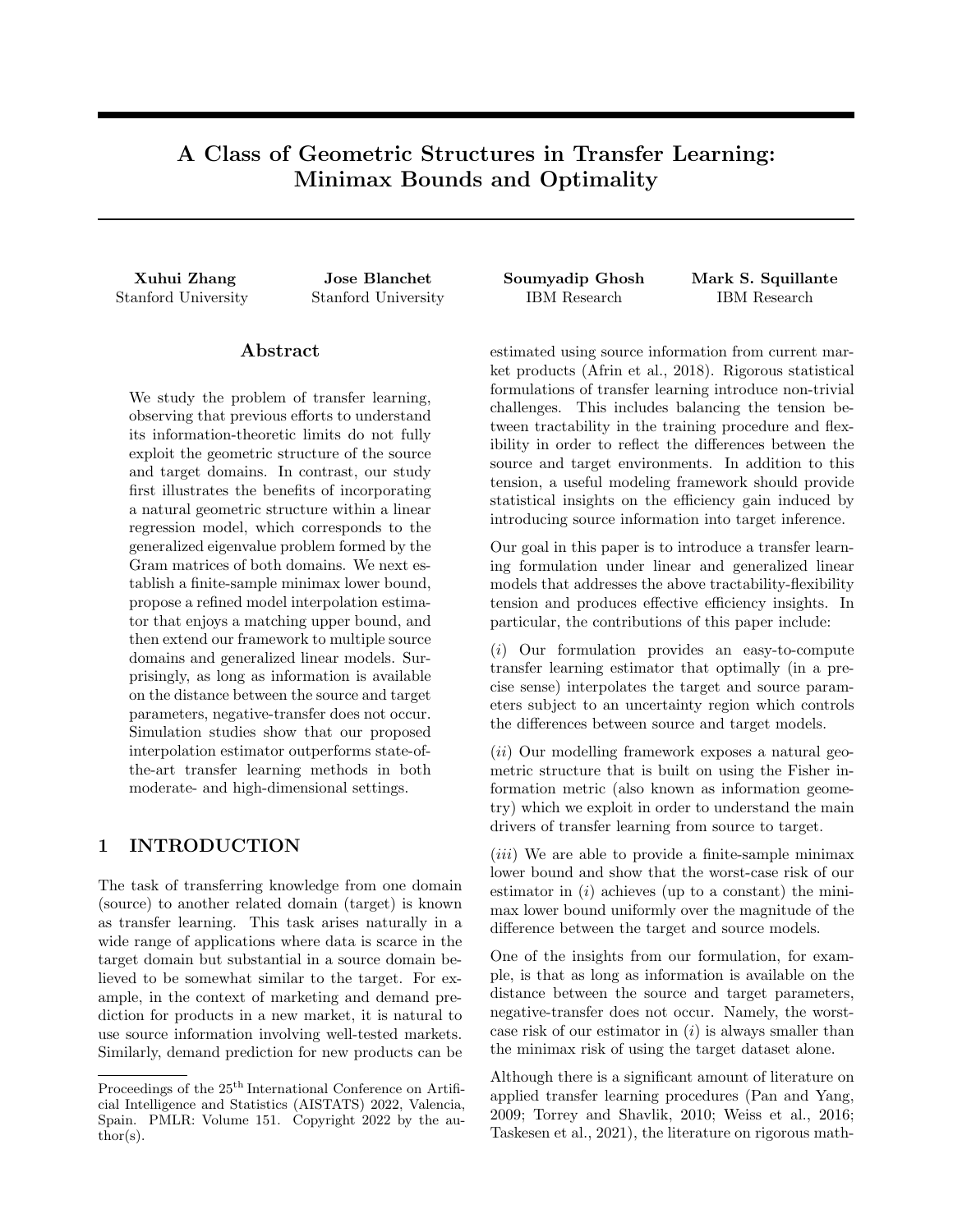and

$$
P\left((\widehat{\theta}_{\mathcal{T}} \quad \theta_{\mathcal{T}}) \mathbf{W}^{\geq} \mathbf{W}(\widehat{\theta}_{\mathcal{T}} \quad \theta_{\mathcal{T}}) \quad \frac{2dC_{\mathcal{T}}b(\sigma_{\mathcal{T}})}{L_{\mathcal{T}}^2}(c_1 + \log(2d))\right) > 1 \quad e^{-c_1}.
$$

Due to independence, the probability of the intersection of the events happening is greater than  $(1 \text{ }$  $c_1$  )  $m$ 1 2me  $c_1$  for large  $c_1$ . On the intersection of the events, we solve the problem

$$
\inf_{t=(t_1,\ldots,t_{M+1})} \inf_{0,\atop D\subset \mathcal{M}+1} \sum_{m=1}^M t_m^2 \left( \frac{2dC_{S_m}a^{(m)}(\sigma_{S_m})}{L_{S_m}^2 \lambda_d^{(m)}} (c_1 + \log(2d)) + U_m^2 \right) + t_{M+1}^2 \frac{2dC_Tb(\sigma_T)}{L_T^2} (c_1 + \log(2d)),
$$

with optimal solution  $t^2$ . We have that the optimal interpolator defined by

$$
\widehat{\theta}_{t^2} = \sum_{m=1}^M t_m^2 \widehat{\theta}_{S_m} + t_{M+1}^2 \widehat{\theta}_T,
$$

satisfies

$$
(\widehat{\theta}_t, \quad \theta_T) \mathbf{W}^{\geq} \mathbf{W}(\widehat{\theta}_t, \quad \theta_T) \quad \frac{d}{\sum_{m=1}^M \frac{1}{\frac{U_m^2}{d} + \frac{2C_{S_m}a^{(m)}(\cdot S_m)}{L_{S_m}^2} (c_1 + \log(2d))} + \frac{1}{\frac{2C_Tb(\cdot - T)}{L_T^2} (c_1 + \log(2d))}}.
$$

 $\Box$ 

We choose  $c_1 = c_1^{\circ} + \log(2m)$  so that this event happens with probability at least 1  $e^{-c_1^{\circ}}$ .

### A.9 Auxiliary Result on the Comparison with Kalan et al. (2020)

Kalan et al. (2020) study a minimax lower bound for the linear regression setting (albeit under random design) and involve the spectral gap of the generalized eigenvalue problem we consider, with analogous definitions for the population distribution of their random design setting. The significance of our geometric perspective is best illustrated in comparison with their results where, in strong contrast, our analysis (in fixed design) takes care of the entire spectrum of the generalized eigenvalues. More precisely, our lower bound scaled by  $1/n<sub>T</sub>$  is lower bounded by (ignoring the constant  $\exp(-1/2)/16$ ):

$$
\frac{1}{n_{\mathcal{T}}} \sum_{i=1}^{d} \frac{1}{\frac{1}{2} + \frac{1}{\hat{\gamma}U^2 + \frac{2}{i}}} \text{ Desectral gap'' } \frac{1}{n_{\mathcal{T}}} \frac{d\sigma^2}{1 + \frac{1}{\frac{U^2}{\sigma^2} + \frac{1}{i}}} \quad \frac{1}{n_{\mathcal{T}}} \begin{cases} c_1 \sigma^2 d & \text{if } U^2 \quad \tilde{c}_1 \sigma^2 d, \\ c_2 U^2 & \text{if } \tilde{c}_2 \frac{d}{1 + d} \quad U^2 \quad \tilde{c}_1 \sigma^2 d, \\ c_3 \frac{d}{1 + d} & \text{if } U^2 \quad \tilde{c}_2 \frac{d}{1 + d}, \end{cases}
$$

where  $c_i$ ,  $\tilde{c}_i$  are universal constants. The last expression essentially amounts to the lower bound in equation (3.1) in Kalan et al. (2020), adjusting for the random designs and the scaling of U. We emphasize that the spectral gap may cause the last expression to be arbitrarily suboptimal, e.g., when  $U = o(1)$ ,  $\lambda_1$ ! 1 and  $\lambda_d = O(1)$ , while our analysis is sharp (i.e., the upper bound and lower bound match).

### B Simulation Results

We first describe the choice of the algorithm from Li et al. (2020) used for comparison against our proposed method. Since the setting is a single source domain from which learning is transferred to a target domain, we only consider Algorithm 1 from Li et al. (2020), i.e., the (original) Oracle Trans-Lasso algorithm. Algorithm 4 from Li et al.  $(2020)$  uses the  $l_0$ -norm to quantify the difference between the source and target parameters. However, for this algorithm, they require that the  $l_0$ -difference (denoted by  $h_0$ ) is much smaller than the  $l_0$  sparsity of the target parameter (denoted by  $s$ ) for the learning to be effective, which does not hold in our simulation settings and in the real-world dataset (where  $h_0 = 8$  and s 8 from Table 4 and Figure 8 in Section B.2). The Oracle Trans-Lasso algorithm from Appendix C.2 in Li et al. (2020) uses the  $l_q$ -norm,  $q \n\geq (0,1)$ , to quantify the difference between the source and target parameters. However, for this algorithm, they require that the  $l_q$ -difference (denoted by  $h_q$ ) is much smaller than  $\sqrt{s \log d/n_{\mathcal{T}}}$  for the learning to be effective, which also does not hold in our simulation settings and in the real-world dataset (refer to Table 4 in Section B.2 and note that  $\sqrt{\log d/n_I}$  is between 0.018 and 0.2). We therefore choose to compare our proposed method with Algorithm 1 from Li et al. (2020), which uses the  $l_1$ -norm to quantify the difference.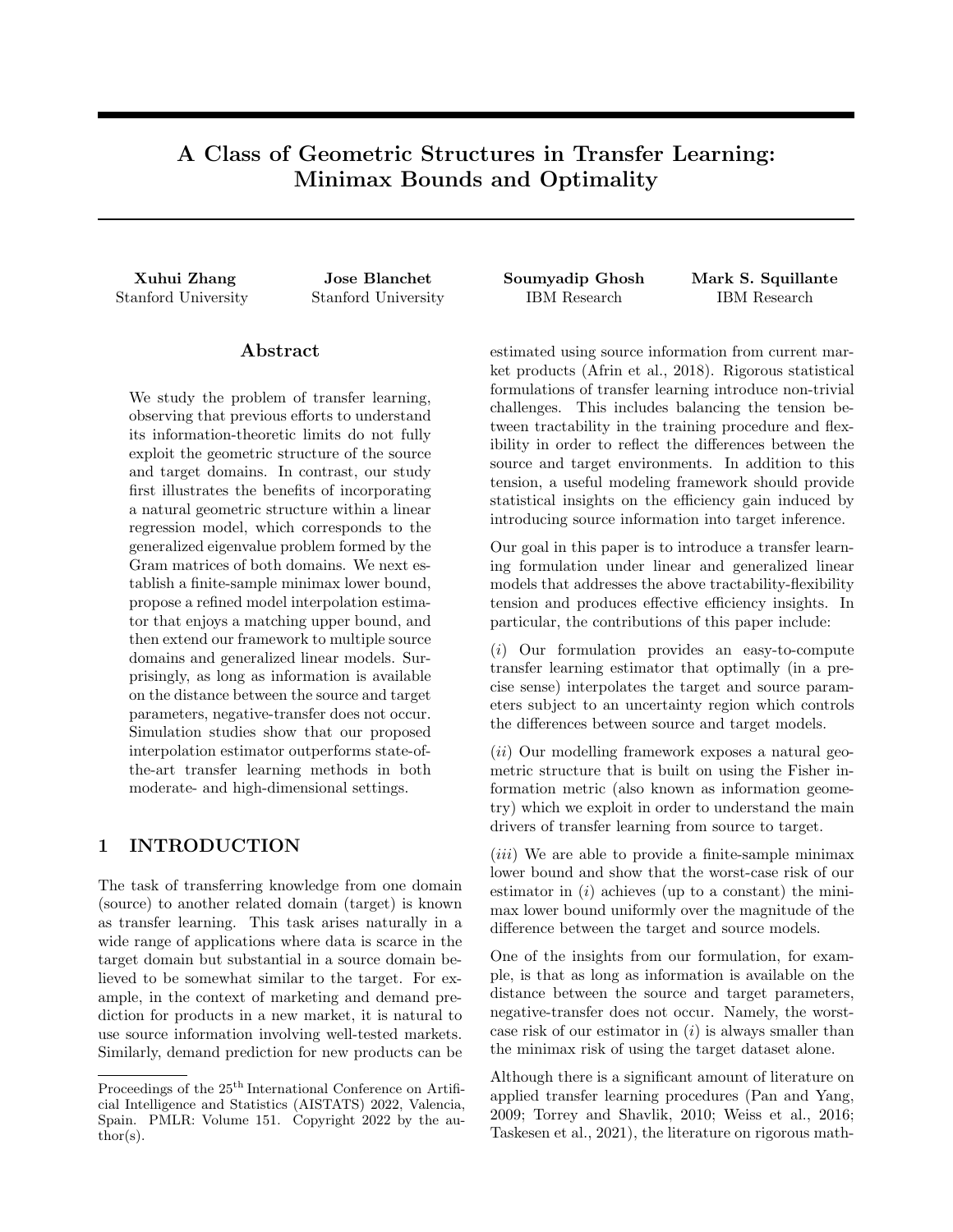### B.1 Additional Simulation Comparisons

As part of our additional simulation results related to the misspecification of  $U$ , we vary the parameter values from the baseline in Section 4.1 such that the rows of  $X$  are generated independently by a zero-mean Gaussian with a Toeplitz covariance matrix (Li et al., 2020, Section 5.2), or that both  $X$  and  $W$  are generated in this way. The corresponding results are provided in the left plot and right plot of Figure 2, respectively. We observe from these results that the introduction of correlation, either in only  $X$  or in both  $X$  and  $W$ , does not impact the performance of either method when compared to the uncorrelated case in the left plot of Figure 1.



Figure 2: Simulation Results with Toeplitz Covariance Matrix for Designs. Solid Lines (Dashed Lines) Represent the Proposed Method (Basic Pooling Method).

We also consider varying the noise variances. In particular, the noise variances are changed to  $\sigma_S^2 = 1, \sigma_T^2 = 5$ or  $\sigma_S^2 = 5, \sigma_T^2 = 1$ , the results of which are provided in the left plot and right plot of Figure 3, respectively. The proposed method handles large variances in the source data much better than the basic pooling method, while high variance in (smaller sized) target data has no significant impact on either method.



Figure 3: Simulation Results with Unequal Noise Variances. Solid Lines Represent the Proposed Method. Dashed Lines Represent the Basic Pooling Method.

We further consider varying the different dimensions. In particular, the dimension d is changed to 5 or  $d = 100$ with  $\beta_{\tau}$  three-sparse; specifically, the first three elements of  $\beta_{\tau}$  are one and the rest are zero. The corresponding results are provided in the left plot and right plot of Figure 4, respectively. Lower dimensionality (left) seems to improve the performance gap between the two methods as compared to the left plot of Figure 1, while this gap shortens in high-dimensions with extreme sparsity (right).

We additionally consider varying the magnitude (sup-norm) of the ground truth value of the parameter  $\beta$ <sup>T</sup> from the baseline in Section 4.1 such that  $\beta_{\tau}$  is the vector whose component values are all 0.1, or that  $\beta_{\tau}$  is the vector whose component values are all 10. The corresponding results are provided in the left plot and right plot of Figure 5, respectively. We observe that the plots remain exactly the same as the left plot of Figure 1, which is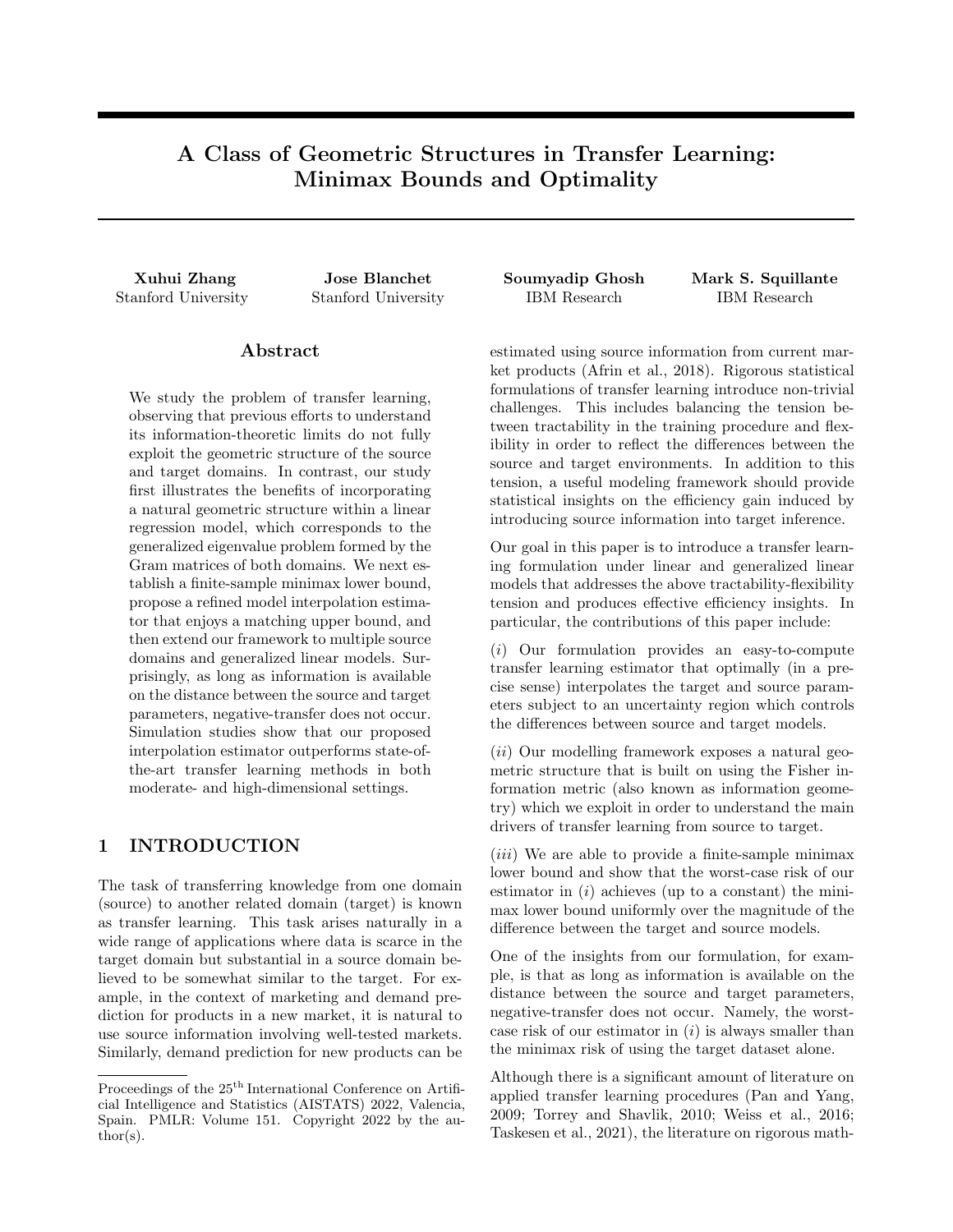

Figure 4: Simulation Results with Different Dimensions. Solid Lines Represent the Proposed Method. Dashed Lines Represent the Basic Pooling Method.

consistent with Theorem 2.1 that the worst-case performance of our method does not depend on the magnitude of  $\beta$ <sub>7</sub>, and similarly for the basic pooling method.



Figure 5: Simulation Results with Different Magnitudes of the Ground Truth  $\beta$ <sub>T</sub>. Solid Lines (Dashed Lines) Represent the Proposed Method (Basic Pooling Method).

We next investigate the behavior of the performance gap as the sample size increases. In particular, we vary the sample sizes to be  $n<sub>S</sub> = 10000$  and  $n<sub>T</sub> = 1000$ , and present the corresponding results in Figure 6. We observe from these results that the plot remains the same as the left plot of Figure 1, demonstrating the robustness of the performance gap.

As part of our additional simulation results related to the comparisons against competing methods in the literature, we consider the same settings in Section 4.2.1 and Section 4.2.2 with a smaller  $n_S/n<sub>T</sub>$  ratio. In particular, we vary the sample sizes to be  $n<sub>S</sub> = 200$  and  $n<sub>T</sub> = 100$ . For the methods under consideration, we report the average estimation error of  $\theta_T$  in (5), and its standard deviation, over 1000 simulation runs. The results are summarized in the left-half of Table 3 for moderate-dimensions and the right-half of Table 3 for high-dimensions. We observe behaviors of our proposed method relative to the competing methods to be consistent with those in Section 4.2.1 and Section 4.2.2.

### B.2 Real-World Dataset Experiments

As part of our final set of empirical results considered in Section 4.2.3, we compare our proposed method against the other competing methods using the Uber&Lyft dataset (https://www.kaggle.com/brllrb/uber-andlyft-dataset-boston-ma) of Uber and Lyft cab rides collected in Boston, MA. Recall that we consider UberX to be the source model and standard Lyft service to be the target model where the learning problem comprises prediction of the price using  $d = 32$  numerical features. Given that the focus of our study is on the benefit of transfer learning, we restrict our experiments to small random subsamples and we summarize in Table 2 the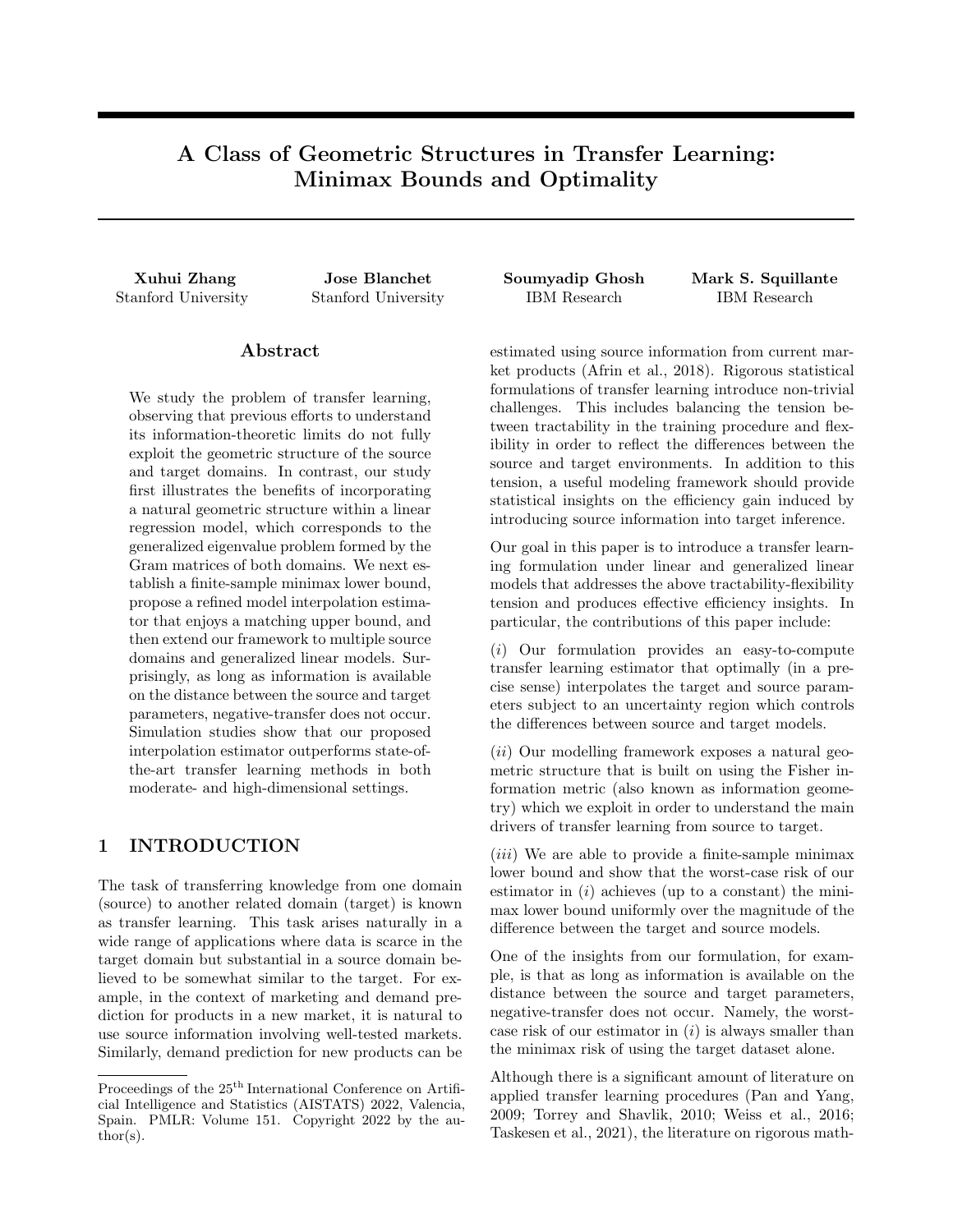

Figure 6: Simulation Results with A Larger Sample Size. Solid Lines (Dashed Lines) Represent the Proposed Method (Basic Pooling Method).

Table 3: Simulation Results Comparing the Proposed Method to Other Competing Methods in Moderate-Dimensions (Left-Half) and in High-Dimensions (Right-Half). "Basic" Represents the Lowest of the Errors Attained by the Three Basic Methods in Section 2.2. Numbers in Parentheses Are Standard Deviations.

|     | Basic      | Proposed  | Two-Step  | Trans-Lasso | Basic      | Proposed   | Two-Step    | Trans-Lasso |
|-----|------------|-----------|-----------|-------------|------------|------------|-------------|-------------|
| 0.5 | 6.8(2.1)   | 7.1(2.2)  | 10.6(3.6) | 1.1(2.4)    | 33.9(7.2)  | 30.9(7.6)  | 61.1(23.7)  | 34.2(7.5)   |
| 1.5 | 8.4(2.5)   | 8.5(2.7)  | 11.4(3.5) | 1.7(2.2)    | 36.3(6.2)  | 32.6(6.6)  | 62.9(22.2)  | 37.4(6.6)   |
| 2.5 | 10.5(2.7)  | 9.9(2.5)  | 14.1(4.5) | 2.5(2.6)    | 38.6(5.9)  | 34.3(6.1)  | 69.8(22.1)  | 40.5(6.3)   |
| 3.5 | 13.1(3.2)  | 11.6(3.1) | 15.5(4.6) | 4.8(3.4)    | 44.6(5.6)  | 38.3(6.4)  | 77.1(23.7)  | 47.6(6.0)   |
| 4.5 | 17.5(3.7)  | 14.5(3.9) | 17.6(6.2) | 8.7(4.5)    | 50.8(6.1)  | 41.5(5.8)  | 84.8(23.5)  | 55.2(7.4)   |
| 5.5 | 19.3(5.8)  | 15.3(4.8) | 18.7(7.2) | 11.7(4.9)   | 58.3(7.2)  | 45.4(8.1)  | 98.8(24.9)  | 63.6(8.1)   |
| 6.5 | 19.3(6.4)  | 17.3(6.0) | 19.7(7.7) | 16.6(6.6)   | 55.9(12.5) | 49.3(8.7)  | 115.9(29.4) | 74.4(7.5)   |
| 7.5 | 19.4(6.8)  | 18.3(6.4) | 19.3(7.5) | 20.4(7.2)   | 57.1(11.6) | 52.9(9.4)  | 130.3(30.1) | 87.3(9.8)   |
| 8.5 | 20.1(5.5)  | 18.5(6.1) | 19.0(6.4) | 21.7(9.4)   | 56.3(12.8) | 53.4(10.7) | 151.8(28.3) | 98.9(9.8)   |
| 9.5 | 21.4(12.4) | 18.8(6.9) | 20.5(7.6) | 23.2(9.0)   | 57.7(13.9) | 56.9(9.6)  | 167.6(34.5) | 112.5(10.8) |

results taken over 100 repeated independent experiments.

The Uber&Lyft dataset consists of 55094 observations for the source and 51235 observations for the target, from which we obtain and present in Figures 7 and 8 the corresponding ground-truth regression parameters as bar plots for the source and target models, respectively. We observe that the parameters are moderately sparse with the feature "surge multiplier" having much larger magnitudes in comparison with the other features. Figure 9 plots the difference between these two parameters, from which we again observe that the difference is sparse. We also compute the  $l_q$ -distance,  $q \n\geq \n\mathcal{D}, 0.5, 1g$ , between the source and target parameters and summarize these results in Table 4.

The results in Table 2 show that our proposed method attains a better performance on average, by a small margin relative to the basic methods and by a large margin relative to the two-step estimator and Trans-Lasso. We note that the  $l_q$  sparsity,  $q \geq [0, 1]$ , required by the last two methods does not reasonably capture the contrast between the source and target models of the real-world dataset, due to the moderate dimensions and the existence of one dominating feature In particular, while Bastani (2021) shows that the two-step joint estimator performs well when the difference of regression parameters is  $l_0$  sparse, their result applies to high-dimensions which is in contrast to the 32 dimensions of the dataset at hand. This helps to explain why their two-step joint estimator does not yield good performance in Table 2 where the moderate dimensions and a single feature of "surge multiplier" significantly affects the model. Li et al. (2020) show that their Trans-Lasso method performs well when the  $l_1$ -difference of the regression parameters (denoted by  $h_1$ ) satisfies  $h_1$  $\sqrt{\log d/n_I}$ , where s is the  $l_0$  sparsity of the target regression parameters. However, for the real-world dataset, we observe that  $s \approx 8$  (see Figure 8), that the factor  $\sqrt{\log(d)/n_{\mathcal{I}}}$  is smaller than 0.2, that  $h_q$  (i.e.,  $l_q$ -difference of the regression parameters) increases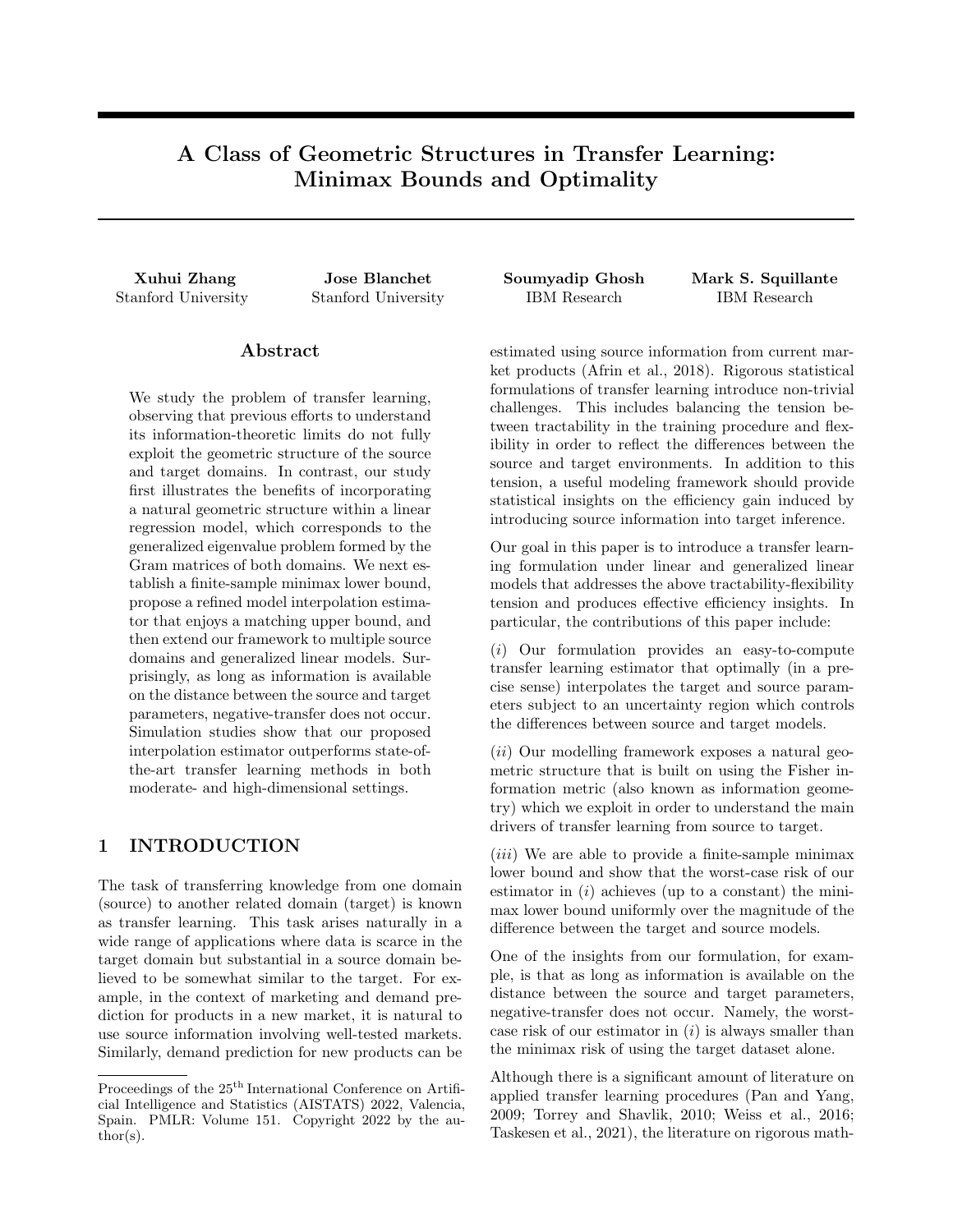as q decreases from 1 toward 0, and that  $h_q$  presents a discontinuity at  $q = 0$  with  $h_0 = 8$ , some of which is illustrated in Table 4. Hence, the  $l_1$  (or  $l_q$  in general) relationship assumed by Li et al. (2020) does not appear to hold for the dataset at hand. This in turn helps to explain why Trans-Lasso does not yield good performance in Table 2.



Figure 7: Estimated Regression Parameters of Source Model From the Entire Source Dataset.

Table 4: Results For Distance (under Different Sparsity Norms) between Source and Target Ground-truth Parameters on Uber&Lyft Data. The  $l_0$ -distance Has a Threshold of 0.1 to Determine Non-zero Entries.

| $l_0$ -distance $(h_0)   l_{0.5}$ -distance $(h_{0.5})   l_1$ -distance $(h_1)$ |       |
|---------------------------------------------------------------------------------|-------|
| 189.67                                                                          | 53.65 |